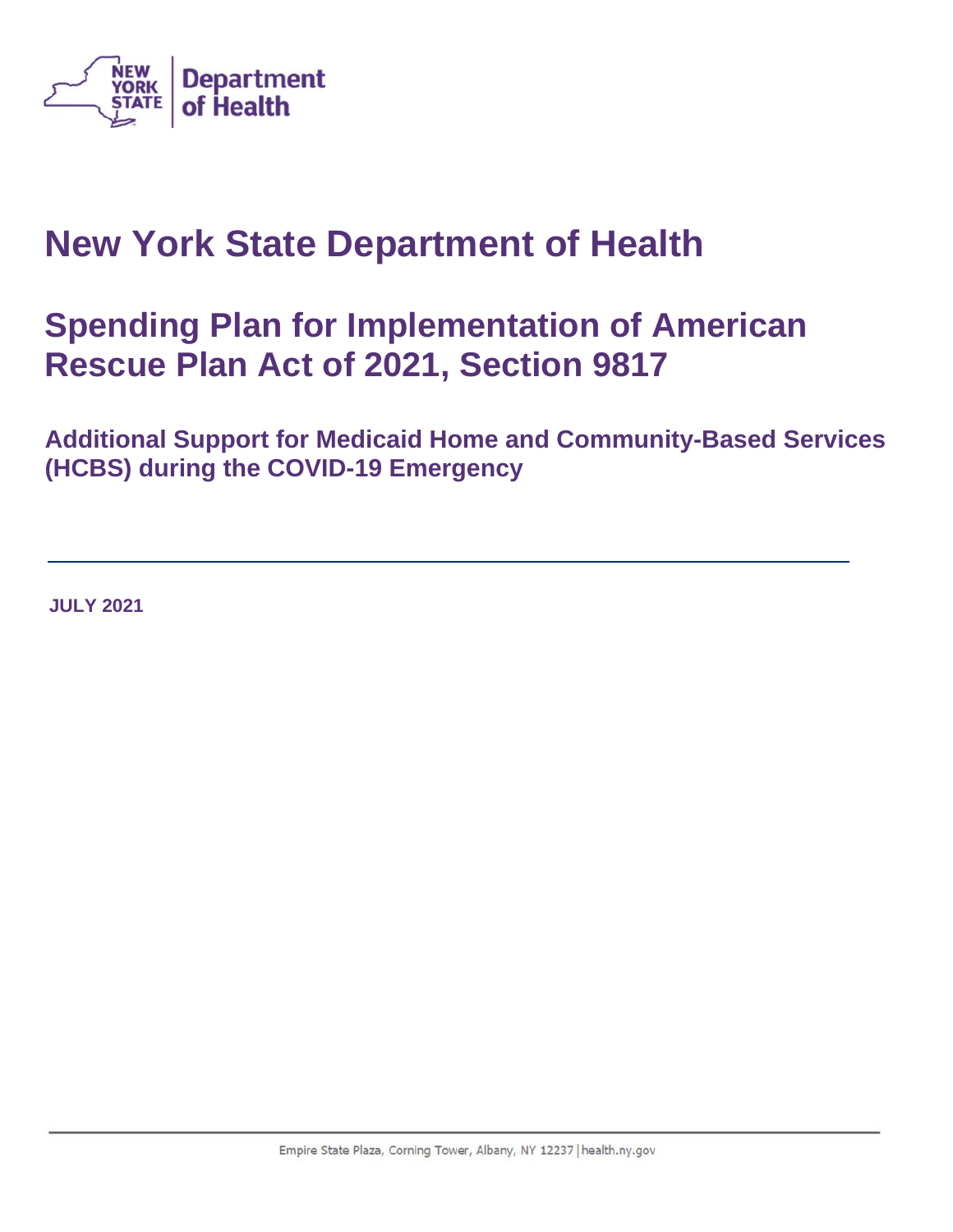## **Table of Contents**

## **Contents**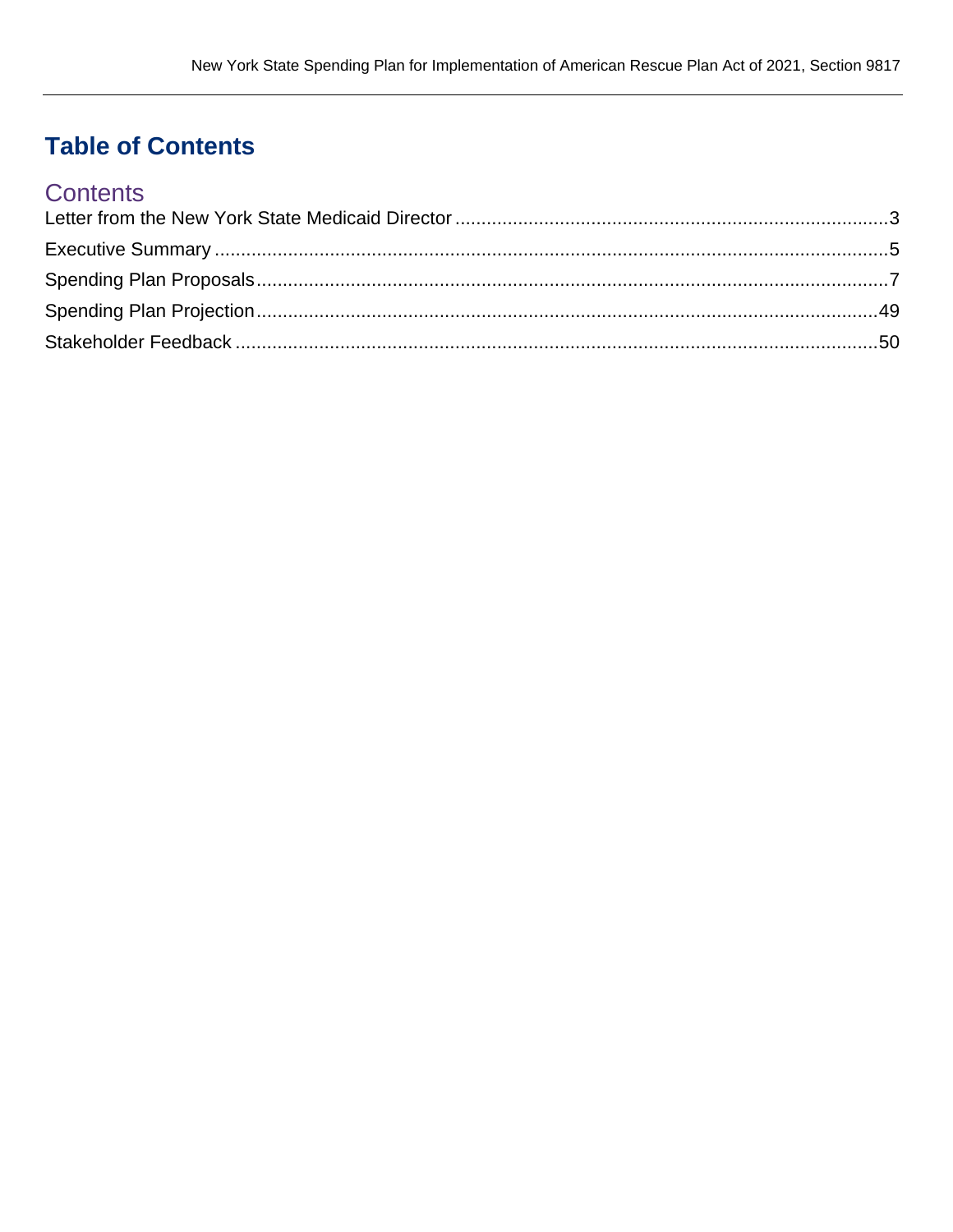

HOWARD A. ZUCKER, M.D., J.D. Commissioner

LISA J. PINO, M.A., J.D. **Executive Deputy Commissioner** 

## **Letter from the New York State Medicaid Director**

July 8, 2021

#### **BY E-MAIL**

Governor

Ms. Anne Marie Costello Acting Deputy Administrator Director, Center for Medicaid & CHIP Services Centers for Medicare & Medicaid Services 7500 Security Blvd, Mail Stop S2-25-26 Baltimore, MD 21244-1850 HCBSIncreasedFMAP@cms.hhs.gov

#### Re: **Initial New York State Spending Plan:**

Implementation of American Rescue Plan Act of 2021, Section 9817

Dear Ms. Costello:

The New York State Department of Health (the Department or DOH) is pleased to submit this initial spending plan and narrative for the expenditure of the funds generated by the 10 percentage point increase to the federal medical assistance percentage (FMAP) for certain Medicaid expenditures for home and community-based services (HCBS) provided by Section 9817 of the American Rescue Plan Act of 2021 (ARP) (Pub. L. 117-2). New York State (the State) welcomes this opportunity to further its commitment to providing high quality, person-centered care to its most vulnerable populations in their homes and communities.

The proposals contained this spending plan were developed in close collaboration with the Department's partner agencies that touch on the categories of HCBS for which the enhanced FMAP is being provided. These state agencies include the New York State Office for People with Developmental Disabilities (OPWDD), Office of Mental Health (OMH), Office of Children and Family Services (OCFS), Office of Addiction Services and Supports (OASAS), and Office for the Aging. As suggested by State Medicaid Director Letter #21-003 regarding implementation of the ARP, Section 9817 (the SMDL), DOH and these agencies engaged both formally and informally with stakeholders both through public outreach sessions and through the solicitation and receipt of comment letters, which have informed the structure and substance of this submission. As the single State Medicaid agency, DOH will serve as the lead organization for this proposal.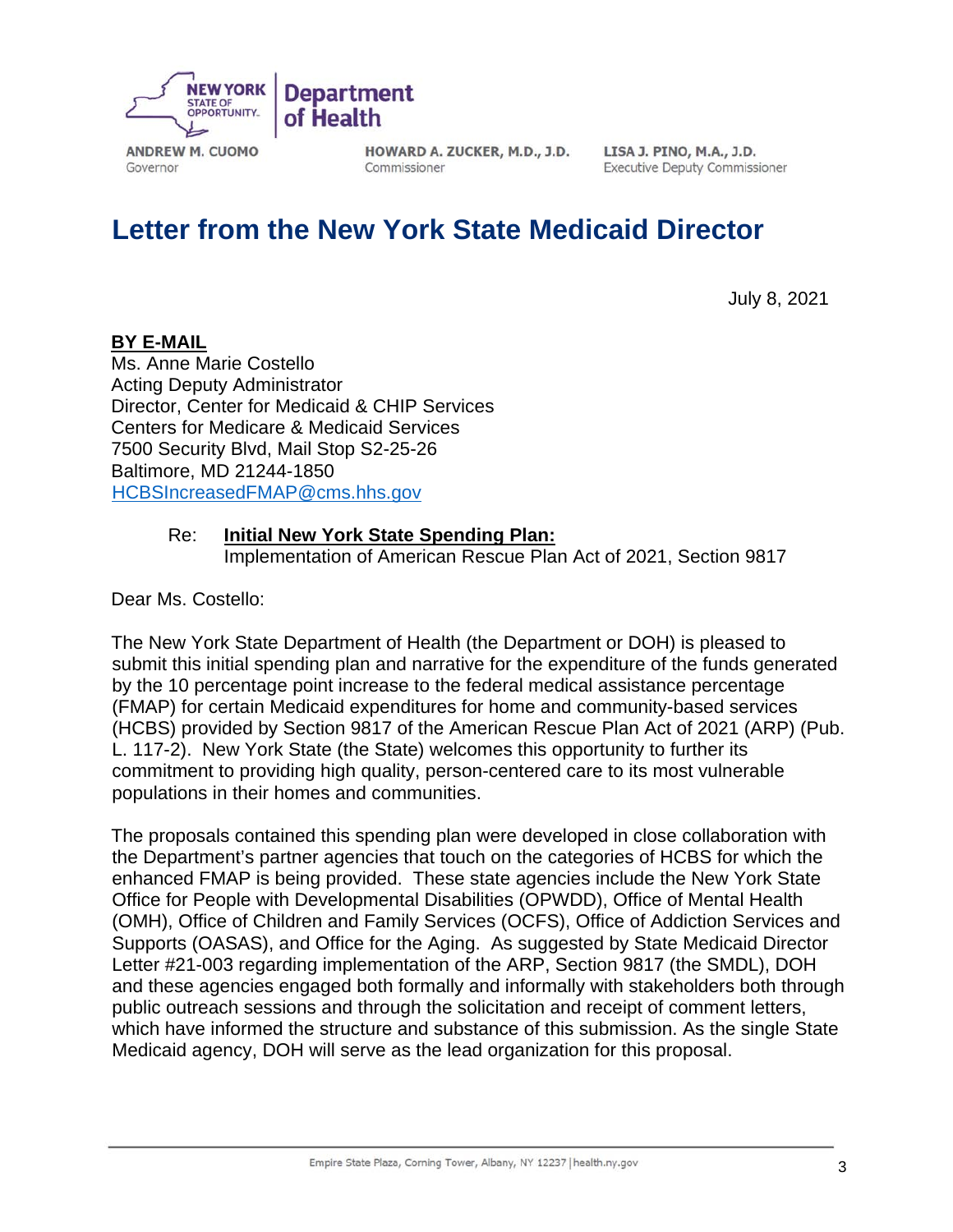Based on the projections, as set forth in the "Spending Plan Projection" section of this proposal, New York estimates it will generate approximately \$2.15 billion from April 1, 2021 to March 31, 2022, which may be reinvested in HCBS programs and services.

Until these enhanced funds are spent, DOH hereby affirms that it will adhere to the program requirements outlined by the Centers for Medicare & Medicaid Services (CMS) in the SMDL. This attestation includes the requirements that "states must use the state funds equivalent to the amount of federal funds attributable to the increased FMAP to implement or supplement the implementation of one or more activities to enhance, expand, or strengthen HCBS under the Medicaid program" and that "federal funds attributable to the increased FMAP must be used to supplement existing state funds expended for Medicaid HCBS in effect as of April 1, 2021."

DOH further affirms that it will demonstrate compliance with the requirement not to supplant existing state funds expended for Medicaid HCBS, as outlined in the SMDL by not imposing stricter eligibility standards, methodologies, or procedures for HCBS programs and services than were in place on April 1, 2021; preserving covered HCBS, including the services themselves and the amount, duration, and scope of those services, in effect as of April 1, 2021; and maintaining HCBS provider payments at a rate no less than those in place as of April 1, 2021.

We are available to discuss this proposal, as needed, and we look forward to working with CMS in pursuing state plan amendments, waiver amendments, directed payment authorizations and other authorizations that may accompany reinvestment of the enhanced FMAP into new or supplemental HCBS programs and services.

Please do not hesitate to contact me with any questions.

Very truly yours,<br>**Blitt K. Perche** 

Brett R. Friedman Office of Health Insurance Programs NYS Department of Health

**Enclosure** 

cc: Ralph Lollar, CMS Adam Goldman, CMS Nicole McKnight, CMS Michael Kahnowitz, CMS April Hamilton, NYSDOH Susan Montgomery, NYSDOH Selena Hajiani, NYS DOH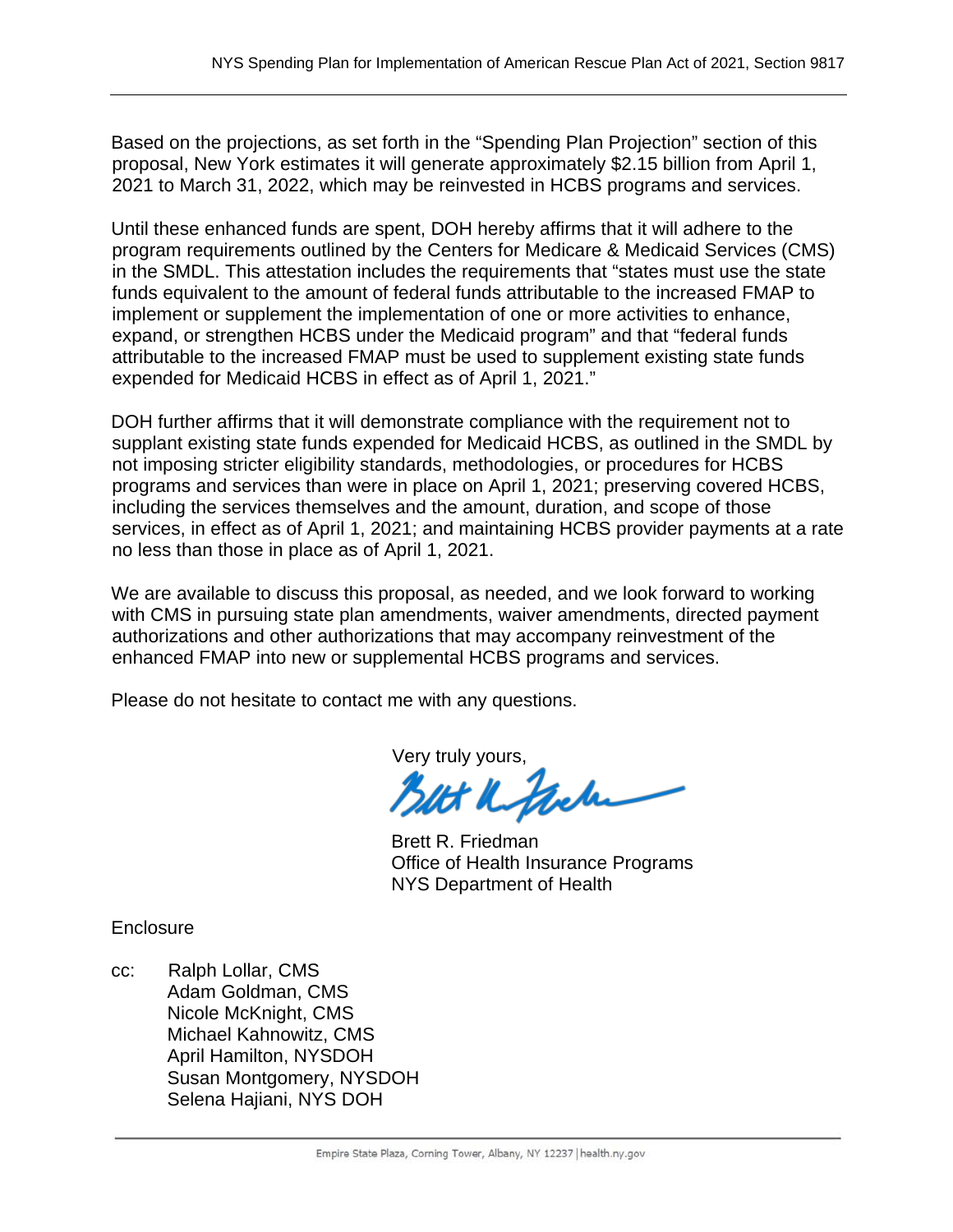## **Executive Summary**

The American Rescue Plan Act (ARPA) was signed into law on March 11, 2021. Section 9817 of ARPA provides a 10 percent increase in Federal Medical Assistance Percentage (FMAP) to state Medicaid programs from April 1, 2021 to March 30, 2022 to supplement existing state expenditures on home and community-based services (HCBS). As detailed in State Medicaid Direct Letter #21-003, issued by the Centers for Medicare & Medicaid Services (CMS) on May 13, 2021 (the SMDL), CMS affords states the ability to invest or reinvest these funds in a variety of ways that expand and enhance investments in Medicaid-covered HCBS, address COVID-related needs, and build HCBS capacity. While these enhanced funds are generated until April 1, 2022, states may expend these funds any time before March 31, 2024.

In order to claim this enhanced FMAP, CMS requires states to "use the state funds equivalent to the amount of federal funds attributable to the enhanced FMAP to implement or supplement the implementation of one or more activities to enhance, expand, or strengthen HCBS under the Medicaid program" and that "federal funds attributable to the increased FMAP must be used to supplement existing state funds expended for Medicaid HCBS in effect as of April 1, 2021." To achieve compliance with these standards, states must not impose stricter eligibility standards, methodologies, or procedures for HCBS programs and services than were in place on April 1, 2021; preserve covered HCBS, including the services themselves and the amount, duration, and scope of those services, in effect as of April 1, 2021; and maintain HCBS provider payments at a rate no less than those in place as of April 1, 2021.

This opportunity enables New York to make significant investments that would expand, enhance or strengthen HCBS for Medicaid members. This new federal funding arrives at an opportune moment, as providers are working to rebuild and expand capacity, adjust to the realities of post-pandemic service provision, address increases in demand, and build workforce capacity. To these ends, New York proposes to make investments that will support the needs of our most vulnerable populations, including children, individuals with intellectual and developmental disabilities (IDD), those suffering from addiction, those with behavioral health needs, and older adults. New York's approach prioritizes investments with long-term sustainable benefits, including building workforce capacity and digital infrastructure to streamline service delivery, and that work to improve the quality and efficiency of services in the more immediate term, including helping HCBS providers overcome pandemic-related expenses and service disruptions. To the extent possible, New York has advanced proposals that would reinvest the enhanced FMAP as the state funds equivalent for new or supplemental initiatives using applicable federal authorities—whether through state plan amendment, 1915(c) HCBS waiver amendments, or state directed payment preprints—to ensure that these investments achieve the purposes contemplated by Section 9817 of ARP and the SMDL and have the greatest chance of enhancing, expanding, or sustaining HCBS program and services. New York looks forward to receiving technical assistance from CMS in advancing these proposals through these authorities.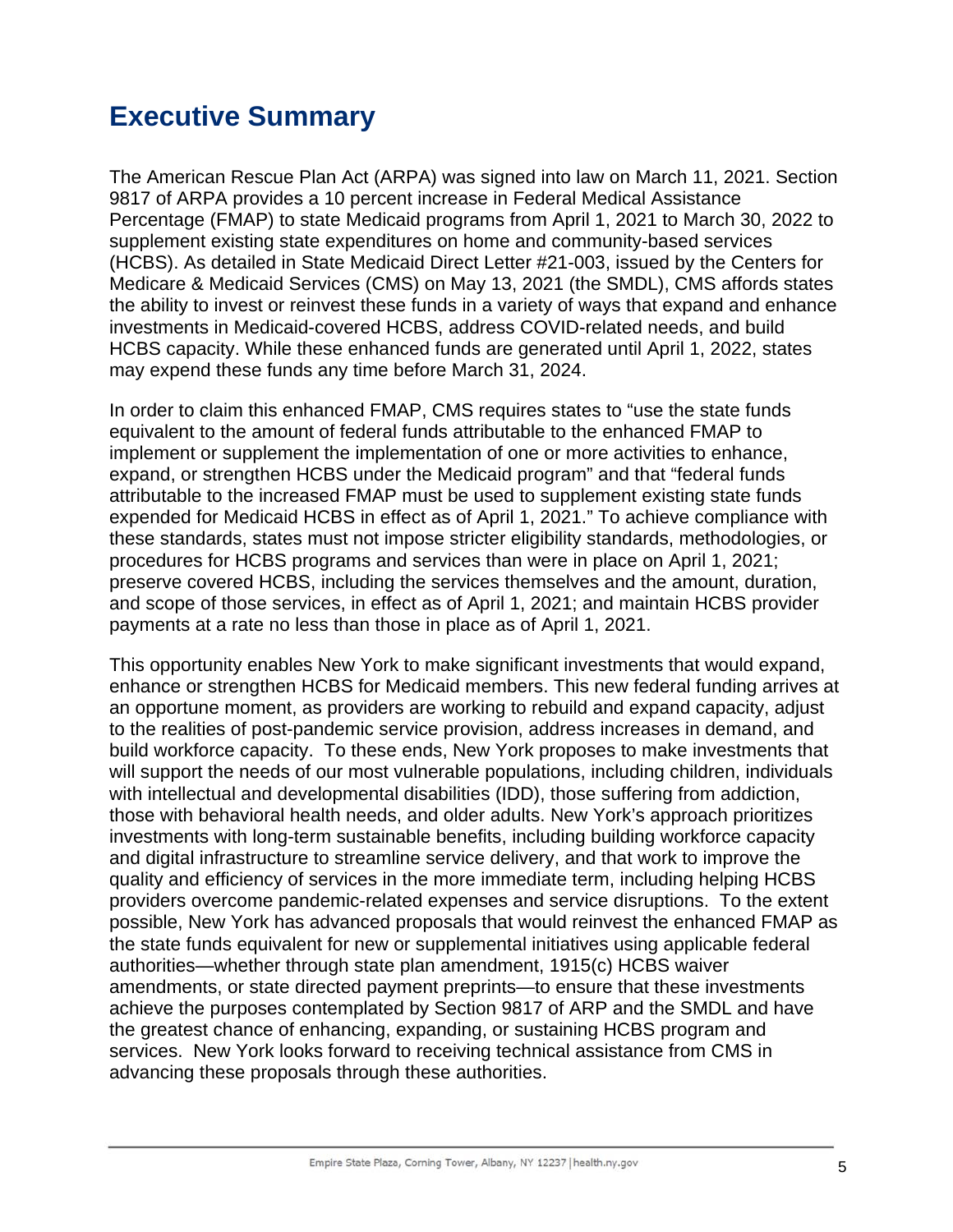As reflected in this initial spending plan and narrative, the proposals represent a collaborative, multi-agency effort among multiple state agencies, including: the Department of Health (DOH), the Office for People with Developmental Disabilities (OPWDD), the Office of Mental Health (OMH), the Office of Children and Family Services (OCFS), the Office of Addiction Supports and Services (OASAS), and the State Office for Aging (SOFA), all of which oversee or regulate HCBS program and services in the State. Additionally, DOH together with these partner agencies engaged in robust stakeholder feedback, dating back to the enactment of ARPA, that helped inform or validate many of the spending proposals herein. A more fulsome description of this stakeholder and public feedback process is described in the "Stakeholder Feedback" section below.

The spending plan would fund 43 proposals across three categories:

- 1) Supporting and Strengthening the Direct Care Workforce;
- 2) Building HCBS Capacity through Innovations and Systems Transformation; and
- 3) Investing in Digital Infrastructure.

.

In developing these proposals, and pending requested guidance by CMS, New York by necessity had to make certain assumptions related to what proposals may be funded and when funds are considered spent. Most critically, these assumptions include the ability to use the enhanced FMAP as the state funds equivalent to support certain "natural" projected growth in HCBS spending, which is expected to occur as other investments would expand service capacity to meet existing or new demand, and treating the enhanced FMAP funds as being spent once they have been remitted by the State, rather than when they are received by the ultimate downstream person or entity, when a proposal involves an intermediary entity (e.g., managed care organization, development fund) to administer a program or proposal. The State looks forward to further clarification from CMS through its review of this initial spending plan and reserves the right to adjust its proposals in future quarterly submissions to reflect any future guidance it receives.

With this context, the following sections detail the State's spending plan proposals, spending plan projection, and stakeholder feedback process.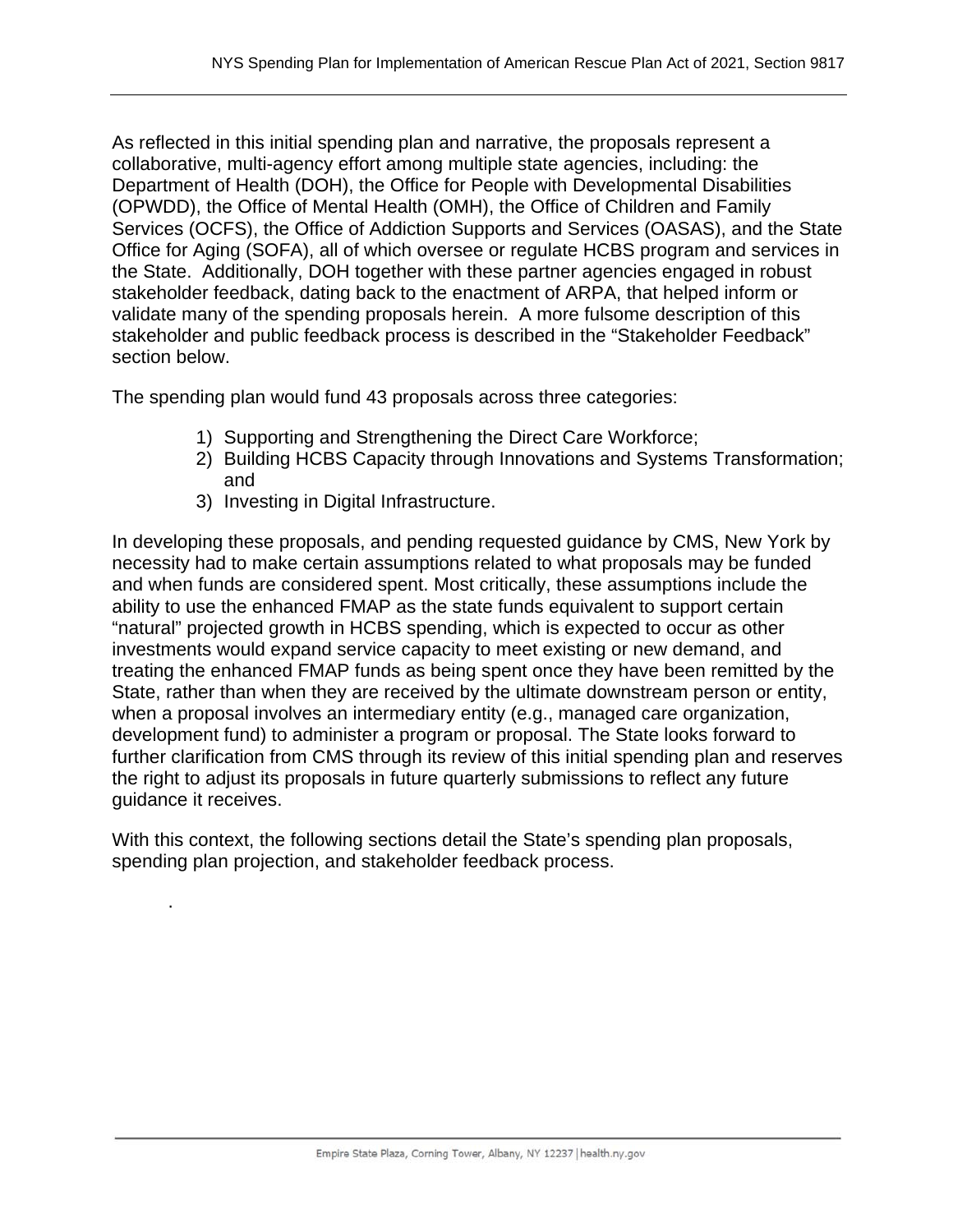## **Spending Plan Proposals**

As CMS is aware, New York has historically offered a generous HCBS benefit to its most vulnerable populations. The federal funds provided under Section 9817 of ARPA will allow New York to make significant investments to enhance, expand, and strengthen HCBS in the

#### **Spending Plan Proposal Outline:**

- I. Supporting & Strengthening the Direct Care Workforce
- II. HCBS Capacity, Innovations and Systems Transformation
- III. Digital Infrastructure Investment

State, as it works to address the lasting impacts of the COVID-19 pandemic. The following proposals were developed collaboratively among six State agencies: DOH, OPWDD, OMH, OCFS, OASAS, and SOFA. Agencies engaged with stakeholders to inform the development of these proposals for recommendations on the use of the funds and used those recommendations to inform this proposal. Common themes emerged from this stakeholder feedback, and fell largely into three categories:

- I. Supporting & Strengthening the Direct Care Workforce
- II. HCBS Capacity, Innovations, and Systems Transformation
- III. Digital Infrastructure Investment

New York proposes to access these additional funds to further the goals of reducing barriers to access of services, enhancing service quality and expanding capacity, as well as to make technological investments that will accelerate the ability to meet these goals. To help inform and guide CMS's review, New York identifies for each proposal: the amount of funding being allocated; the lead State agency overseeing expenditure of the funding; the proposed expenditure authority through which the state funds equivalent would be reinvested; a description of the proposal, including relevant background and provider eligibility; and how the State will evaluate and track success.

## *I. Supporting & Strengthening the Direct Care Workforce*

#### **A. Transform the Long-Term Care Workforce and Achieve Value-Based Payment (VBP) Readiness**

*Funding: \$623M in State Funds Equivalent Lead Agency: DOH Expenditure Authority: Directed Payment* 

**Background:** New York seeks to leverage a significant portion of additional FMAP to increase the capacity and quality of its HCBS workforce, such that both this workforce, and the licensed home care services agencies (LHCSAs) or consumers working in conjunction with fiscal intermediaries (FIs), are able to implement evidence-based care interventions, promote quality, and participate effectively in value-based payment (VBP) arrangements, including Mainstream Managed Care Plans and MLTCs. Specifically, investing in evidence-based programs that help LHCSAs and consumers in the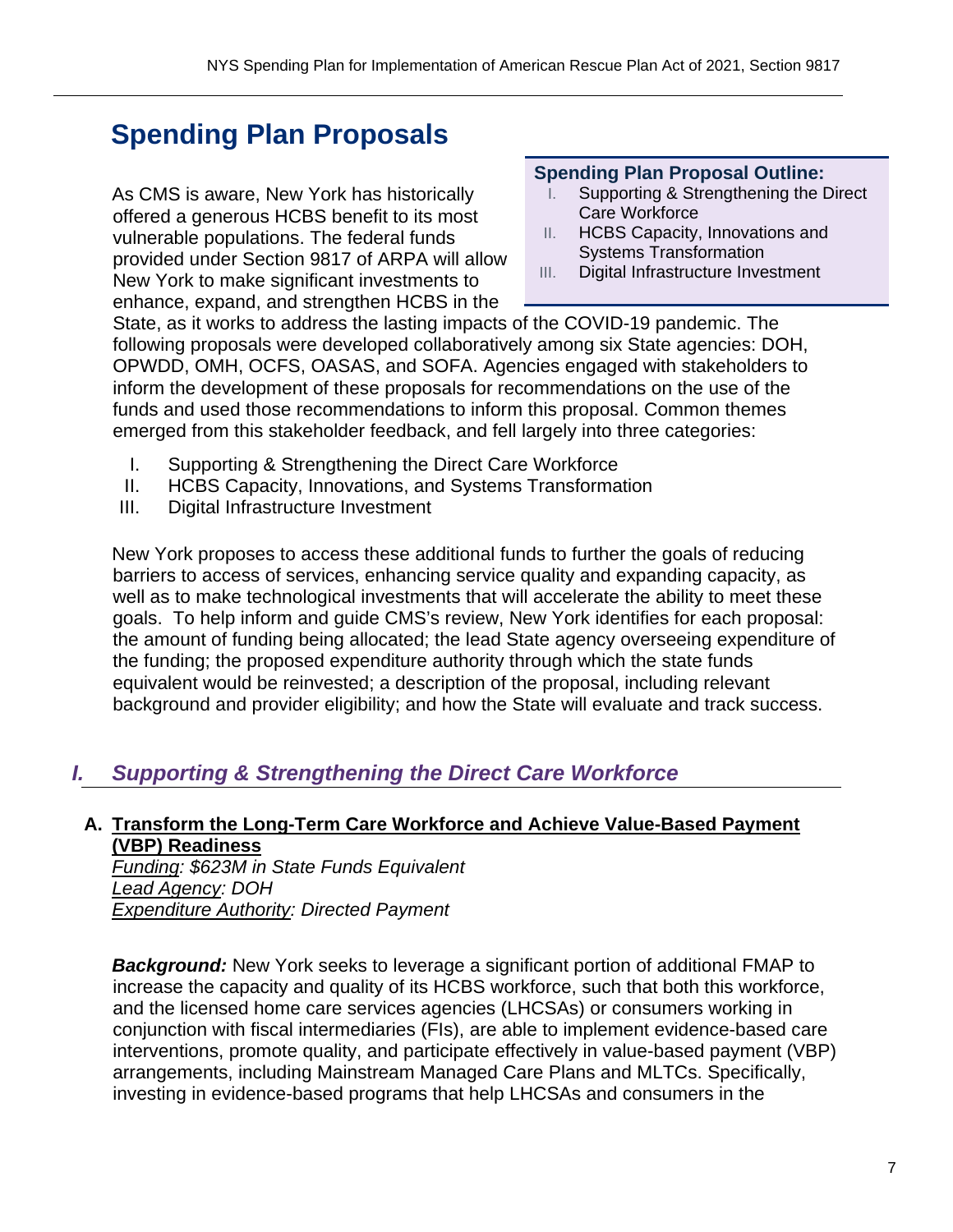Consumer Directed Personal Assistance Program (CDPAP) recruit, retain, train and support their direct care workers will ensure that New York has adequate, high quality personnel to meet the anticipated growth in demand.

## *Proposal:*

*Eligible Providers:* LHCSAs, FIs, Adult Day Health Care providers, and Social Adult Day Care Providers that deliver community based long-term care supports and services (CBLTSS) under contract with Medicaid Managed Care (MMC) plans, including Mainstream Managed Care Plans and Managed Long-Term Care (MLTC) Plans.

*Description:* Under this directed payment program, which would help transition home care providers and their workforce to more advanced VBP models and structured consistent with 42 C.F.R. § 438.6(c), New York would increase MMC plan capitated rates to fund MMC plans that include eligible providers in their contracted networks. Payment of the funds would tie to the utilization and delivery of qualifying communitybased long-term services and supports (CBLTSS) services by eligible providers, but would be further conditioned on providers that develop the following workforce transformation programs and strategies that assist in workforce capacity building and VBP readiness:

- Adopts workforce retention strategies, including recognition and retention bonuses, employee development and promotion initiatives, enhanced job benefits (e.g., health insurance for part-time and full-time workforce), paid training time, and other job satisfaction strategies;
- Develops and promotes completion of training programs in connection with local Workforce Investment Organizations (WIOs) and provides paid training opportunities for home care workers, such that eligible providers would utilize WIO-developed training for skills development, including the qualification of home care workers as Advanced Home Health Aides that are authorized under New York law to perform advanced tasks (e.g., administration of routine or pre-filled medications under the supervision of a registered nurse);
- Utilizes innovative technologies that assist with VBP contracting and increasing employee satisfaction, such as consumer-personal assistant matching technology, technologies that enable aides to maximize care hours to achieve full-time work, and other technologies that improve care management and VBP;
- Develops or utilizes strategies to recruit and retain a racially and ethnically diverse and culturally competent workforce, with adequate levels of demographic and linguistic representation based on historical patient populations;
- Implements strategies for effective care management and reductions in health care spending associated with effective service delivery, which would include long-term relationship development between consumer and home care worker, as the longevity of this relationship promotes effective and lower cost care delivery; and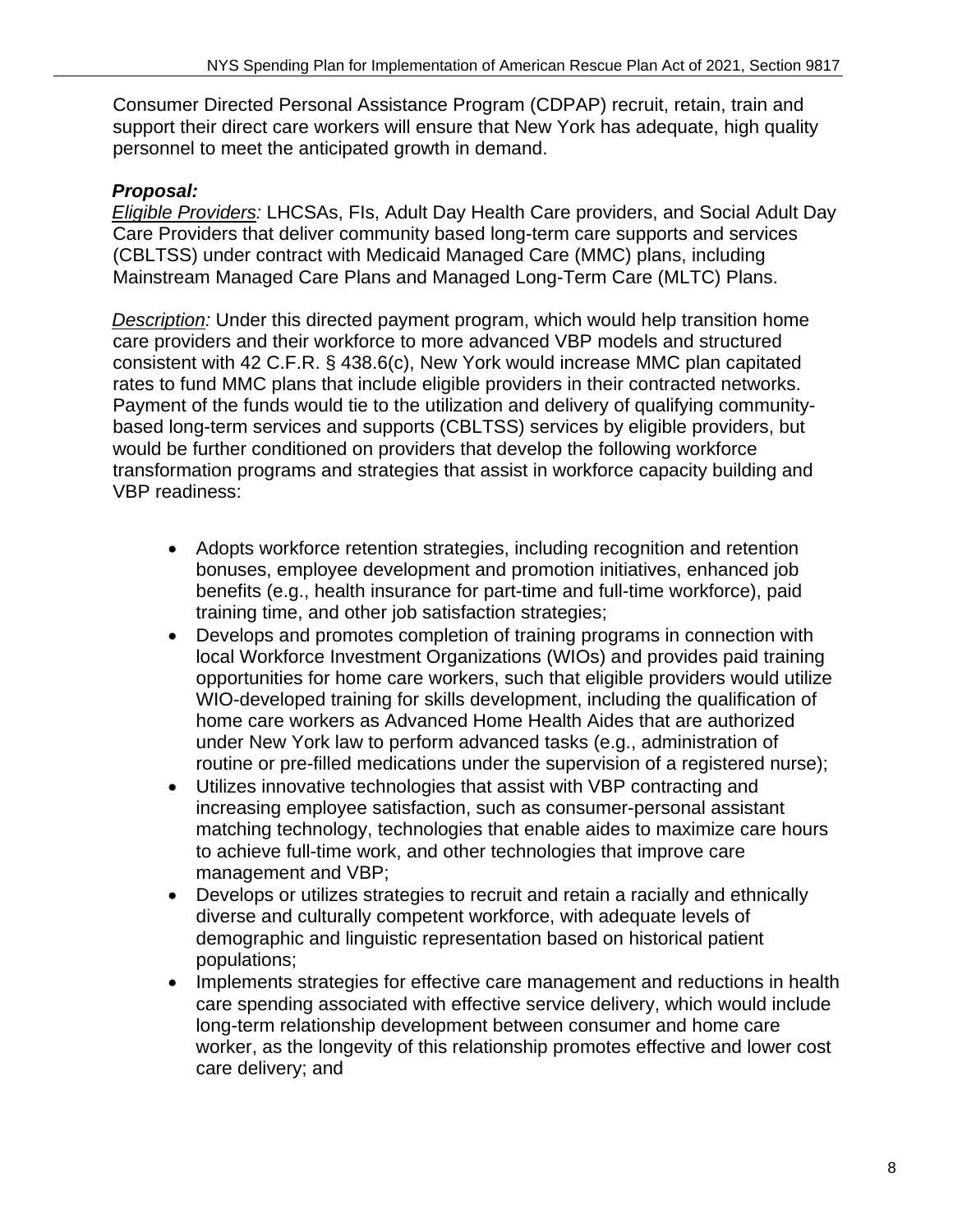Builds appropriate personal protected equipment (PPE) stockpiles from stateauthorized sources for ensuring that home care workers are able to deliver care in a safe and effective manner through the end of COVID-19 and beyond.

The funds would benefit the direct care workforce to ensure that increased access and availability of HCBS can be staffed across the State. The initiatives implemented during this period would support the growing need for HCBS by ensuring improved workforce capacity, skill-level, and quality. Additionally, other entities that authorize HCBS (such as Local Departments of Social Services (LDSS) for Fee-For-Service (FFS) Medicaid and HCBS offered under 1915(c) waivers) would also benefit from these workforce development initiatives, as qualifying providers may staff across HCBS programs.

Following approval of this proposal by CMS, New York would complete a directed payment preprint for CMS approval in time for plan premium rates to be adjusted by January 1, 2022. Accordingly, New York would seek to submit a Directed Payment Section 438.6(c) Preprint Application to CMS no later than October 1, 2021, detailing its program consistent with State Medicaid Director Letter #21-001.

*Evaluation and Monitoring:* The MMC model contracts and contracts between MMC plans and qualifying providers would contain efficiency metrics that would allow providers to access additional funding based on their progress in implementing and expending funding through this program. Additionally, MMC plans will be instructed to monitor and report to DOH on improvements in quality outcomes against established long-term care quality metrics contained in the State's managed care quality strategy. DOH contemplates an evaluation structure that is based on pay-for-reporting in the first six-month period and then pay-for-performance standards in subsequent contract periods.1

#### **B. Improve the OPWDD Workforce**

*Funding: \$554.4M State Funds Equivalent Lead Agency: OPWDD Expenditure Authority:* 1915(c) Waiver Amendment, Appendix K

*Background:* There are more than 100,000 Direct Support Professionals (DSPs) and Family Care Providers in the statewide OPWDD system, who are dedicated to helping people with IDD to live independent, productive lives. In 2019, the DSP workforce

<sup>&</sup>lt;sup>1</sup> The length of the program will be determined by when CMS considers funding as "being spent" for purposes of the assurances required by CMS in the SDML.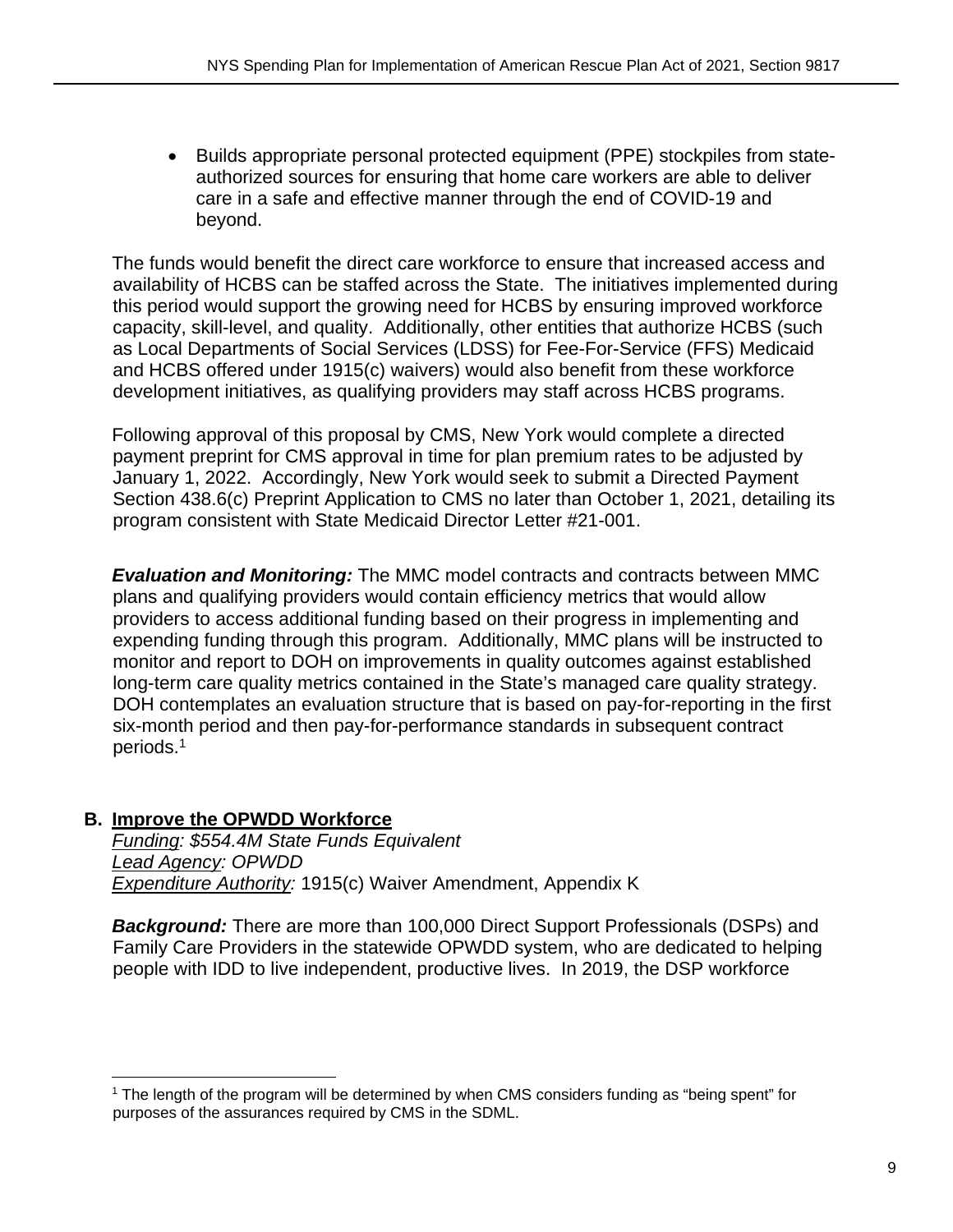turnover rate averaged 36.2%, resulting in over one in three DSPs vacating these critical jobs.2

These sector challenges lead to HCBS program providers and care recipients experiencing high turnover and staffing shortages. The pandemic has worsened the workforce challenge and slowed the ability for services to resume. In a national survey of the DSP workforce during COVID, 42% of DSP respondents reported knowing someone in the DSP workforce who left their job due to the pandemic.<sup>3</sup> As the backbone of the OPWDD service system, targeted investments are needed to recruit, train, and retain a network of high-skilled workers to improve consumer experience and outcomes. Especially during the pandemic, DSPs provided critical care that kept people healthy and safe. To acknowledge the work of these DSPs and support retention, OPWDD proposes the following initiative.

## *Proposals:*

*Eligible Providers:* Providers licensed or certified by OPWDD under the 1915(c) OPWDD Comprehensive Waiver.

*Descriptions:* Under this proposal category, the State proposes the following four investments in workforce:

1. *COVID-19 Workforce Performance Incentives (\$68.2M State Funds Equivalent):*  A supplemental one-time payment that will be made based on providers' attestation regarding the numbers of workers who qualify for the grants with the commitment that all will be paid to qualified workers. The payment will be tiered based on length of tenure and vaccination status of the employee (as per NYS vaccination policy December 2021). This funding would support over 100,000 current DSPs and Family Care Providers who worked during the pandemic and remain employed in the OPWDD service system, with an additional bonus if the worker is fully vaccinated in accordance with NYS vaccination policy as of December 2021. This supplemental payment will be available for workers, including Family Care Providers, who are directly hired by OPWDD HCBS providers and those who deliver services in the OPWDD Self Direction program. This supplemental payment would be established using the Appendix K authority, which OPWDD anticipates submitting in the 3<sup>rd</sup> quarter of Calendar Year (CY) 21 for implementation in 4<sup>th</sup> quarter of CY21.

*Evaluation and Reporting:* Eligible providers would attest to their eligibility and report on the impact of staff retention at three-, six- and twelve-month intervals following the payment of the bonus. A baseline of current staff vaccination rates must also be identified by each agency prior to receipt of these funds, with goals to vaccinate all staff including any future booster shots (in accordance with NYS

<sup>2</sup> https://www.nationalcoreindicators.org/upload/coreindicators/2019StaffStabilitySurveyReport\_FINAL\_1\_6\_21.pdf

<sup>3</sup> https://ici-s.umn.edu/files/iJphkG6fcN/dsp-covid-survey-results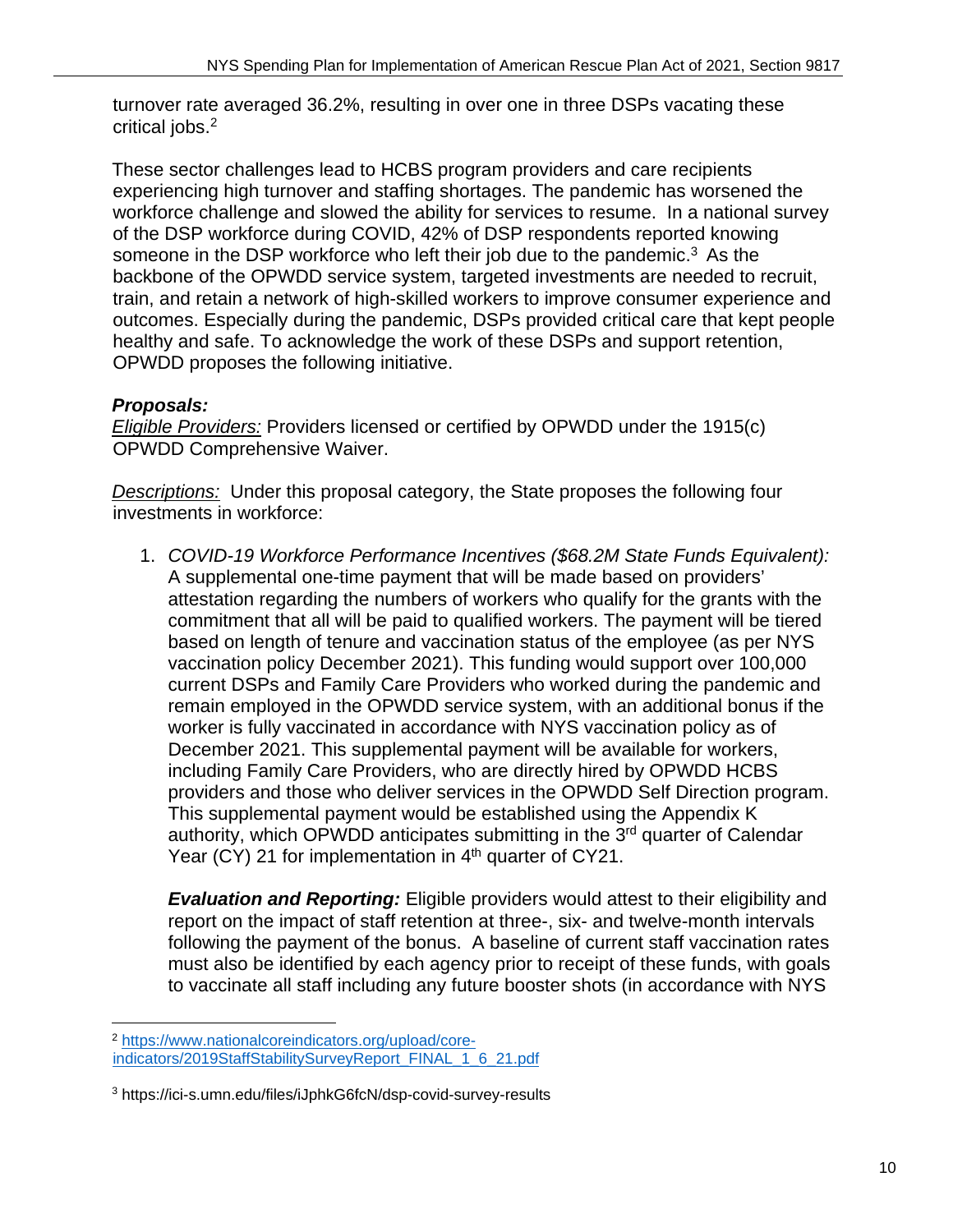vaccination policy as of December 2021) or implementation of new CDC vaccine recommendations; actual staff vaccination results will be reported to OPWDD on a quarterly basis by all fund recipients.

2. *IDD Workforce Longevity and Retention Bonus (*\$*446.2M State Funds Equivalent):* To bolster a more sustainable HCBS workforce, supplemental payments will be implemented to provide a Longevity Bonus and Retention Bonus equivalent to a 20 percent increase in DSP compensation. These supplemental payments will be implemented in an Appendix K amendment which OPWDD anticipates submitting in the 3rd quarter of CY 21 for implementation in the  $4<sup>th</sup>$  quarter of CY21.

*Evaluation and Reporting:* OPWDD providers will be required to submit an attestation indicating that these resources were made available to enhance compensation levels of their direct support workforce. Providers will need to document how these funds reduced turnover rates of staff, reduced overtime levels, increased supervisory capacity, increased the number of staff with professional credentials or certifications, and/or attracted new workers. Post audit reviews will be conducted using certified cost reports to ensure funds were used as intended. OPWDD will also invest in an independent evaluation to assess the effectiveness of the compensation increases on the retention of the workforce.

3. *DSP Workforce Development Grants (\$20M State Funds Equivalent):* To improve the quality and skills of the DSP workforce, this one-time grant program will pay HCBS Waiver providers that demonstrate increased DSP workforce completion of standardized credentials or demonstrated competencies. OPWDD anticipates that grant funds will be released in 1<sup>st</sup> quarter of CY 2022.

*Evaluation and Reporting:* Providers will need to submit reports documenting the completion of state-specified credentials or certificate programs, as well as the workers' employment status six months after earning the credential(s). OPWDD will also invest in an independent evaluation to assess the effectiveness of the initiative on the quality and retention of the workforce

4. *Workforce Recruitment Initiative (Funding: \$20M State Funds Equivalent):* Given the growing staffing shortage, OPWDD will pursue an agency-wide workforce recruitment initiative to identify and implement data-driven strategies for recruitment, including efforts that acknowledge and incorporate the opinions and suggestions from the direct care workforce. OPWDD anticipates that grant funds will be released in 1<sup>st</sup> quarter of CY 2022.

*Evaluation and Reporting:* Eligible providers would attest to their eligibility and report on the impact on employee recruitment at three, six- and twelve-month intervals following the initiation of activities, including the retention of new hires.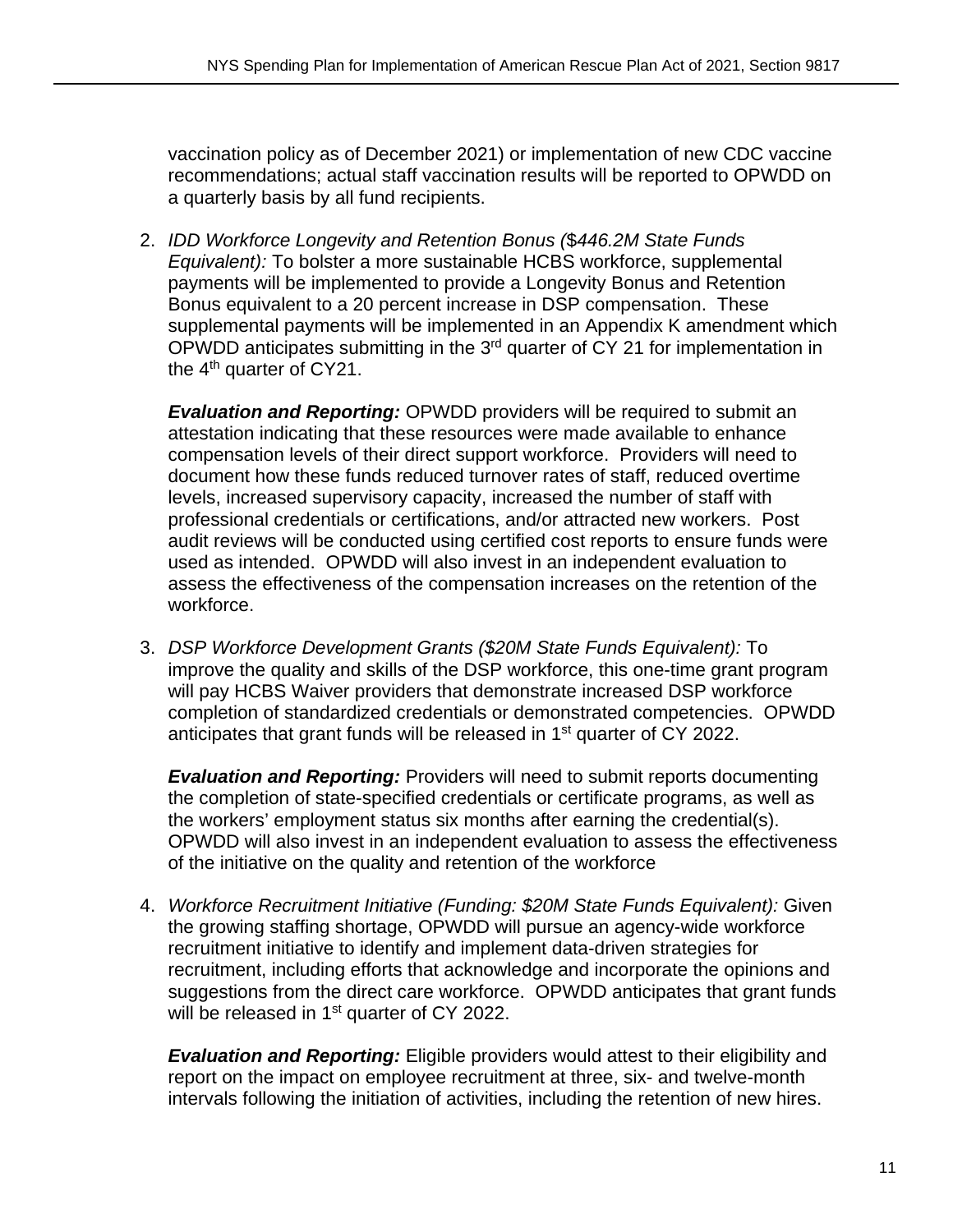OPWDD will also invest in an independent evaluation to assess the effectiveness of the initiative on the recruitment of a quality workforce.

#### **C. Expand Advanced Training Incentive (ATI) Program for HCBS Transitions from Nursing Homes**

*Funding: \$55.35M State Funds Equivalent Lead Agency: DOH Expenditure Authority: State Plan Amendment* 

**Background:** Since 2015, New York has provided funding to eligible providers to reduce avoidable hospital admissions for nursing home residents through the development of advanced training programs aimed at early detection of patient decline. Such comprehensive advanced training programs allow frontline caregivers to provide staff with the training/tools needed to identify resident characteristics that may signify clinical complications.

These comprehensive training programs have resulted in consistent staff assignment to ensure that families and Medicaid members can rely on highly trained caregivers to provide effective, high quality, individualized care. Patient decline detection programs also assist caregivers with identifying individuals who are exhibiting warning signs for worsening clinical conditions and allow for rapid intervention to avoid the decline and possible hospitalization. The goal of such training programs is to rein in the high costs of avoidable hospitalizations, improving the quality of life for these individuals.

Similar to existing advanced training programs that have proven effective at assisting caregivers in identifying patient decline and avoiding hospitalizations, these programs have the strong potential for efficacy at offering frontline caregivers with the opportunity to receive training and tools needed to identify resident characteristics indicative of readiness for community transition and reintegration through the receipt of HCBS. Moreover, these programs that encourage consistent staff assignments can train caregivers to identify *improvements* in clinical conditions that may suggest the ability to be discharged from nursing home and long-term care facilities with appropriate HCBS support, including for residents who are receiving rehabilitative services in a nursing facility.

## *Proposal:*

*Eligible Providers:* Eligible providers are nursing facilities that have shown a commitment to giving direct care staff the tools to help improve community discharge rates. This commitment is based on the following:

- Offers a training program to direct care staff that has been reviewed and approved by the Department to assist direct care staff identify changes in a recipient's physical, mental, or functional status that could suggest clinical improvement for nursing facility discharge to the community with appropriate HBCS support.
- Have a direct care staff retention rate above the statewide average.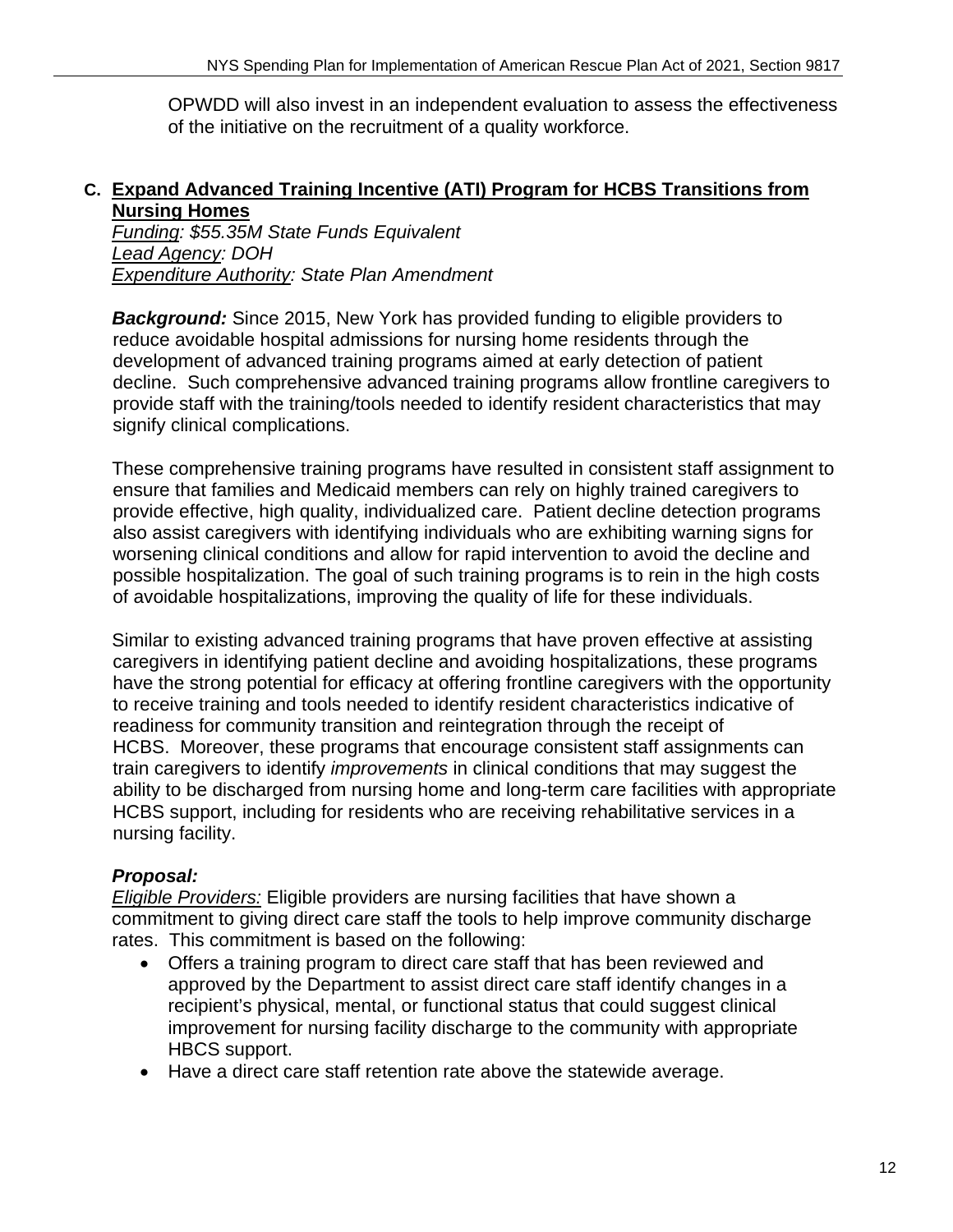*Description:* New York proposes to use the enhanced FMAP for HCBS to expand and enhance advanced training programs incentives for direct care workers to recognize signs of patient clinical improvement and the potential for HCBS programs and services to allow for community discharge and reintegration. This program would continue New York's work toward ensuring that individuals receive Medicaid-funded services in the least restrictive setting and permitting facility discharge when appropriate HBCS services and supports are identified. This program will also reward eligible nursing home providers that have shown a commitment to giving direct care staff tools to help assist in appropriate discharge to community-based settings.

*Evaluation and Reporting:* Eligible providers will report on fund expenditures for advanced training programs, as well as the impact of these programs on community discharges from nursing facilities, and the impact of these programs on staff retention.

#### **D. Workforce Transportation Incentive**

*Funding: \$10M State Funds Equivalent Lead Agency: DOH Expenditure Authority:* N/A

**Background:** One of the many barriers to recruiting and retaining home health aides is access to reliable and affordable transportation. Limited access is exacerbated in suburban and rural areas where public transportation is less available or inefficient. Providing support for initiatives such as agency supplied car service either directly or through contracts with ride sharing services like Lyft and Uber, or providing passes for public transportation, is likely to assist in agencies' recruitment and retention efforts and alleviate service delays and access to care for many individuals.

#### *Proposal:*

*Eligible Providers:* Certified Home Health Agencies (CHHA), LHCSAs, and FIs, based on demonstrated need shown by a workforce that travels farther than statewide averages.

*Description:* New York would invest a portion of the enhanced FMAP in worker transportation grants to eligible home care agencies that apply to the State to address identified barriers to worker recruitment or retention based on limited transportation options. The grants would have to be expended in full in support of mitigating these barriers in a geographically appropriate manner that is included in the application and approved by the State.

*Evaluation and Reporting:* Qualifying home care agency providers would report on whether transportation incentives increased workforce retention, as compared to historical averages.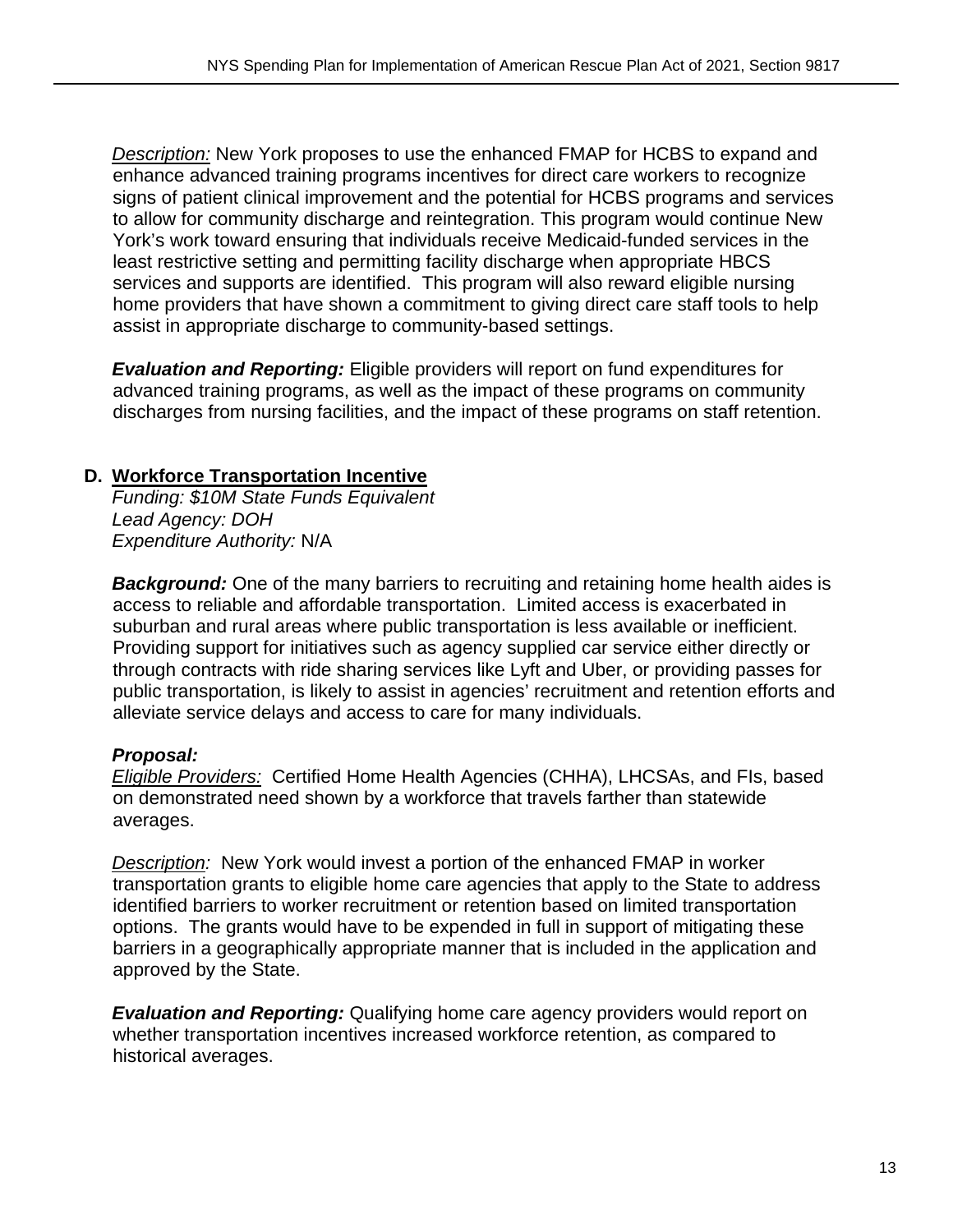#### **E. Improve the OMH Workforce**  *Funding: \$16.7M State Funds Equivalent Lead Agency: OMH*

*Expenditure Authority: Directed Payment* 

**Background:** To effectively provide services to individuals with behavioral health conditions, it is essential to retain experienced and dedicated employees while recruiting new ones. These relatively low paying and highly stressful jobs lead to high employee turnover rates. Targeted loan forgiveness and tuition assistance for current and prospective staff are proven ways to invest in our behavioral health workforce and benefit the individuals we are serving.

## *Proposal:*

*Eligible Providers:* OMH-licensed mental health providers

*Description:* This proposal would provide prescribers, licensed practitioners, and program staff in community, rehabilitation, and housing settings to receive targeted loan forgiveness, tuition reimbursement, hiring and signing bonuses, longevity payments, expanded student placements, shift differential pay and expanded retirement contributions. Funds will be implemented through a directed payment preprint to Medicaid MCOs and administered as grants to providers meeting specific qualifications and based on service utilization. Funding would go directly to mental health providers.

*Evaluation and Reporting:* In accessing these funds, MCOs would report to OMH regarding the specific goals attached to this funding and how the funds have been used to increase the recruitment and retention of prescribers, licensed practitioners, and other program staff. OMH would evaluate each MCO based on their efficiency in using the funding to achieve these outcomes.

## **F. Improve the OASAS Workforce**

*Funding: \$7.2M State Funds Equivalent Lead Agency: OASAS Expenditure Authority: Directed Payment* 

*Background:* A number of Medicaid-reimbursed services require a high school diploma or equivalent, associate degree, or credential; however, individuals possessing these qualifications can obtain an equal or higher pay without the complexity or stress of these Medicaid service positions. OASAS Medicaid services require a great deal of training and experience to serve the individuals with addiction who need these valuable services.

Additionally, the complex and often co-occurring medical or mental health needs and issues of those with addiction can be physically and emotionally demanding for staff. Staff delivering OASAS services may be early in recovery with limited past or recent employment, or prior criminal history which impacts their employment opportunities. Some may need to work more than one job to support themselves and their families.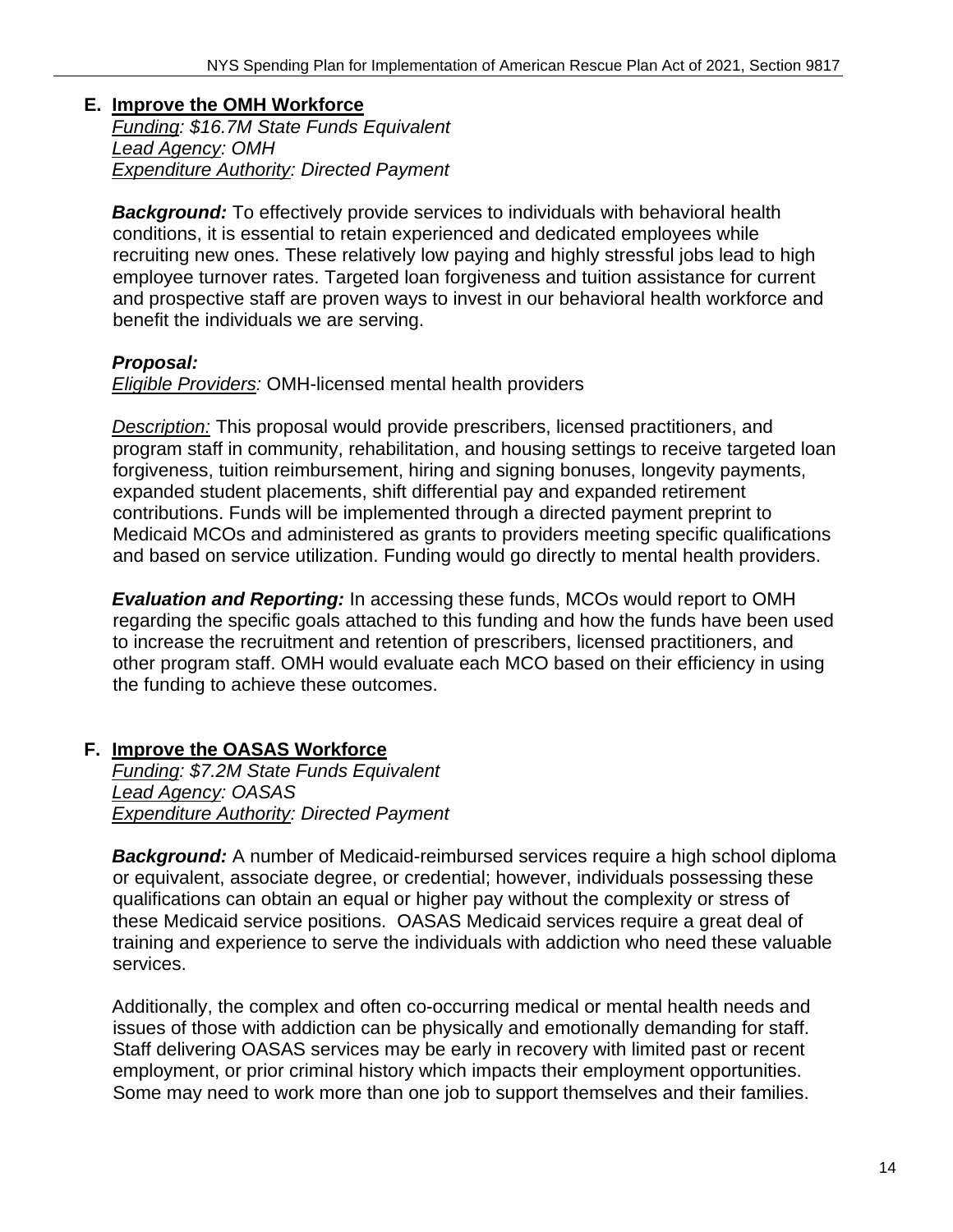All these factors impact the ability to sustain staffing levels and maintain quality services.

## *Proposal:*

*Eligible Providers:* OASAS certified providers

*Description:* To sustain staffing levels and maintain services while also allowing for maximum flexibility, OASAS proposes to use a one-time directed payments program which would provide payments to OASAS service providers who offer one or more workforce development strategies Providers who incorporate these strategies would be eligible for one or more payments based on criteria set by OASAS. OASAS will set specific goals for this funding to impact capacity building and lower waitlist, and the funding would be evaluated for specific outcomes. Recommendations for implementation include:

- 1. Tuition Reimbursement
- 2. Loan Forgiveness
- 3. Hiring and Sign-on Incentives
- 4. Longevity Pay:
	- a. Existing Staff front line staff and supervisors one time only
		- i. 1 to 3 years
		- ii. 4 to 6
		- iii.  $7$  to  $9$
		- iv. 10 years or more
	- b. New Hires for front line staff and supervisor
		- i. 6 months
		- ii. 1 year
		- iii. 1.5 years
		- iv. 2 years
- 5. Training funding inclusive of CEU and professional licenses
- 6. Differential Pay for nights and weekends
- 7. Retirement contributions, extending health insurance benefits, or other fringe benefits for staff.

*Evaluation and Reporting:* Eligible providers would report to OASAS regarding the specific goals attached to this funding and how the funds have been used to build capacity and reduce waitlists. OASAS would evaluate each eligible provider's use of the funding to achieve these outcomes.

## **G. Increase Medicaid Rehabilitation Rates for OMH Community Residence Programs**

*Funding: \$6.9M State Funds Equivalent Lead Agency: OMH Expenditure Authority: State Plan Amendment*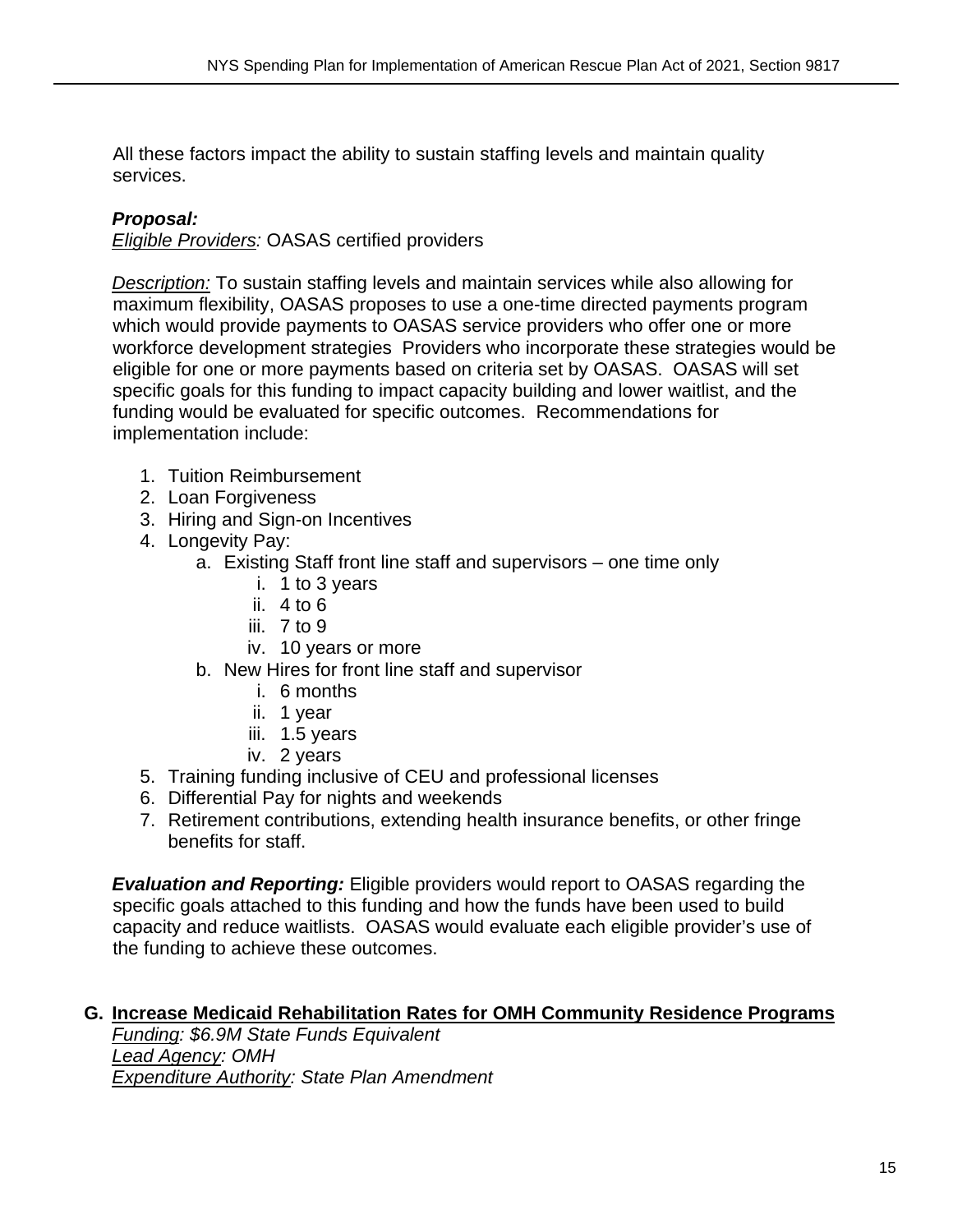**Background:** Funding for Community Residence programs has been historically challenging, making it difficult for providers to hire and retain an adequate number of staff to safely operate these programs.

## *Proposal:*

*Eligible Providers:* OMH-licensed Rehabilitation for Community Residence providers.

Description: Rate increases will be targeted towards direct care staff costs in order to meet critical challenges to workforce recruitment and retention, which are needed to operate these programs more effectively and to address the critical workforce shortages that currently exist. Funding will be disbursed through rate increases paid across FFS Medicaid claims as services are provided to eligible Medicaid recipients.

*Evaluation and Reporting:* In accessing these funds, eligible providers would report to OMH regarding the specific goals attached to this funding and how the funds have been used to retain staff needed to safely operate these programs. OMH would evaluate each eligible provider's use of the funding to achieve these outcomes.

## **H. Enhance the Children's Services Workforce**

*Funding: \$5.1M State Funds Equivalent Lead Agency: DOH Expenditure Authority: Directed Payment* 

*Background:* A number of Medicaid services require a high school diploma or associate degree; however, individuals possessing these qualifications can obtain equal or higher pay without the complexity or stress of these Medicaid service positions. Children's Medicaid services require a great deal of training and experience to serve the children and youth who need these valuable services. Additionally, the complex needs and issues that children and youth present to service providers are physically and emotionally demanding. These factors are compounded by relatively low reimbursement rates and many staff work two jobs, which impacts the ability to sustain staffing levels.

## *Proposal:*

*Eligible Providers:* Children and Family Treatment and Support Services (CFTSS), HCBS, Article 29-I Foster Care Agencies (29-I), and Health Homes Serving Children (HHSC).

*Description:* Due to provider diversity and differing needs of agencies regarding staffing, as well as to ensure the maximum ability to maintain or build service capacity, a model is recommended that would offer eligible providers flexibility in utilizing the enhanced FMAP. Specific goals will be attached to this funding to impact capacity building and eliminate waitlists, and the awardees will be evaluated for specific outcomes.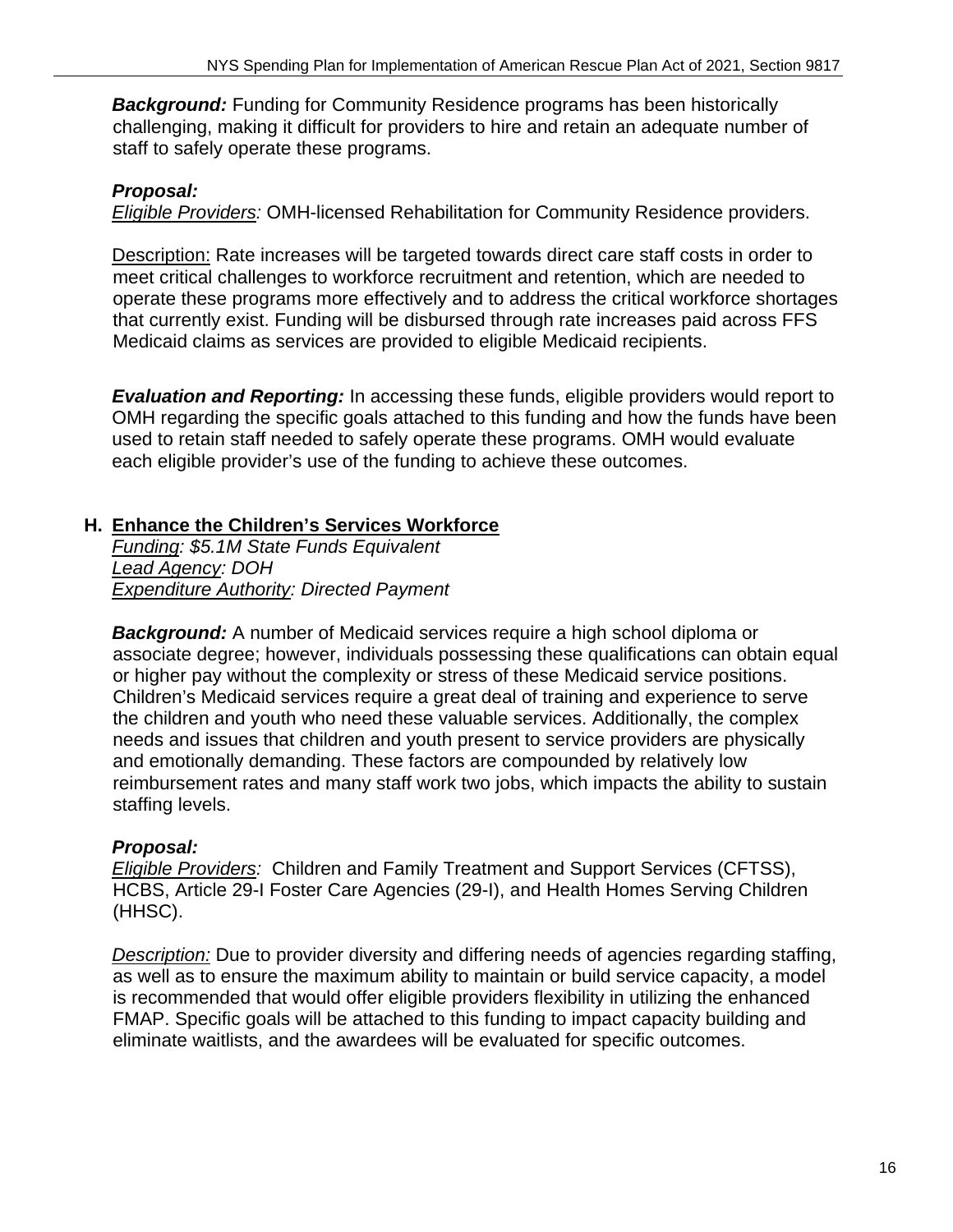To that end, the following list of workforce development strategies will be offered for qualifying providers to access through a Children's Services Workforce Development Fund:

- 1. Tuition Reimbursement
- 2. Loan Forgiveness
- 3. Hiring and Sign-on Bonuses
- 4. Longevity pay for existing frontline staff and supervisors
- 5. Support of student placements and internships to create a workforce pipeline
- 6. Training funding inclusive of Continuing Education Unit (CEU), professional licenses, and maintenance of professional certifications
- 7. Evidence Based Practices (EBP): maintenance of certification and fidelity to the model
- 8. Provide start-up funds for evidence-based program modalities
- 9. Differential Pay for nights and weekends
- 10. Retirement contributions, extending health insurance benefits, or other fringe benefits for staff

*Evaluation and Reporting:* In accessing these funds, eligible providers would report to DOH regarding the specific goals attached to this funding and how the funds have been used to build capacity and eliminate waitlists. DOH would evaluate each eligible provider's use of the funding to achieve these outcomes. This evaluation would be part of the quarterly reports submitted by DOH to CMS regarding use of this funding.

#### **I. Expand Training and Implementation Support for Evidence Based Practices (EBPs)**

*Funding: \$4M State Funds Equivalent Lead Agency: OMH Expenditure Authority: N/A* 

*Background:* OMH has identified EBPs that serve as the best methods to ensure quality of care, community inclusion and the ability of the individuals we serve to lead rich, full, satisfactory lives, including meaningful interpersonal relationships and employment. While OMH encourages and supports these practices, better training and educational resources are needed to support a workforce able to provide such practices more robustly.

## *Proposal:*

*Eligible Providers:* Funding is allocated to Training and Technical assistance agencies with expertise in EBP dissemination and to the SUNY system or other institutions of higher education.

*Description:* OMH has undertaken a significant system redesign initiative to foster provision of evidence-based practices, recovery-oriented care, and psychiatric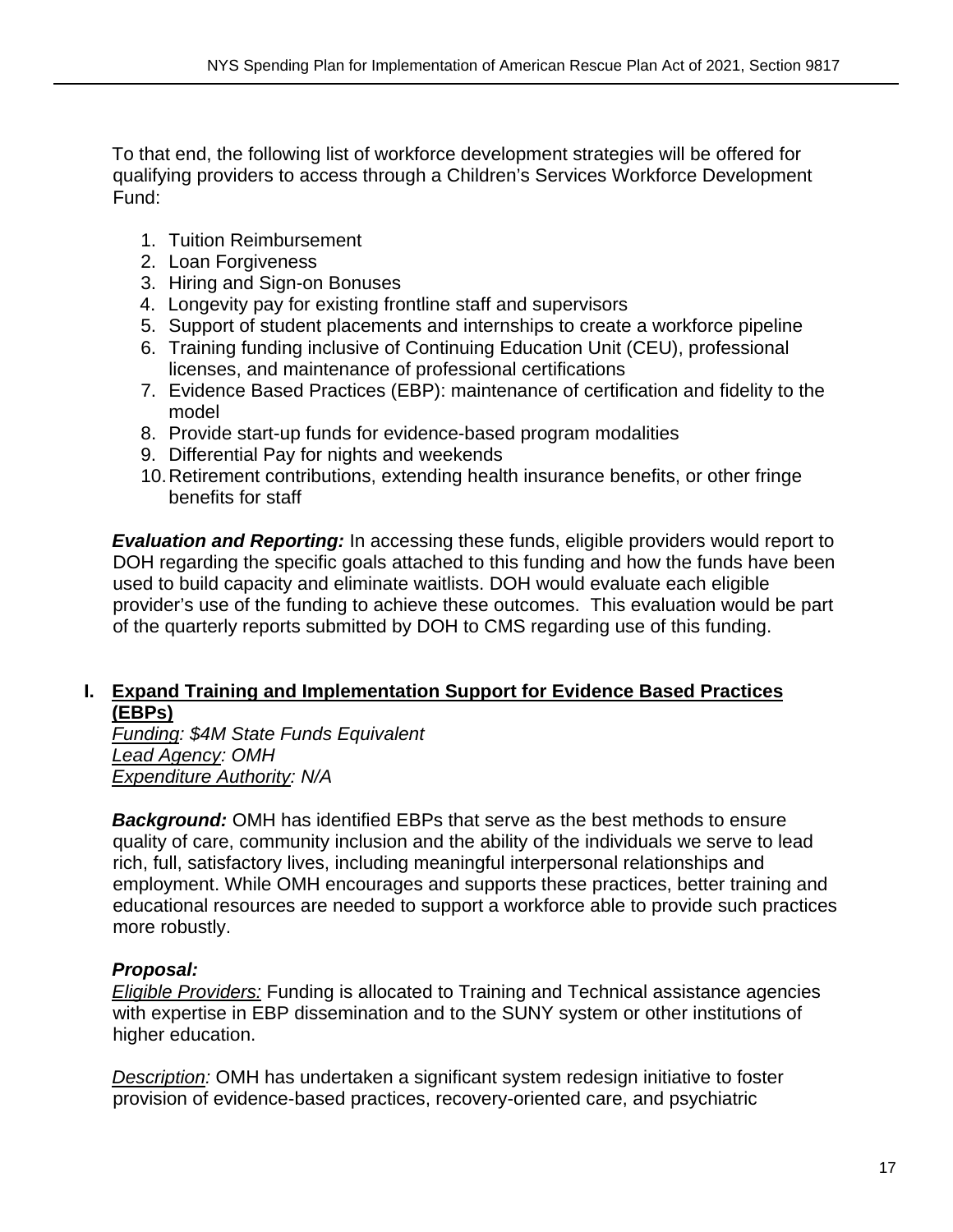rehabilitation services. Under this redesign, OMH must expand training and implementation support in EBP, including diagnosis and treatment across the provider continuum, with incentivization of EBP uptake and fidelity, with particular focus on the assessment and treatment of co-occurring disorders, treatment of marginalized and underrepresented demographics, and specialty clinical populations (including but not limited to clinical high risk for psychosis and obsessive-compulsive disorder), leadership training, addressing provider costs associated with training attendance, collaboration with State University of New York (SUNY) in a Certified Rehabilitation Counselor (CRC) or Masters in Psychiatric Rehabilitation program, and development/expansion of rehabilitation programs and services with in-person training. Funding will be dispersed via existing or new contracts with Training and technical assistance agencies and SUNY or other institutions of higher education.

*Evaluation and Reporting:* In accessing these funds, eligible providers would report to OMH regarding the specific goals attached to this funding and how the funds have been used to expand the knowledge base of personnel employed by providers

#### **J. Expand Recruitment and Retention of Culturally Competent, Culturally Responsive and Diverse Personnel**

*Funding: \$4M State Funds Equivalent Lead Agency: OMH Expenditure Authority: N/A* 

**Background:** Ethnic and racial minorities are very under-represented in the mental health workforce, especially in the professions and disciplines that require advanced degrees or education-based certifications. This under-representation is one of the drivers of mental health disparities for marginalized populations. Minority providers are more likely to meet the needs of underserved populations and a diverse workforce results in greater patient/client satisfaction, engagement, and retention in care. Additionally, the mental health workforce is experiencing shortages of clinicians who are multilingual – further driving disparities in access, quality, and treatment outcomes for individuals who are limited English proficient.

## *Proposal:*

*Eligible Providers:* OMH-certified mental health providers that demonstrate the specific diversity goals. Funding would also go to the SUNY/City University of New York (CUNY) educational institutions for tuition reimbursement and loan forgiveness programs.

*Description:* OMH would complete an environmental scan of the current mental health workforce to identify areas of under-representation, both geographically and demographically, with the goal of ensuring an adequate level of demographic and linguistic representation within the field. Based on this analysis, the Agency will provide funding to SUNY/CUNY schools based on geographic location and programs offered to underserved students to complete study in fields with the highest identified need. These funds would be used to fully or partially support educational attainment and credentialing.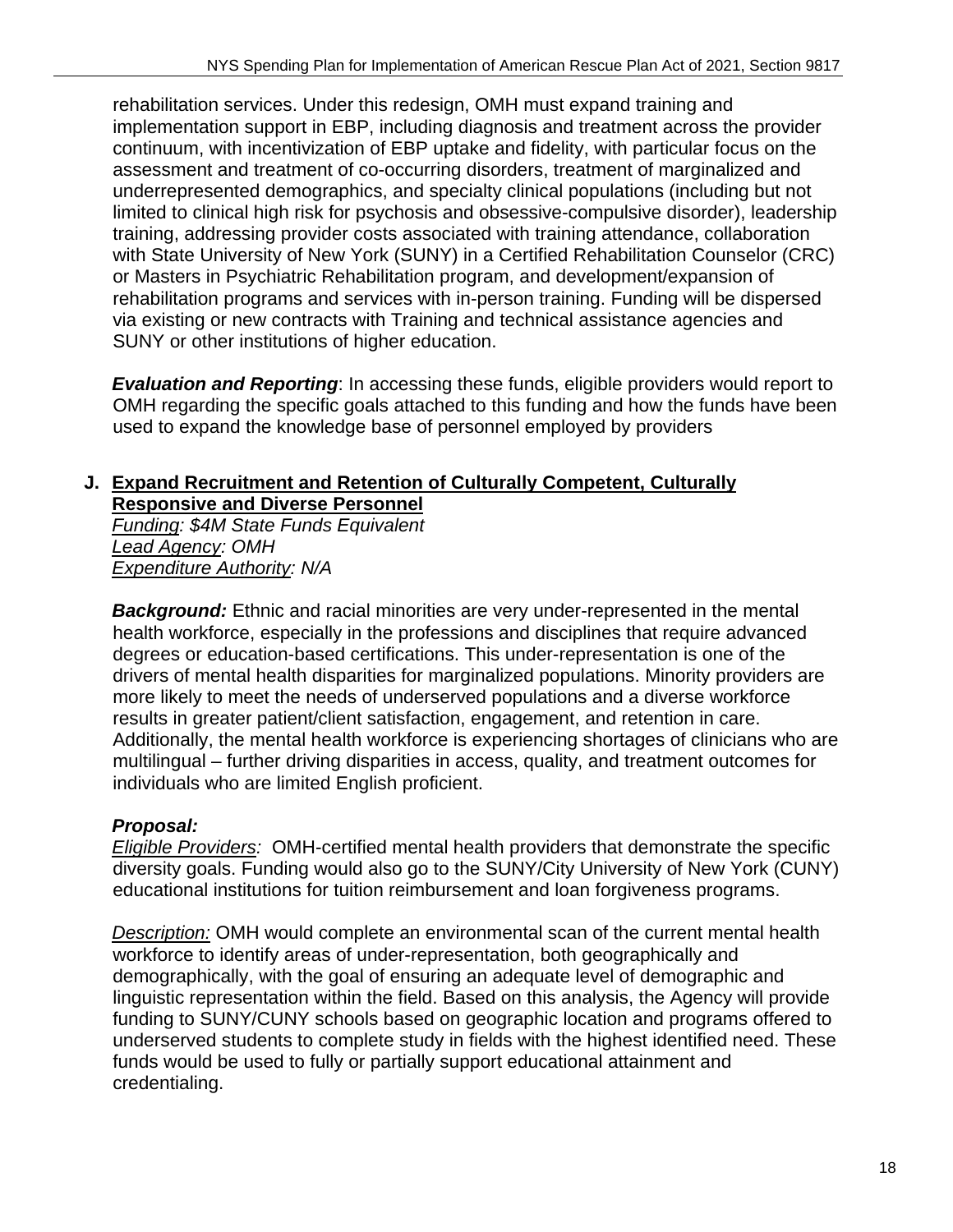Students approved for acceptance in this program will certify that they will serve in the mental health field in New York State in areas identified as underserved using population health approaches for a defined period of time. To support retention in the field, loan forgiveness will be awarded to diverse/multilingual individuals in the mental health workforce and those working in underserved communities if they agree to continue to work in the field in underserved communities for a pre-determined amount of time. Additionally, funds will be allocated to SUNY/CUNY schools to support educational attainment for diverse and multilingual individuals working in the field with the goal of career advancement and retention.

Funds will be administered as grants to providers meeting specific qualifications. Funding would also go to SUNY/CUNY educational institutions for tuition reimbursement and loan forgiveness programs for diverse individuals.

*Evaluation and Reporting:* In accessing these funds, entities would report to OMH regarding the specific goals attached to this funding and how the funds have been used to increase the recruitment and retention of culturally competent staff. OMH would evaluate each entities' use of the funding to achieve these outcomes. This evaluation would be part of the quarterly reports submitted by OMH to DOH regarding use of this funding.

#### **K. Expand Certified and Credentialed Peer Capacity**

*Funding: \$4M State Funds Equivalent Lead Agency: OMH Expenditure Authority: Directed Payment* 

**Background:** Peer Workers working in a variety of settings across our system of care do not have a centralized entity that provides leadership and support for the growth and advancement of the Peer Workforce. The majority of the helping professions employed in mental health settings belong to professions that already have mentoring components built into their education and development. The Peer Workforce is growing exponentially with the demand for Peer Services and Peer Support Services are in high demand across all OMH services due to their proven outcomes of treatment engagement and better experiences in care. The demand for Peer Support Services far exceeds the current certified and credentialed workforce capacity and infrastructure to support the Peer Workforce growth and development are needed to ensure these critical services are available to New Yorkers struggling with mental illness.

The Peer Mentoring Network would match Peer Workers with Peer Mentors from across the State. An emphasis will be placed to support Peer Workers representing marginalized communities to assume leadership roles. As the demand for peerdelivered services grows, many clinical (or non-peer-run agencies) are looking to hire Peer Workers to work in traditionally clinical services. Many of these agencies do not have leadership within their organization to create and design infrastructure to support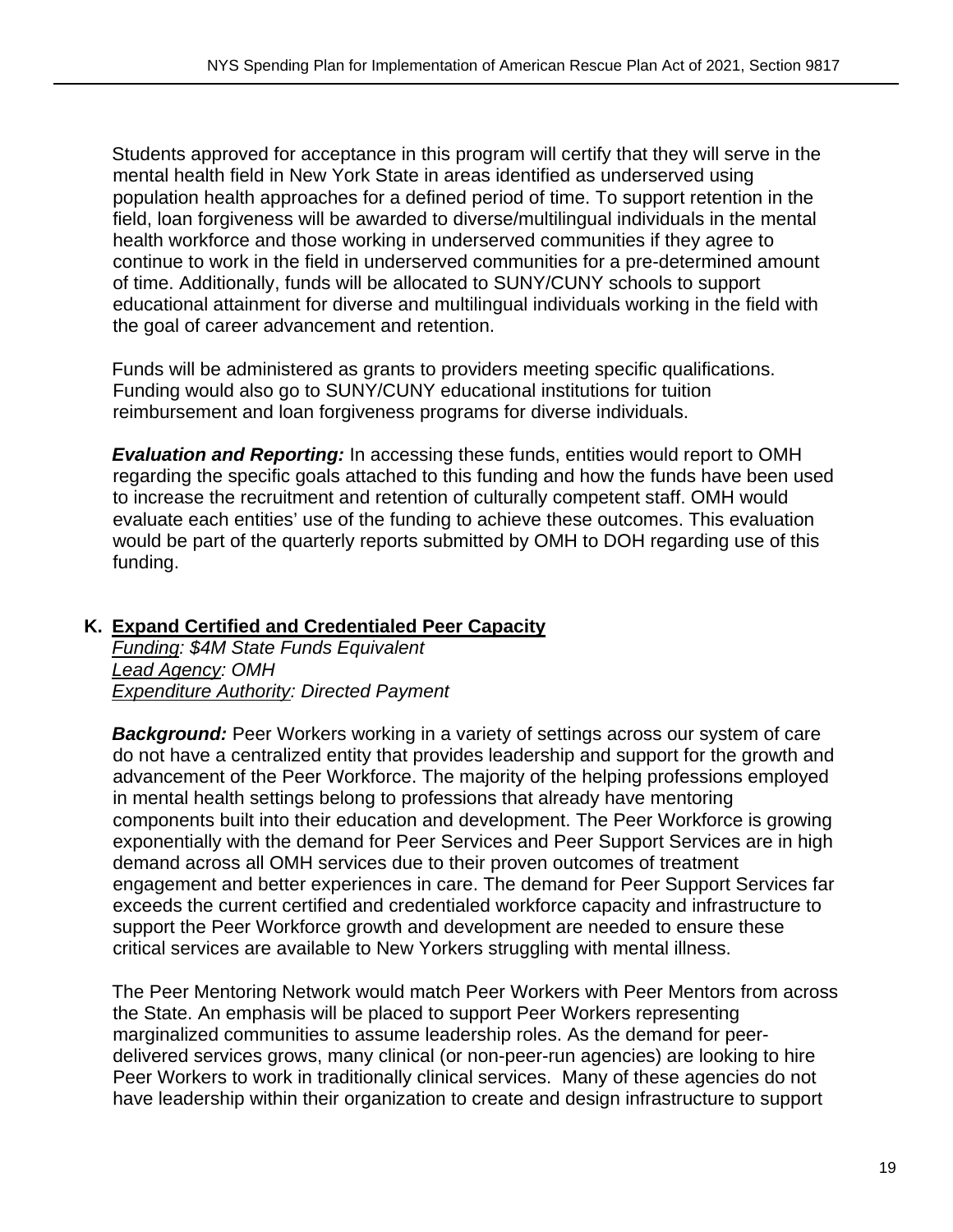successful inclusion of Peer Workers, which leads to turnover, lack of clarity of the full impact of what Peer Workers can do, and supervisors that are not equipped with the skills or training to supervise Peer Workers.

The Peer Workforce has access to a core curriculum to help enable them to work in our public mental health system; however, more specialized training is needed. These specialized training programs can be parenthetic to existing peer certification and credentials. Specialized areas include (but are not limited to): forensics, crisis, older adults, transition age youth, and LGTBQIA+.

## *Proposal:*

*Eligible Providers:* Mental health providers that are employing and/or recruiting peers, training and certification entities, and other vendors with subject matter expertise in the provision of Peer Support and Peer Delivered Services.

*Description:* New York proposes to expand certified peer capacity (inclusive of adult peer, youth peer, family peer) in OMH programs through investment in resources for recruitment, education/training, and career pipeline investments. As New York continues to grow its capacity to provide Peer Support Services across the OMH system of care, agencies that currently do not offer Peer Support services need additional guidance on how to implement these services effectively in their settings. The creation of a New York State Peer Workforce Advancement and Mentoring Network and a Peer-Delivered Service Inclusion Center of Excellence will help OMH in achieving these goals. Additionally, training expansion and capacity to best support underserved and emerging populations, such as justice-involved individuals and older adults with mental illness will be needed to ensure the Peer Workforce is adequately equipped to provide effective services to these groups.

Funds will be implemented through a Directed Payment to Medicaid MCOs and administered as payments to providers based on Peer Services utilization when they meet specific qualifications. Funding would go directly to mental health providers that are employing and/or recruiting peers, training and certification entities, and other vendors with subject matter expertise in the provision of Peer Support and Peer Delivered Services.

*Evaluation and Reporting:* In accessing these funds, MCOs would report to OMH regarding the specific goals attached to this funding and how the funds have been used to expand the number of certified and credentialed peer workers working in mental health settings across New York State. OMH would evaluate each MCOs use of the funding to achieve these outcomes. This evaluation would be part of the quarterly reports submitted by OMH to DOH regarding use of this funding.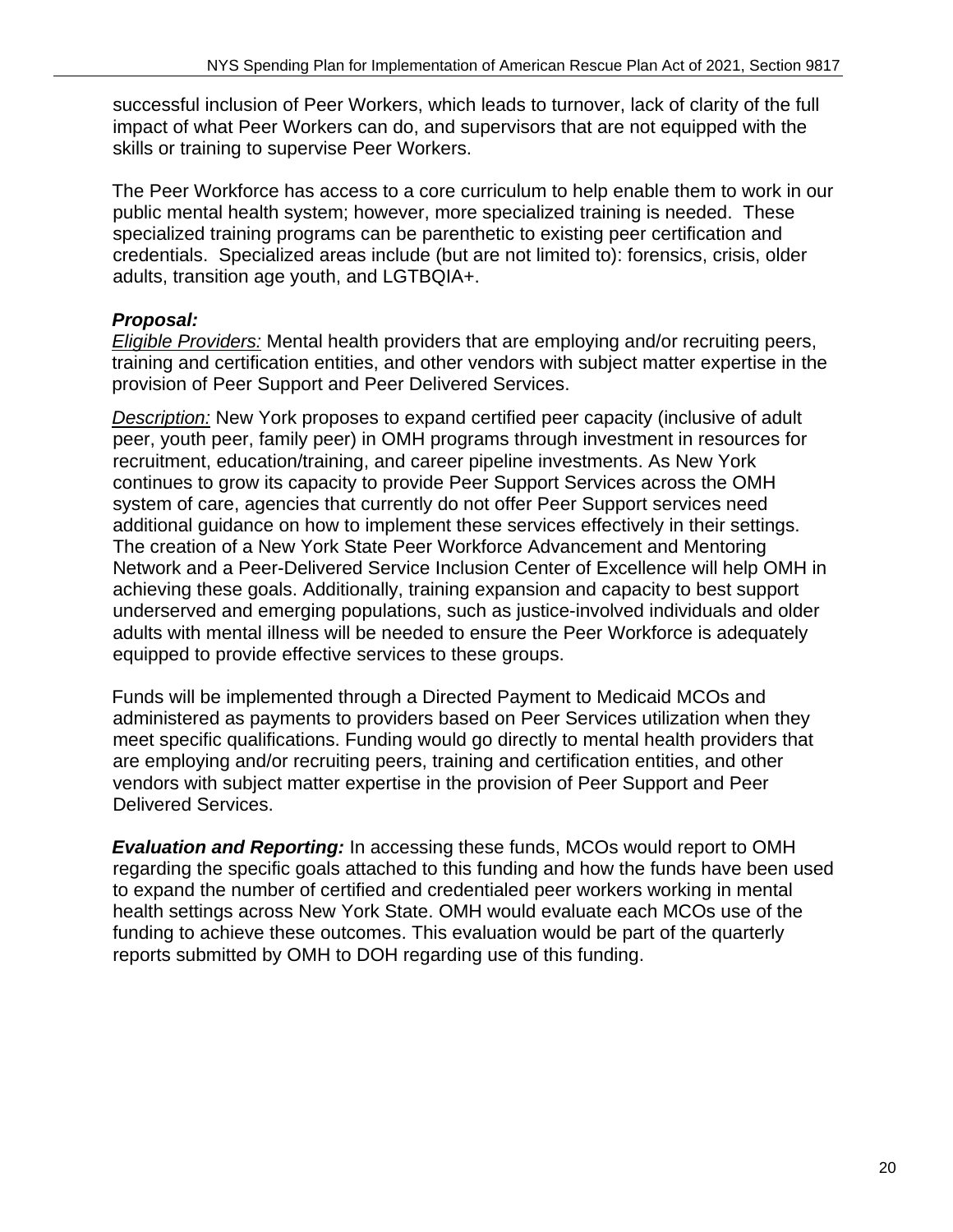## *II. HCBS Capacity, Innovations, and Systems Transformation*

#### **A. Support Program Growth in Personal Care Services and CDPAP to Ensure Capacity**

*Funding: \$415M State Funds Equivalent Lead Agency: DOH Expenditure Authority: State Plan Amendment* 

**Background:** New York State has historically offered a generous HCBS benefit that includes coverage of personal care services (PCS) and consumer directed personal assistance services (CDPAS), which are offered to Medicaid members through the feefor-service (FFS), Mainstream Managed Care (MMC) and Managed Long Term Care (MLTC) programs. As the State population continues to age, and as the successes of past investments in building PCS and CDPAS capacity have resulted in additional individuals being able to access these forms of HCBS as opposed to care in an institutional setting, New York has reflected this "natural growth" in PCS and CDPAS into its Medicaid state spending projections on a year-to-year basis.

Given the cost to the Medicaid program of ensuring that all qualifying individuals who need PCS and CDPAS as a form of HCBS are able to remain safely in the community, allowing the enhanced funding under Section 9817 of ARP to be applied towards natural program growth—especially with new limitations around changes to HCBS programs under the SMDL—serves to strengthen and enhance the ability of Medicaid members to access these services. Moreover, it allows New York to ensure that there is adequate funding for these services as other investments outlined below increase workforce and system capacity to offer these services to those who need them.

In State Fiscal Year 2020-21, which ran from April 1, 2020 through March 31, 2021, New York funded approximately \$5 billion in PCS and CDPAS, and served 344,873 people across managed care and FFS programs. Based on a recent analysis for KFF State Survey of HCBS Services, which only includes the three largest categories of service in this space (PCS, CDPAS and HHC), utilization in NYS grew 26% between 2018 and 2020 and spending grew 50%. This includes FFS, MMC and MLTC. In 2018, 365,730 people used these services and by 2020, 461,920 did. Gross expenditures in 2018 for these services totaled \$8,195,982,329 and grew to \$12,304,952,580 by 2020.

#### *Proposal:*

*Eligible Providers:* Existing providers of PCS and CDPAS, enrolled in the FFS program or serving as participating providers in Medicaid Managed Care.

*Description:* New York will invest a portion of the enhanced FMAP to strengthen and support existing FFS and managed care programs that offer PCS and CDPAS through March 31, 2022 by ensuring adequate program funding is available to support growth in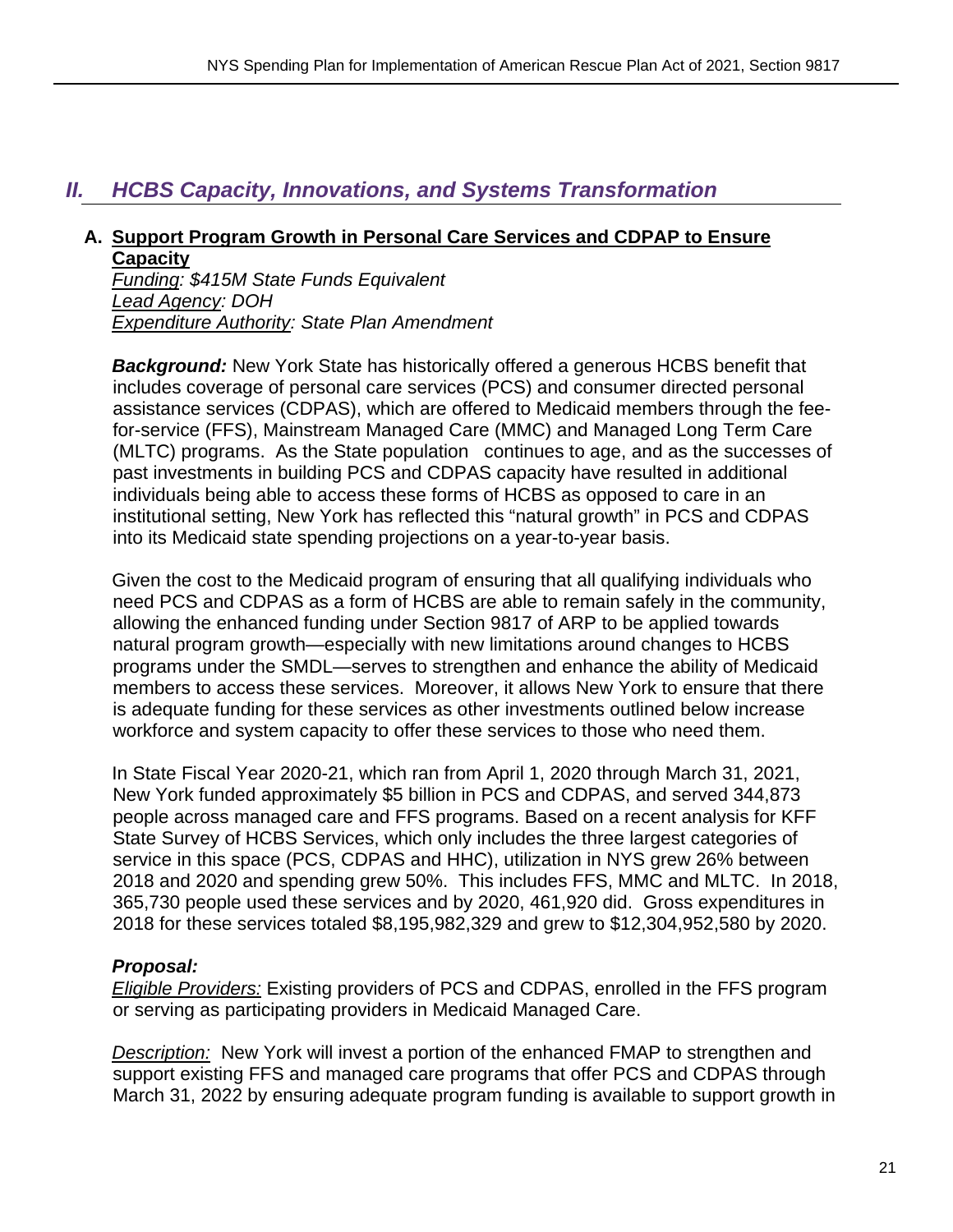these programs created by related investments that expand capacity and access, including workforce development.

Specifically, New York continues to experience significant year-to-year growth of 13% in its PCS and CDPAS caseload due to the aging State population and their increased acuity over time, and reflects New York's historically generous programs making PCS and CDPAP readily available to those Medicaid members who need it. While the growth rate of these programs has remained high, structural factors—such as workforce capacity limitations—have served to limit growth. However, by permitting New York to address many of these structural factors and promote the capacity and accessibility of HBCS, funding under Section 9817 of ARPA will work to create natural growth in PCS and CDPAS based on pertinent minimum needs criteria. Further, the declining emphasis on informal supports and New York's desire to achieve its Olmstead mandate by encouraging individuals to remain in the community, will continue to result in high natural growth in these programs.

By allowing this funding to be used to support this natural growth in PCS and CPDAS, as projected by New York, the enhanced funding under Section 9817 will help New York continue its work to ensure that individuals with assessed functional needs will be served in the community in which they choose to live, in the least restricted environment appropriate to their needs and preferences Accordingly, this investment will assist the state in meeting exponential demand for HCBS in the long term care service domain and help us ensure the sustainability and continued growth of these programs.

*Evaluation and Reporting:* Local Districts of Social Services (LDSS) and Medicaid Managed Care Plans (MMCPs) will report on success in staffing authorized hours of individuals seeking PCS and CDPAS to demonstrate that this investment in promoting access to these services

## **B. Expand Capacity in Nursing Home Transition and Diversion (NHTD) and Traumatic Brain Injury (TBI)**

*Funding: \$47M State Funds Equivalent Lead Agency: DOH Expenditure:* 1915(c) Waiver Amendment, Appendix K

**Background:** The Nursing Home Transition and Diversion (NHTD) and Traumatic Brain Injury (TBI) 1915 (c) waivers provide elderly and disabled New Yorkers who require nursing facility level of care, a wide array of health and other supportive services for individuals residing in the community. The NHTD waiver (approved by CMS July 12, 2018) offers services to individuals 65 or older and those younger individuals with physical disabilities. The TBI waiver (approved by CMS on September 1, 2017) serves individuals 18 through 64 years of age upon application to the waiver, with a diagnosis of traumatic brain injury. The NHTD and TBI waivers are administered by DOH through a network of Regional Resource Development Centers (RRDC), each covering specific counties throughout the State.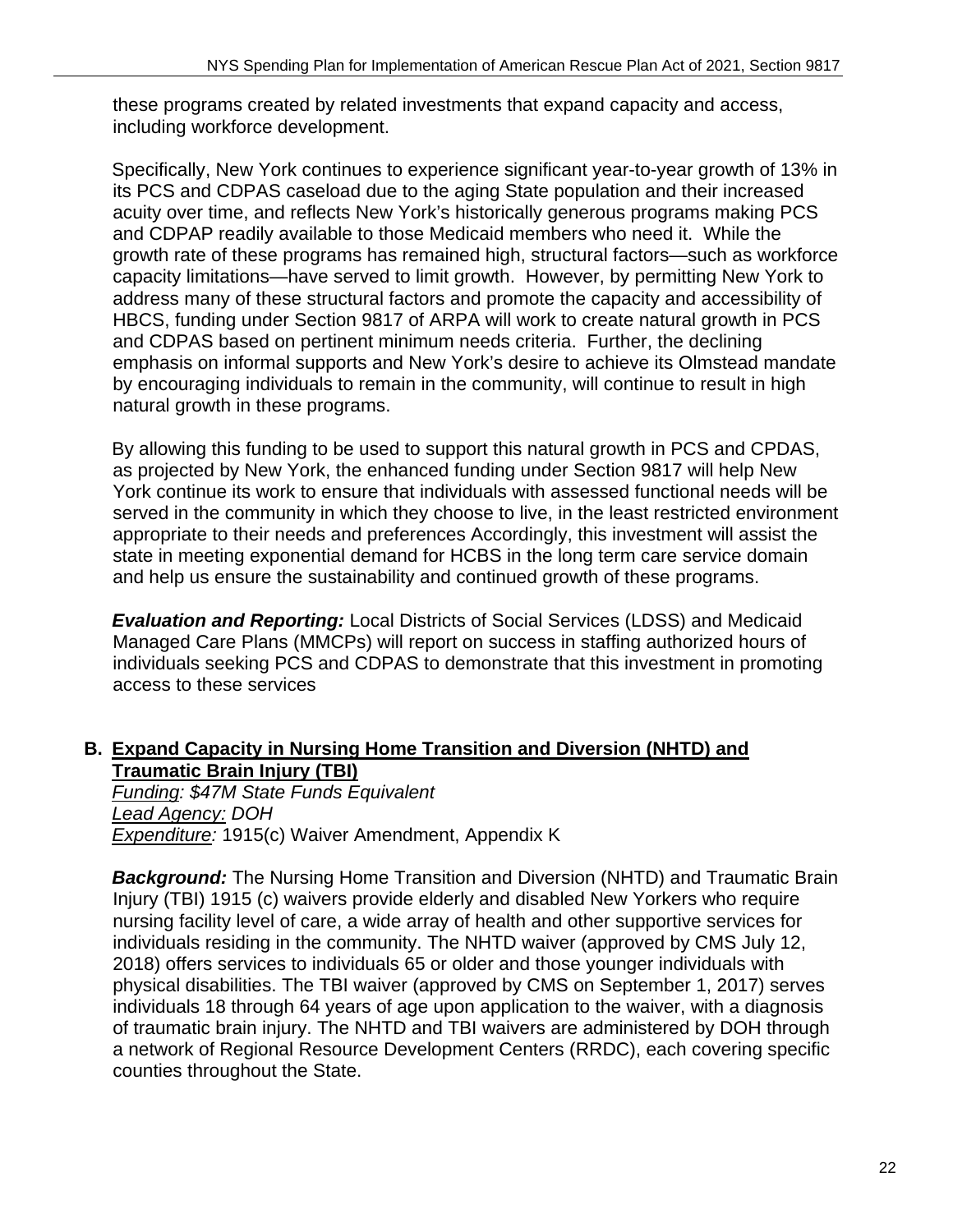New York will seek to amend the existing Appendix K waiver amendment, which includes both waiver populations, to modify and augment existing services and to implement a series of enhancements to support the recruitment and retention of key staff, and the provision of additional services throughout the PHE. These initiatives will complement and expand services and resources for waiver participants, family members and informal supports and service providers.

These enhancements will achieve the following improvements:

- Reduce nursing home admissions by providing increased quality home supports;
- Invest in provider development and workforce resources to ensure that there are sufficient resources available to provide an adequate continuum of care; and
- Support the program infrastructure at the regional level to facilitate enhanced services, support service recipients and provide oversight of service provision.

## *Proposal:*

*Eligible Providers:* Existing and new 1915(c) NHTD and TBI Waiver Providers (LHCSAs, Structured Day, Home and Community Support Services (HCSS), Nurses, Community Integration Counseling (CIC), Independent Living Skills Training (ILST), Positive Behavioral Interventions and Supports (PBIS)) and RRDCs.

*Description*: The following amendments will be proposed to the 1915(c) NHTD and TBI waivers:

- 1. Adjust payments for Nursing Visits for HCSS;
- 2. Develop a new service of Adult Companion Services for the NHTD and TBI waiver programs to support informal supports and back-up;
- 3. Add Independent Providers to Substance Abuse Services in the TBI Waiver program;
- 4. Establish a rate differential for Structured Day Programs to reimburse providers for costs incurred in adapting the day program site to address safety and personal protection of staff and waiver participants and support providers for the significant loss of billable services;
- 5. Establish a rate differential for Service Coordination Services provided to facilitate nursing home transitions and community diversions into waiver services, which will include costs associated with the development and implementation of a video for presentation to nursing home residents to help encourage and facilitate referrals to the NHTD program;
- 6. Provide a recruitment and retention stipend for all direct service staff (HCSS, Nurses, CIC, ILST, PBIS) who provide(d) face to face services;
- 7. Implement a statewide training stipend program for Personal Care Assistants (PCA) and waiver service training; and
- 8. Build an enhanced provider community by supplementing the RRDCs with additional resources to support the service population and providers, which will include contracting for an independent quality assurance oversight of program operations related to referrals, intakes and service coordination.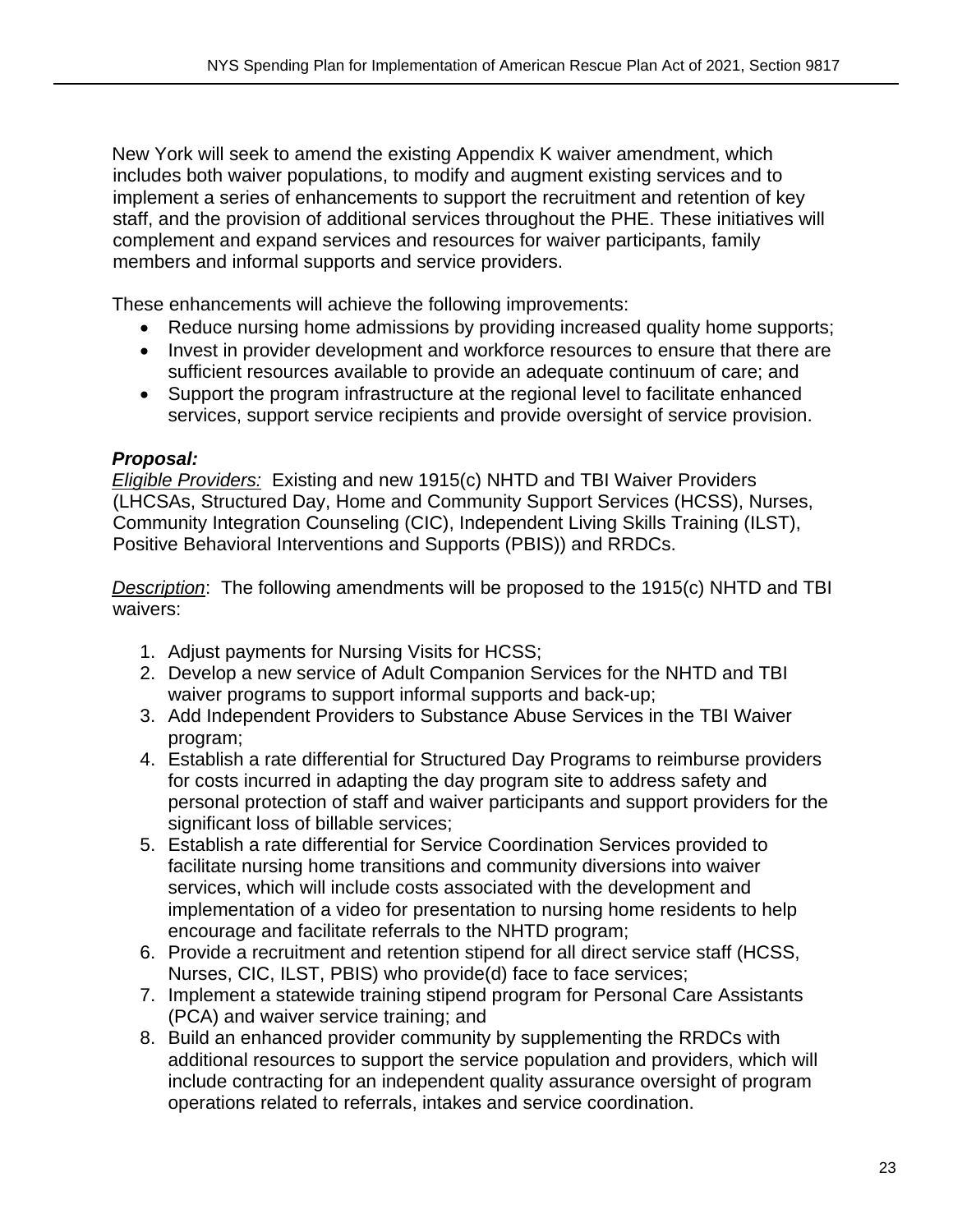*Evaluation and Reporting:* DOH will examine enrollment numbers to determine if the stipend proves to be an effective incentive for NHTD and TBI waiver enrollment. Eligible providers will also report on fund expenditures for advanced training programs, as well as the impact of these programs on service availability.

## **C. Invest in the Expansion of Community First Choice Option (CFCO) Services**

*Funding: \$46.9 State Funds Equivalent Lead Agency: DOH Expenditure: State Plan Amendment* 

*Background:* The Community First Choice Option (CFCO) was incorporated into New York's State Medicaid Plan effective July 1, 2015. CFCO is an enhanced personal attendant program that provides participating states additional federal match for these services that help individuals with assessed functional needs transition to and/or remain in community-based settings. To be eligible for CFCO services, individuals must have an assessed need for assistance with Activities of Daily Living (ADLs), Instrumental Activities of Daily Living (IADLs), and/or health-related tasks; have an institutional level of care; and live in an allowable home and community based setting, which is generally a private home or another setting where the individual has the same freedoms he or she would have if living in a private home (e.g., choice of activities in the home and the community, furnishings, meals, visitors, etc.).

#### *Proposal:*

*Eligible Providers:* Providers of CFCO services.

*Description:* Individuals will have the choice to receive personal care services under CFCO through an agency-model or consumer directed model. Direct care workers (direct service professionals under OPWDD), including personal care aides, home health aides and, for consumer-directed personal assistance service under CFCO, personal assistants, will provide personal care to address ADLs, IADLs and healthrelated tasks to the extent allowed under State law. These DSP/aides/assistants will also provide Skills Acquisition, Maintenance and Enhancement training (SAME) to help individuals maximize their independence in the performance of their ADLs, IADLs and health-related tasks. Other CFCO services and supports, including home delivered meals, environmental and vehicle modifications, assistive technology and moving and community transitional services will be provided under contract between MMMC plans and LDSS and entities that have experience providing those services.

With this funding, New York proposes to expand its CFCO platform to include additional services along with its robust personal care and consumer directed personal care services. These additional services would expand access to individuals with physical, emotional/behavioral, and intellectual/developmental disabilities of all ages to many options available currently only to those enrolled in one of New York's 1915(c) waivers. These services include: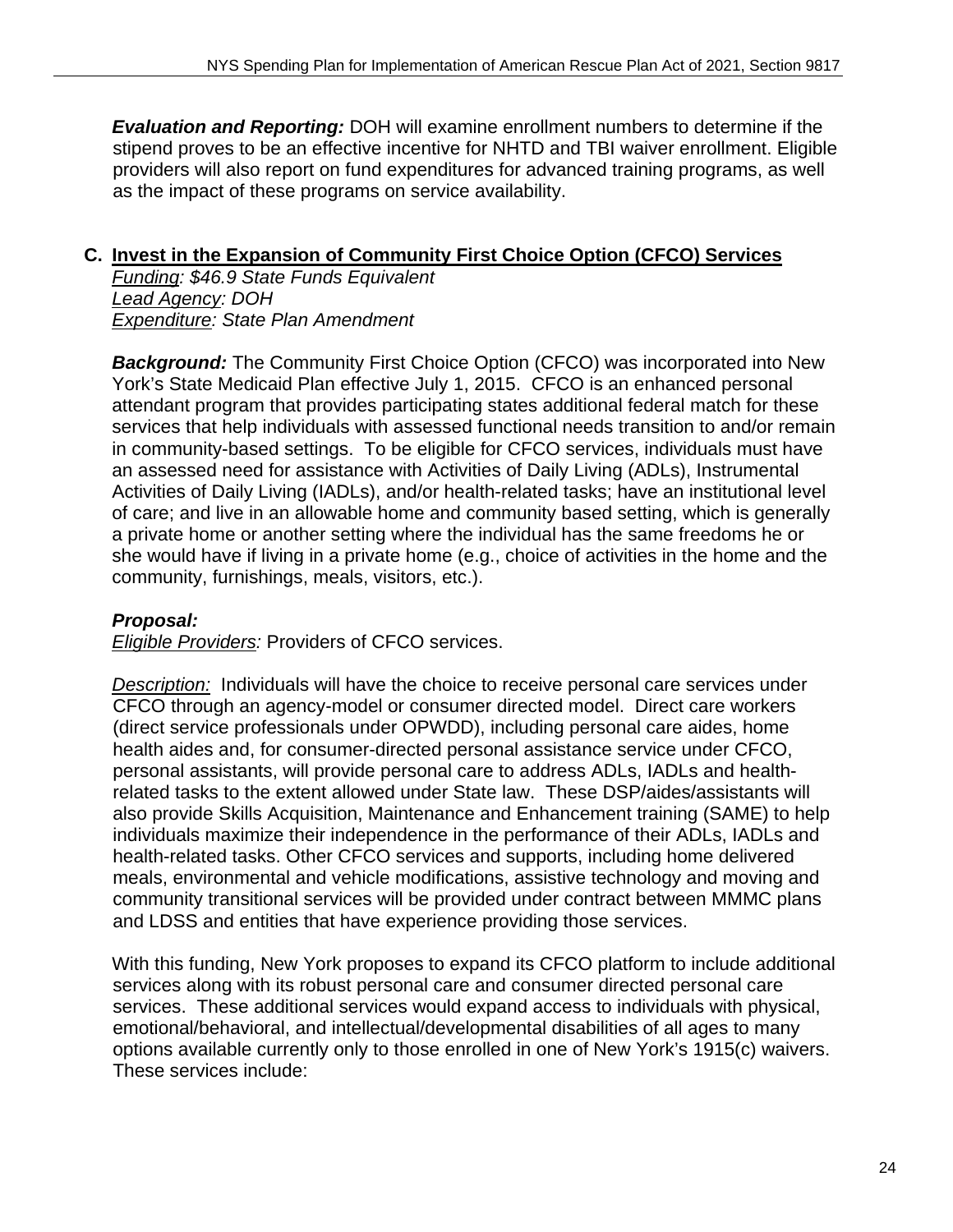- 1. environmental modifications (e.g., ramps, grab bars);
- 2. vehicle modifications (e.g., wheelchair locks, adapted steering or foot pedals);
- 3. assistive technology (e.g., smart home features, medication reminders);
- 4. home delivered meals;
- 5. moving assistance (moving belongings from an institution to a home in the community);
- 6. community transition services (setting up a home in the community); and
- 7. SAME, which would support individuals' ability to become more independent in performing their ADLs, IADLs, and/or health related tasks.

Funding these services in the State Plan would further our common goal of ensuring that individuals across the disability spectrum can live independently in the least restrictive environment they desire with full access to the community.

*Evaluation and Reporting:* The State will monitor increased access to these services to individuals enrolled in MMC and MLTC plans, as well as Fee-for-Service Medicaid. In addition, the state will use existing quality management efforts and surveillance to ensure that these services are offered equitably across the state and across New York's disability spectrum. Quality monitoring will include measures of participant satisfaction.

#### **D. Support of the Unique Program of All-Inclusive Care for the Elderly (PACE) Fully Integrated Care Model**

*Funding: \$40M State Funds Equivalent Lead Agency: DOH Expenditure: PACE Organization Premium Adjustment* 

## *Background:*

The Program of All-Inclusive Care for the Elderly (PACE) is a fully integrated and coordinated option that provides medically complex older adults with the entire continuum of Medicare and Medicaid covered services, including Medicare Parts A, B, and D and long-term services and supports. Given PACE's unique operating model, which requires operation of PACE Centers and the provision of a robust Interdisciplinary Team to perform core functions for the PACE member, HCBS funding support is needed to help grow the PACE model in New York, based on the success of keeping members in their home and communities.

## *Proposal:*

*Eligible Providers*: All authorized PACE Organizations in New York, operating as of April 1, 2021

*Description:* To enhance PACE Organizations as an option for dually eligible beneficiaries in New York, the State proposes to invest \$40M in State Funds Equivalent as part of capitated premiums paid to PACE Organizations for the following purposes: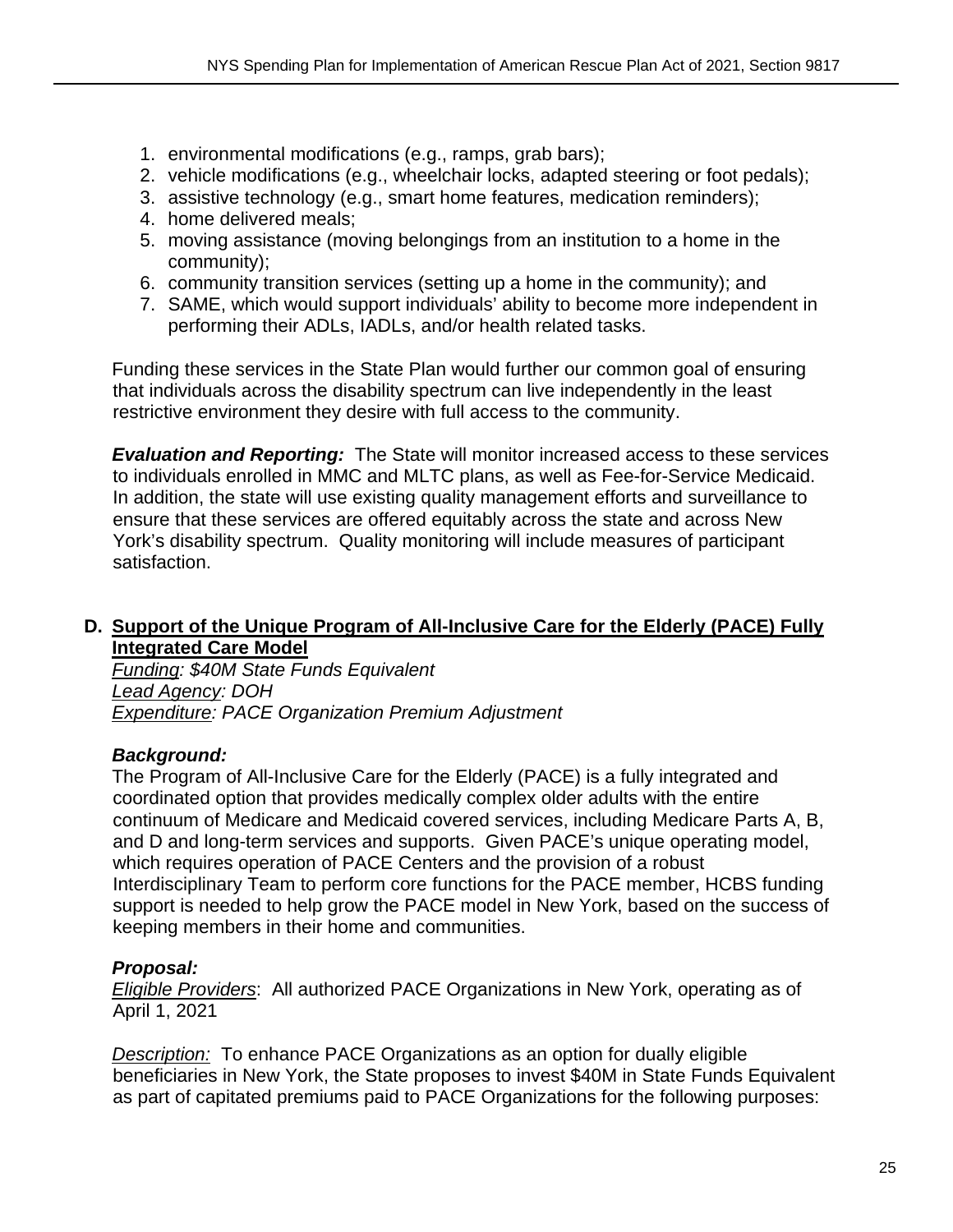- Assist PACE Centers, which are a federally mandated component of the PACE model, to reopen safely and institute effective infection control measures, including:
	- o The purchase of PPE from state qualified vendors, disinfectant, COVID-19 testing, staff compensation from vaccination or staff or member awareness of COVID-19 vaccination;
	- o PACE Center renovations and improvements, such as partitions for infection prevention, HVAC, and/or air filtration improvements;
	- o The purchase of symptom screening devices and kiosks; and
	- o Infection prevention strategies in PACE transportation.
- Provide PACE programs workforce development funds for the recruitment and retention of qualified staff to serve as part of members' Interdisciplinary Teams.

*Evaluation and Reporting:* PACE Organizations will report on receipt and expenditures of allocated funds under this proposal for the purposes set forth herein. PACE Organizations will be measured on efficiency in spending the allocation funding for the intended purposes and causal success in recruiting for Interdisciplinary Team development and PACE Center operations.

## **E. Improve the OPWDD Delivery System**

*Funding: \$30M State Funds Equivalent Lead Agency: OPWDD Expenditure Authority:* N/A

*Background:* Through stakeholder input, OPWDD has identified needed investments in in services and service flexibility. These funds will be allocated based on a public procurement process to address the needs expressed by OPWDD's stakeholder community.

## *Proposal:*

*Eligible Providers:* Not-for-profit organizations (including OPWDD providers), LDSS, institutions of higher education, and/or qualified vendors meeting state-specified requirements.

*Description:* Prior to March 2022, OPWDD will fund several contracts, grants, and cooperative agreements to improve and stabilize HCBS delivery, enhance state and local infrastructure to support people and their families through person-centered practices and services, and increase access to HCBS.

Investments will address current inefficiencies, seek to assist underserved populations and prioritize integrated HCBS, including modernization of the state system to administer assistive technology, vehicle and environmental modifications; addressing technology needs of waiver participants with a particular focus on underserved communities; identifying and addressing the needs of unpaid family caregivers; exploring incentives to expand and support competitive, integrated employment;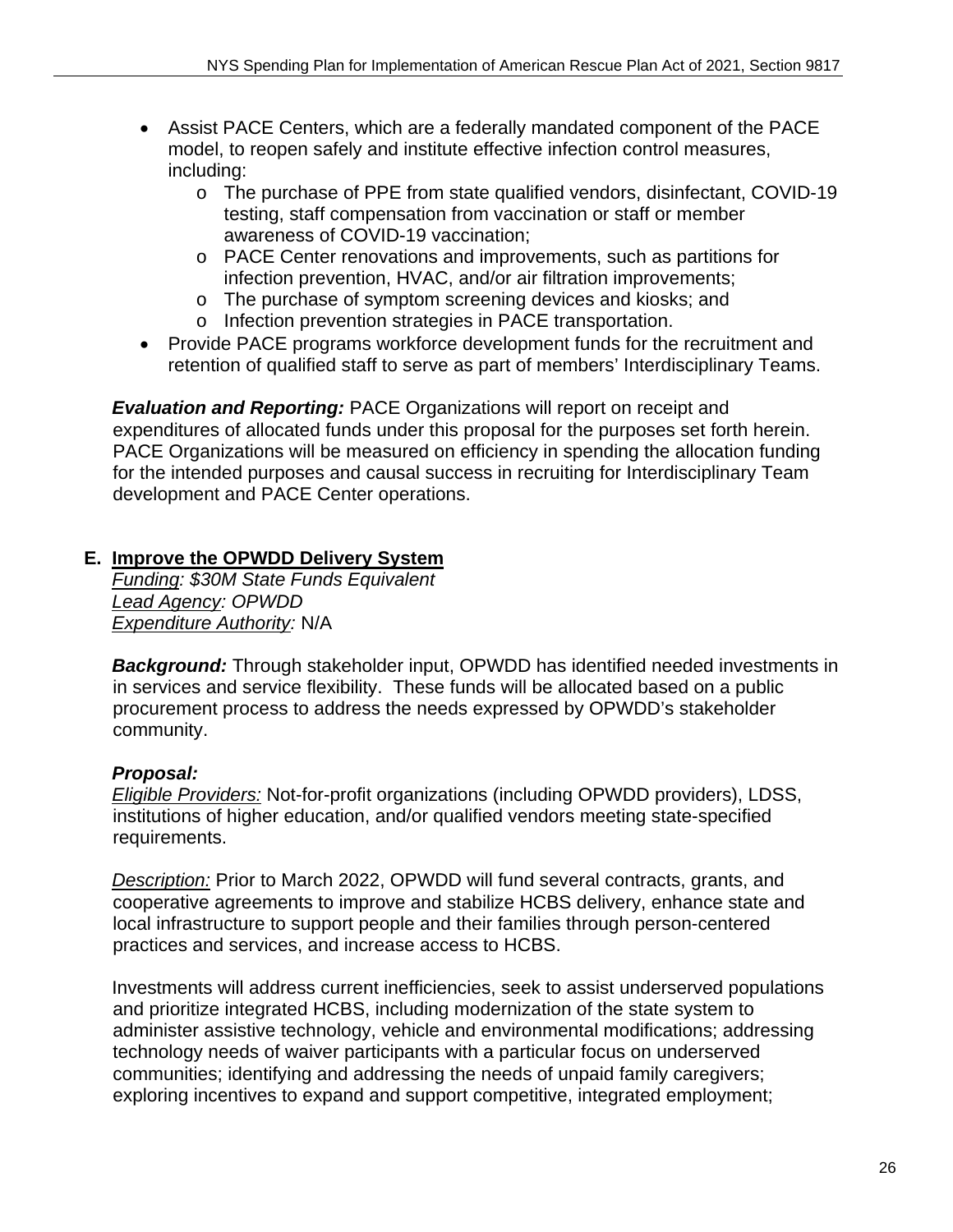seeking collaborative approaches to address the needs of children with complex needs across multiple state agencies and systems; reviewing the efficacy of accelerating assessment for children to maximize integration strategies; developing strategies to expand access to supported decision-making in the context of person-centered planning; and evaluating initiative investments to ensure efficacy and program integrity.

*Evaluation and Reporting:* Each recipient of funds will report on state-specified milestones and outcomes that enhance, expand, and strengthen HCBS for people with IDD. Results will be shared broadly to ensure they are widely understood, and best practices can be cascaded across the service system.

#### **F. Invest in a Community Engagement Initiative – HCBS Day Services**

*Funding: \$30M State Funds Equivalent Lead Agency: OPWDD Expenditure Authority: N/A* 

*Background:* OPWDD site-based day services closed at the onset of the COVID-19 pandemic. Many providers lost day staff who transitioned to residential services and many are struggling to maintain the cost of physical sites. The pandemic has created a unique opportunity to assist willing and interested providers to evolve their business models and practices towards day supports that are more person-centered and better integrated in the broader community, increasing capacity to serve more people, and reducing reliance upon site-based services.

#### *Proposal:*

*Eligible Providers:* OPWDD certified HCBS Waiver Day Service providers.

*Description:* Development of a comprehensive initiative to convert center-based day services into more integrated community day services that will allow for greater interaction and independence in the community, including grant funding to provide onetime, outcome-based payments to HCBS day providers as well as technical assistance and operational support for model changes that support person-centered day services delivered in the broader community. This funding will include options for the development of telehealth infrastructure as a component of model changes. In order to access funds, providers must commit to participation in a learning Community of Practice and must achieve operational changes to expand more integrated models of community-based day service delivery as a condition of receipt of payment. Funds will be available to providers through a grant application process. OPWDD will work with a third-party grant administrator to oversee the implementation of this pilot.

*Evaluation and Reporting:* Eligible providers will report on changes to staffing models, the number of individuals served in more integrated non-site-based day services and the total numbers of individuals who return to day services after COVID-related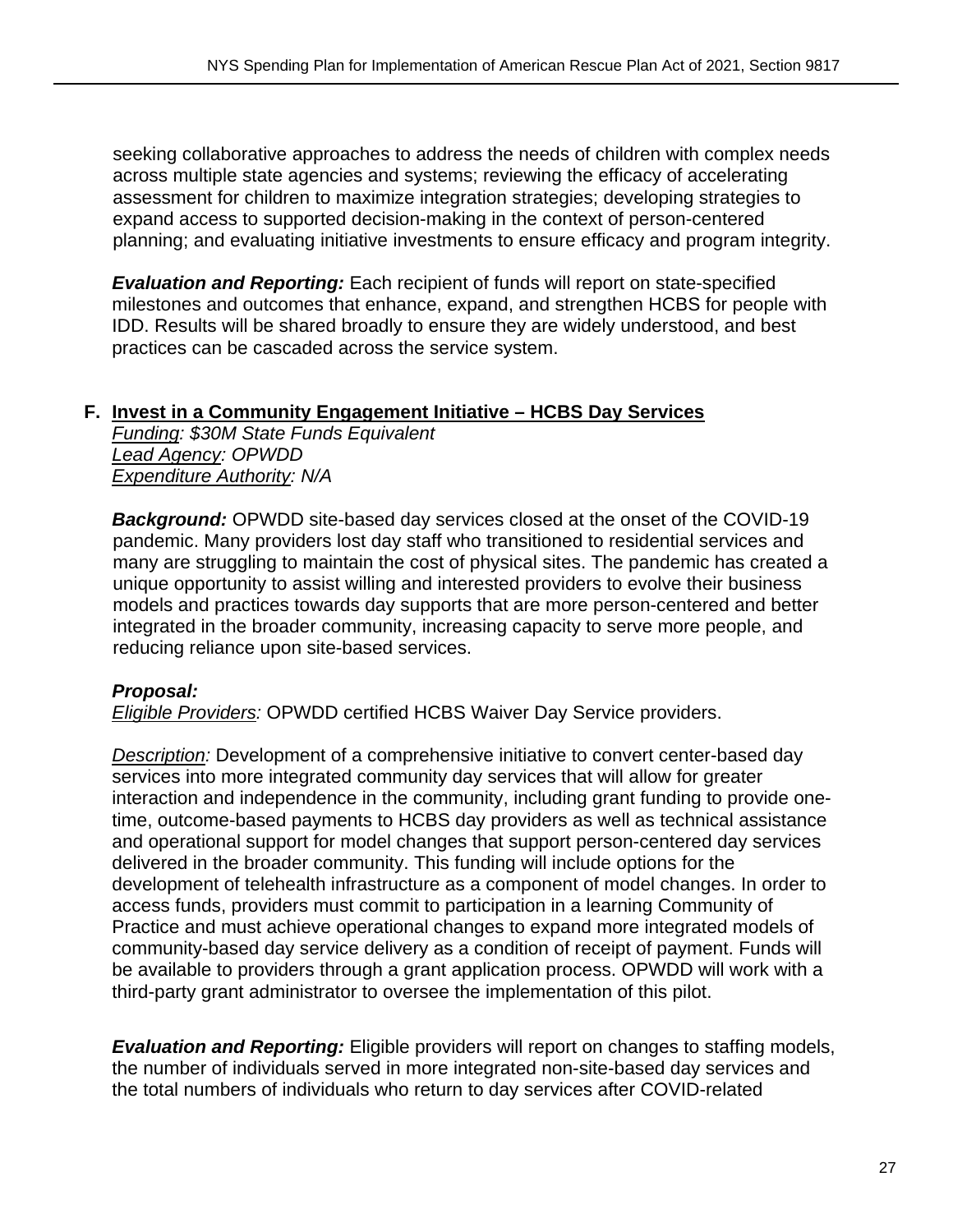closures, and the milestones achieved in reducing/eliminating current approved property costs (leased or mortgage expense) that are included in existing Medicaid rates. Providers will develop a capital expense reduction plan and will be expected to comply with that plan.

## **G. Invest in Diversity, Equity, and Inclusion for People with IDD**

*Funding: \$30M State Funds Equivalent Lead Agency: OPWDD Expenditure Authority: N/A*

**Background:** As a participant in the federally funded National Community of Practice (CoP) on Cultural and Linguistic Competence, OPWDD has started to identify systemic, regional, and local needs to address multiple dimensions of equity and access concerns. Within the broader group of often marginalized people with IDD, there are also individuals who experience significant disparities and barriers to equitable participation, including LGBTQ+ individuals, people who do not speak English or any verbal language, and people from immigrant communities. Initial efforts indicate the need for further work with an equity lens to include data analysis, policy and operations, stakeholder engagement and service delivery.

## *Proposal:*

.

*Eligible Providers:* Not-for-profit organizations (including OPWDD providers), local government authorities and/or institutions of higher education with demonstrated expertise in addressing the needs of underserved and historically marginalized populations.

*Description:* OPWDD seeks to leverage the CoP work and initial agency assessments of equity issues to develop and implement a comprehensive strategic initiative, inclusive of culture, ethnicity, language, sexual orientation, gender identity, and ability. This onetime investment will provide for equity analyses of data, focus group research, and partnerships with people and organizations in underserved communities to inform longer-term equity and access efforts, as well as investments in early-stage strategies to address identified equity and access needs. OPWDD will work with a third-party grant administrator to oversee the implementation of this grant.

*Evaluation and Reporting:* OPWDD will work with an independent evaluation partner to design and implement an assessment of these activities, with periodic milestones and reporting. Results will be shared broadly to ensure they are widely understood, and best practices can be cascaded across the service system.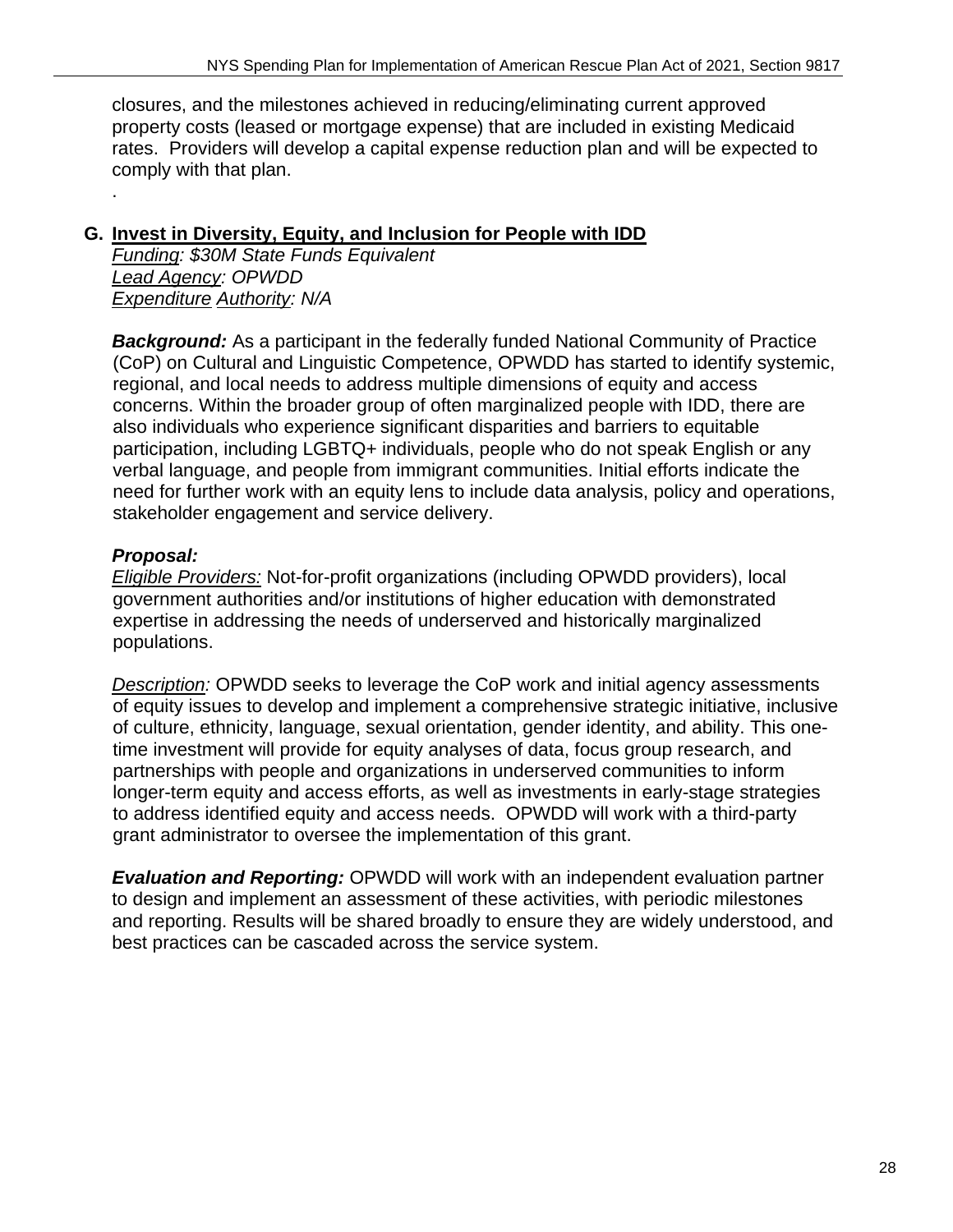## **H. Integrated Housing Pilot**  *Funding: \$20M State Funds Equivalent*

*Lead Agency: OPWDD Expenditure Authority: N/A* 

**Background:** OPWDD through its state operated and voluntary providers delivers certified residential housing and supports to over 37,000 individuals through more than 6,000 certified group homes. According to the National Residential Information Systems Project (RISP) New York State has the largest certified residential housing system in the country.

The growing workforce crisis and increasing costs for certified housing as well as demand for more flexible housing options, necessitates new and sustainable approaches to the delivery of housing and residential supports for individuals of all ability levels. The number of individuals seeking more independent housing options is growing within the IDD service system and therefore the framework for flexible housing supports needs to be revised, strengthened, and enhanced. Between 2015 and 2019, the percentage of people accessing rental subsidies through self-direction increased from 14 percent to 28 percent and the total number of people in non-certified housing (in both self-directed service options and other service modalities) increased from 3,000 to almost 10,000 (growth of 30 percent) within the same four year period; the demand for housing subsidies and non-certified housing options continues to grow into 2021.

With this proposed investment, OPWDD will make further IDD service system investments to pilot the efficacy of flexible, innovative, and more integrated housing options to better meet peoples' needs through leveraging new tools and technologies to maximize available DSP staffing will contribute to housing support sustainability for the growing and aging IDD population in New York; this approach aligns with the objectives of OPWDD's HCBS Settings Transition Plan. This pilot will enable OPWDD's service system to focus on delivering more flexible housing supports that drive individualized outcomes to a greater number of people with IDD of varying ability levels and from culturally diverse communities

#### *Proposal:*

*Eligible Providers:* Not-for-profit organizations (including OPWDD providers) and/or local government authorities with demonstrated experience and skills in developing housing options for populations of individuals who have experienced housing access barriers

*Description:* Establishes a pilot program and evaluation for a limited number of participants to assess the effectiveness of housing investments that expand access to affordable, accessible, non-certified housing options for OPWDD Waiver participants, including individuals seeking to transition from certified settings. Funds would be invested in development of housing navigators, supplemental short-term rental assistance, housing subsidies, and other housing-related costs (tenancy supports) for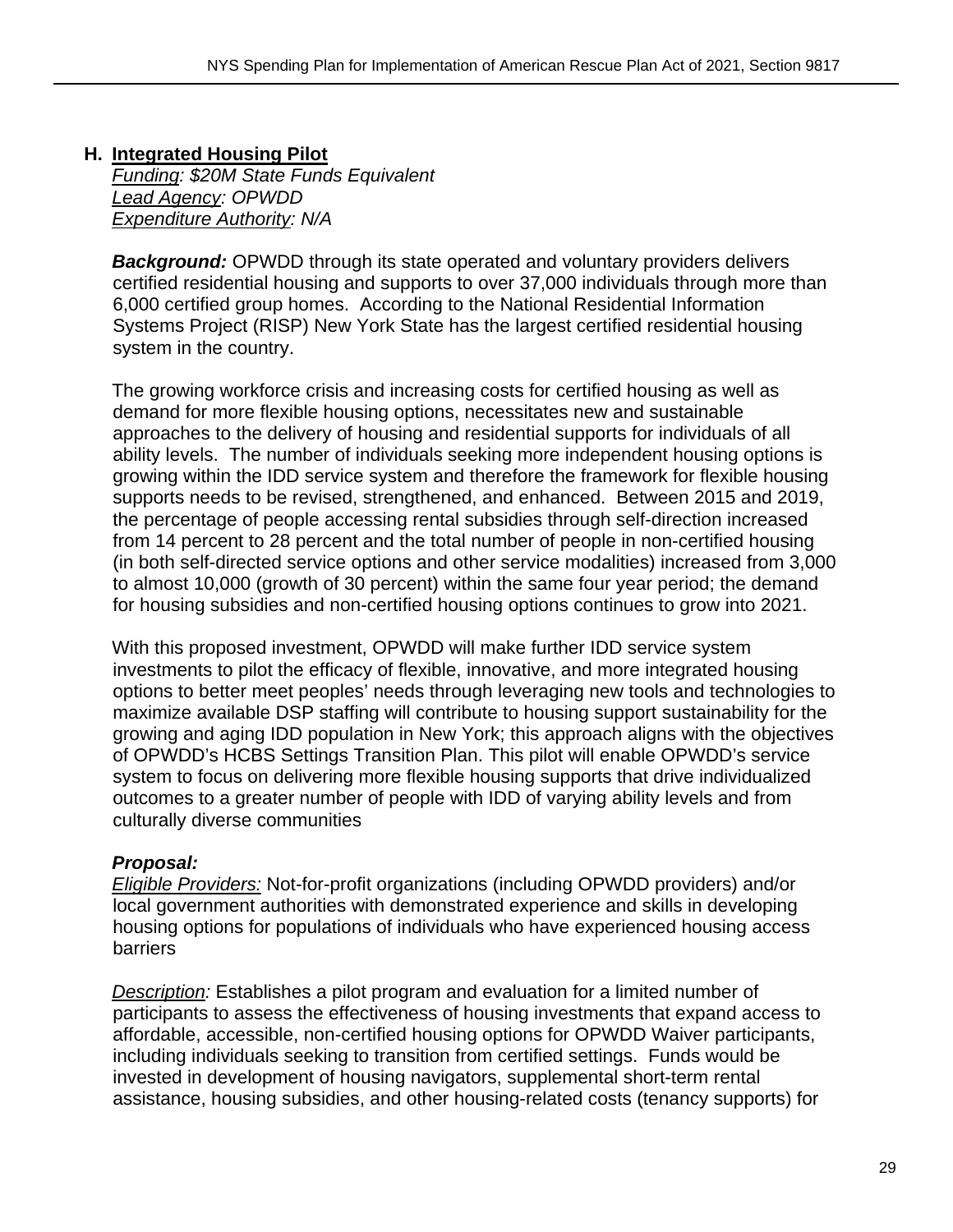individuals seeking to move from their family home (with a priority for those living with aging caregivers) or from a congregate setting into private housing at prevailing market rates. The pilot would seek to assess and identify opportunities where housing investments could result in residential habilitation cost savings while supporting individuals to live in the most integrated setting of their choosing. The pilot would be implemented through competitive grant funding. OPWDD will work with a third-party grant administrator to oversee the implementation of this pilot.

*Evaluation and Reporting:* Fund recipients will report on all housing-related activities and the number of individuals who move to and remain in independent housing at sixand twelve-month intervals following the initiation of funded activities. The pilots will be evaluated throughout the pilot period to assess activities, outcomes and features that could be effective in increasing access to independent housing options for people with IDD. Results will be shared broadly to ensure the pilot results are widely understood and best practices can be cascaded across the service system.

## **I. Adjust Residential Addiction Treatment Services Rate**

*Funding: \$22M State Funds Equivalent Lead Agency: OASAS Expenditure Authority: State Plan Amendment*

**Background:** OASAS expanded access to residential services in 2015 with the addition of these services in the managed care benefit package. This change was made to better align the OASAS continuum of service delivery to meet the needs of patients suffering from addiction, including patients suffering from severe addiction and higher prevalence of co-occurring mental health conditions. Providers receive three years of supportive funding as they transition to the new residential service model, which, for most (if not all) providers, will end before 2023. This loss of funding was compounded by COVID-19, and associated safety protocols, which resulted in decreased census at a time when residential services were especially necessary.

## *Proposal:*

*Eligible Providers:* Residential Addiction Treatment providers licensed or certified by OASAS.

*Description:* To maintain crucial services, New York proposes to temporarily increase rates for existing residential services and to increase services for individuals in early recovery to assist with reintegrating into their community by incorporating the residential reintegration service into the Medicaid benefit package.

- 1. Apply the 10% rate adjustment to OASAS residential addiction treatment services; and
- 2. Utilize enhanced FMAP monies to support necessary staffing and start-up costs for OASAS residential reintegration addiction treatment services through enhanced Medicaid rates once incorporated into the Medicaid benefit.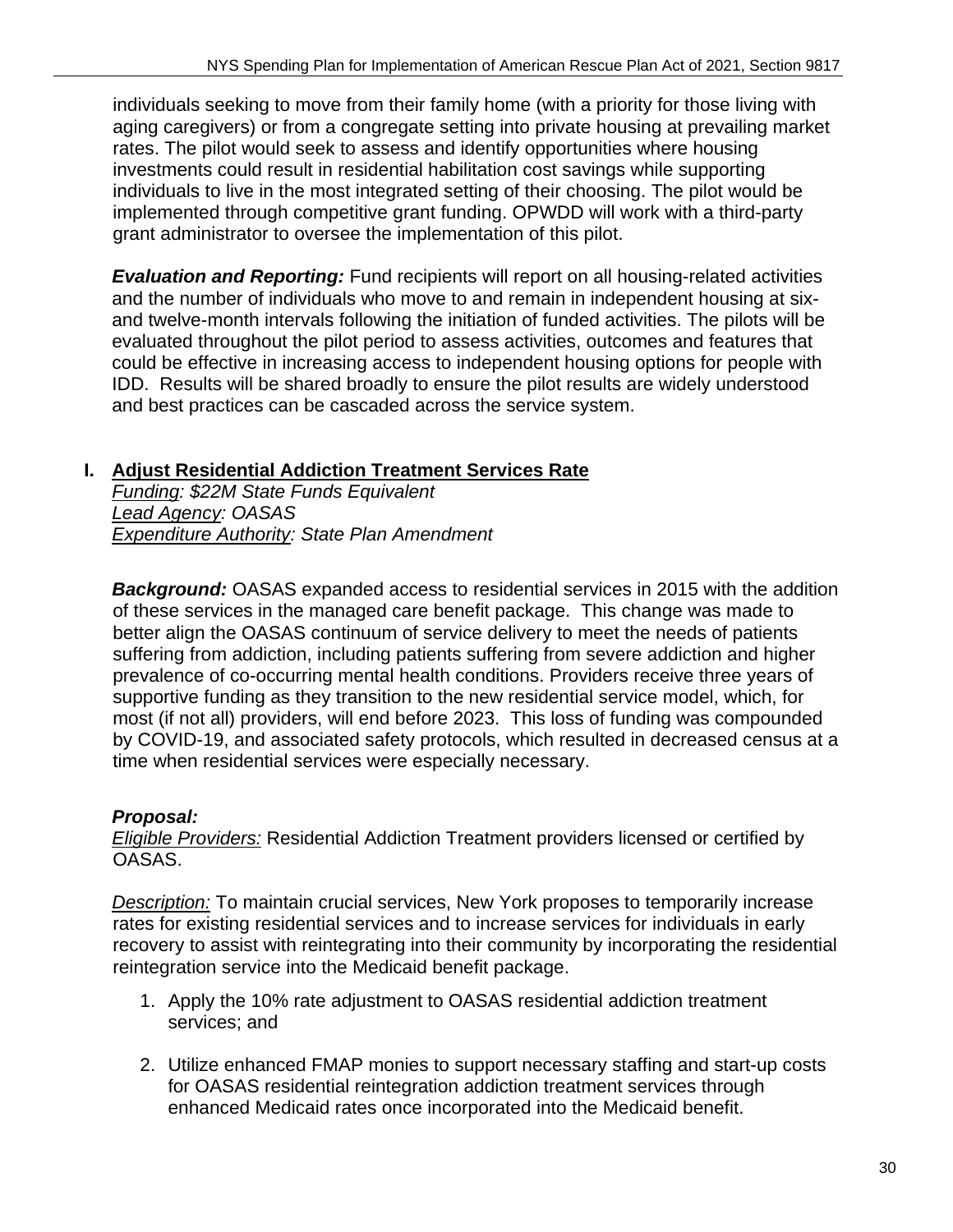*Evaluation and Reporting:* Eligible providers would report to OASAS regarding the specific goals attached to this funding and how the funds have been used to build capacity and reduce waitlists. OASAS would evaluate each eligible provider's use of the funding to achieve these outcomes.

#### **J. Expand and Implement HCBS and Community Oriented Recovery and Empowerment (CORE) Services**

*Funding: \$12.5M State Funds Equivalent Lead Agency: DOH, OMH Expenditure Authority: Directed Payment* 

**Background:** Adult behavioral health HCBS services have had low utilization since inception due to barriers in access limiting provider referrals and their ability to serve the target Health and Recovery Plan (HARP) population. The State has made changes in these regulatory barriers, but will need funding to ensure start-up, increase access, and address workforce challenges.

#### *Proposal:*

*Eligible Providers:* Adult CORE providers

*Description:* HCBS CORE services expansion and implementation support aimed to complement of current infrastructure funding via enhanced rates, marketing, and outreach funds; expanded provider capacity via workforce funding; and improved access and engagement via transportation and telehealth infrastructure. Ensuring access to critical treatment and rehab services for individuals identified as having significant behavioral health need and service utilization (HARP enrollees). Funding will be disbursed through rate increases paid across MCO Medicaid claims as services are provided to eligible Medicaid recipients. Funding will be allocated to Adult CORE providers.

*Evaluation and Reporting:* In accessing these funds, eligible providers would report to OMH regarding the specific goals attached to this funding and how the funds have been used to implement and expand access to Adult BH HCBS and CORE services. OMH would evaluate each eligible provider's use of the funding to achieve these outcomes.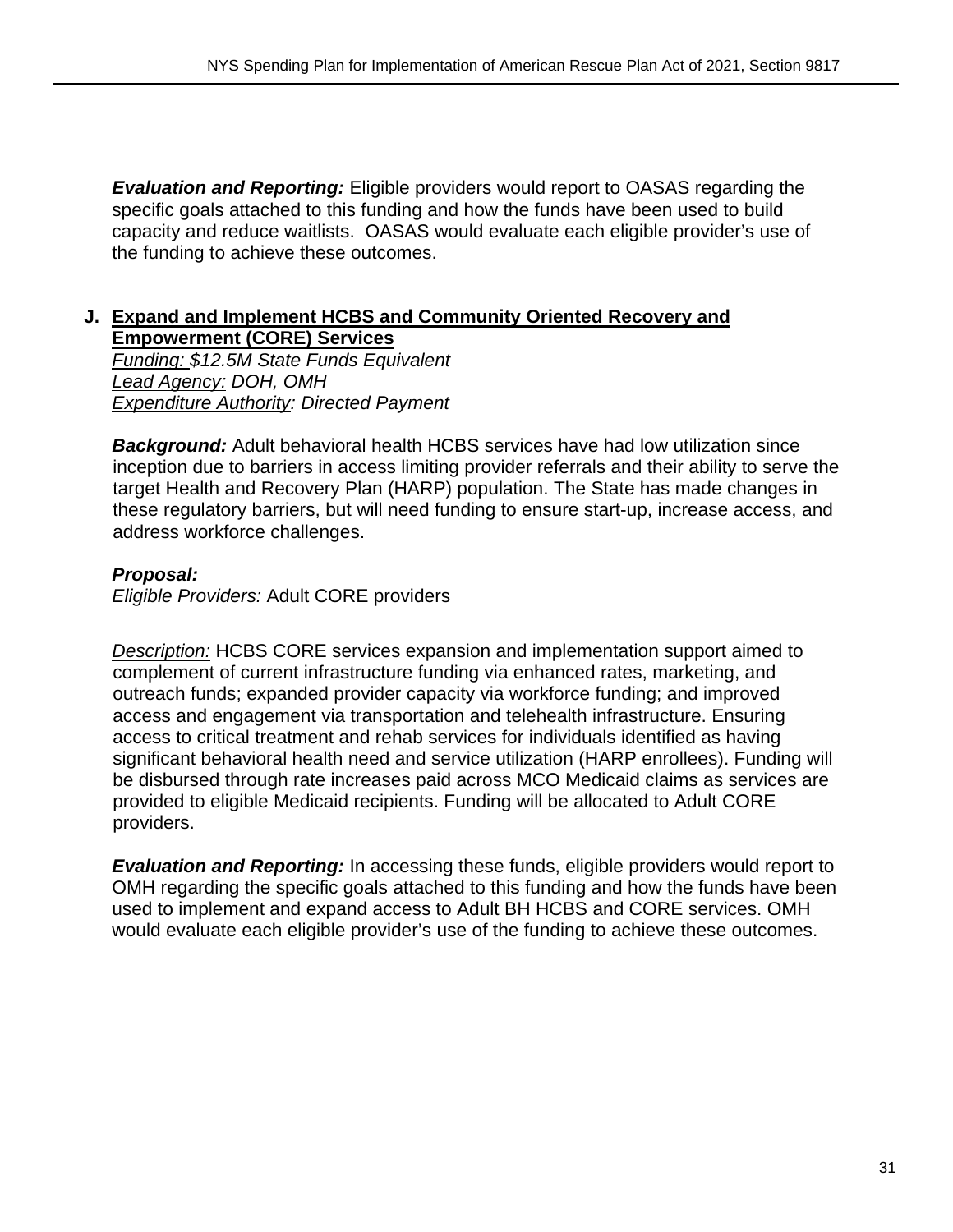## **K. Support the Transition to Article 29-I Health Facility Core Limited Health Related Services**

*Funding: \$8.6M State Funds Equivalent Lead Agencies: DOH, OCFS Expenditure* Authority*: State Plan Amendment* 

**Background:** New York Medicaid-covered children and youth in the care of Voluntary Foster Care Agencies (VFCAs) or placed in foster homes certified by LDSS are in the process of being enrolled in MMC Plans on July 1, 2021, including Mainstream MMC plans and HIV Special Needs Plans (HIV-SNPs), unless they are otherwis excluded or exempt from mandatory MMC. As a result of the pandemic, the transition date has been significantly impacted.

Access to comprehensive, high quality health care is essential to children and youth placed in foster care. Children and youth in the foster care system have higher rates of birth defects, developmental delays, mental/behavioral health needs, and physical disabilities than children and youth from similar socio-economic backgrounds outside of the foster care system. Children and youth in foster care have a high prevalence of medical and developmental problems and utilize inpatient and outpatient mental health services at a rate 15 – 20 times higher than the general pediatric Medicaid population. The impact of the trauma these children/youth experience is profound.<sup>4</sup> For this reason, it is essential that there be immediate access to services upon a child or youth's placement in foster care, and no interruption in the provision of ongoing services as a result of this transition.

All Licensed Article 29-I Health Facilities are required to provide, or make available through a contract arrangement, all Core Limited Health-Related Services. The five Core Limited Health-Related Services play a vital role in assuring all necessary services are provided in the specified time frames; children, parents and caregivers are involved in the planning and support of treatment, as applicable; information is shared appropriately among professionals involved in the child's care; and all health-related information and documentation results in a comprehensive, person-centered treatment plan. Core Limited Health-Related Services are reimbursed with a Medicaid residual per diem rate paid to 29-I Health Facilities on a per child, per day basis to cover the costs of these services. The services include: Skill Building (provided by Licensed Behavioral Health Practitioners (LBHPs) as described in Article 29-I VFCA Health Facilities License Guidelines and any subsequent updates); Nursing Services; Medicaid Treatment Planning and Discharge Planning; Clinical Consultation and Supervision Services; and VFCA Medicaid Managed Care Liaison and Administrator services.

<sup>4</sup> American Academy of Pediatrics Task Force on Health Care for Children in Foster Care, Fostering Health: Health Care for Children and Adolescents in Foster Care. (New York: American Academy of Pediatrics, 2005).; and Mark D. Simms, Howard Dubowitz and Moira A. Szilagyi, "Health Care Needs of Children in the Foster Care System," Pediatrics 2000;106(4 Suppl):909- 918.; and Dutton M Fiori T, Karl A, Sobelson M. Medicaid managed care for children in foster care. In: Fund Medicaid Institute at United Hospital, editor: UHF; 2013.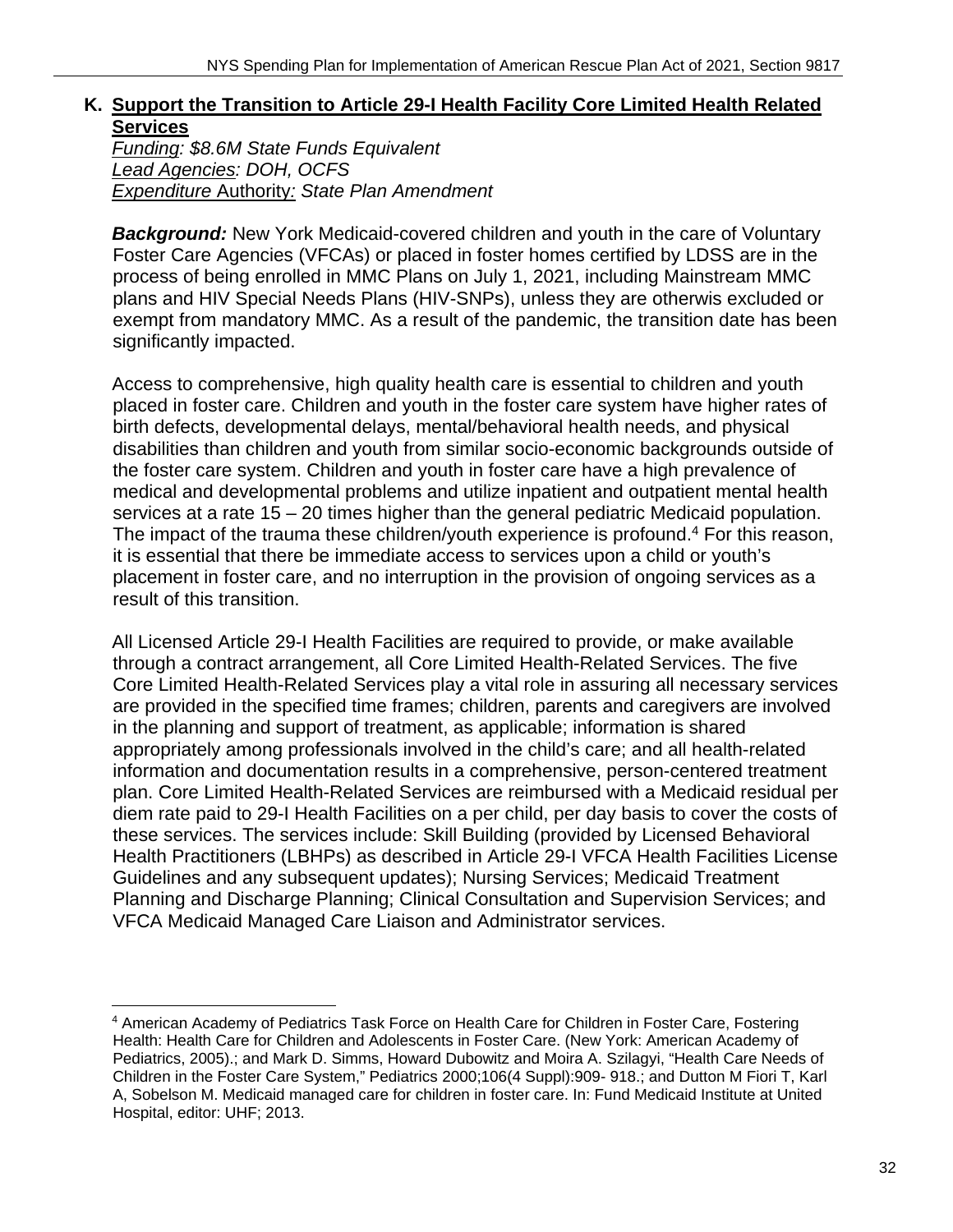The per diem rates established for these services were established prior to the pandemic and do not take into account the significant impact of the pandemic on children in the care of the 29-I Health Facilities, or the additional administrative burden on the providers of the delays in the transition of this population and the 29-I services into managed care.

#### *Proposal:*

*Eligible Providers:* Article 29-I Health Facilities

*Description:* Implement a rate adjustment of 25 percent, retroactive to April 1, 2021, until March 31, 2022 for Article 29-I Health Facility Core Limited Health Related Services Per Diem Rates. This temporary increase would assist providers to build capacity to meet the increasing needs of children.

*Evaluation and Reporting:* DOH, in conjunction with state agency partners will monitor utilization of these services.

#### **L. Expand Crisis Services for People with IDD**

*Funding: \$11.4M* State Funds Equivalent *Lead Agency: OPWDD*  Expenditure Authority*: Appendix K Waiver Amendment* 

**Background:** People with IDD and their families need a safety-net of specialized resources for crisis prevention and response. With the development of Crisis Services for IDD (CSIDD) state plan services, OPWDD began the process of developing regional crisis networks throughout the State. People and families have experienced tremendous stress resulting from COVID-related isolation and service interruptions. The imperative to complete the statewide coverage of CSIDD and bolster crisis services in the HCBS Waiver is clear.

#### *Proposal:*

*Eligible Providers:* CSIDD state plan providers licensed by OPWDD and providers licensed or certified by OPWDD under the 1915(c) OPWDD Comprehensive Waiver.

*Description:* There is a growing need for enhanced behavioral health services that exceed current service capacity. In order to address the behavioral health needs of people with IDD, the following actions are proposed:

1. *Expansion of CSIDD*: Start-up funding made available through a competitive grant process that will lay the groundwork for the expansion of the newly adopted CSIDD program into all areas of the State. These funds will be used to establish a CSIDD team and CSIDD Resource Center in various state regions. This investment will result in a statewide behavioral support network by clinical staff specifically trained for people who are dually diagnosed.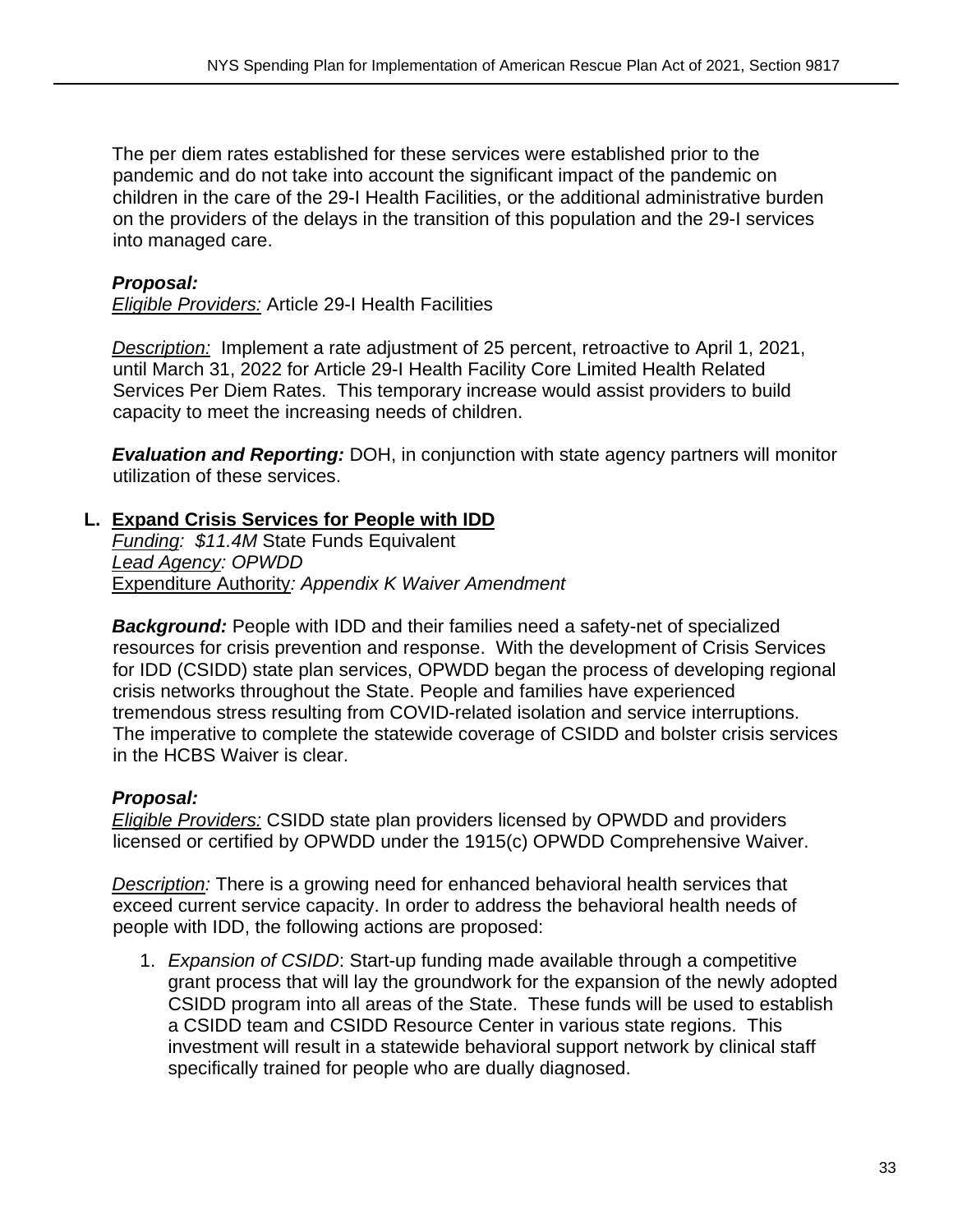- 2. *Enhanced Rates for Intensive Behavioral Support Services (IBS):* Services are available with the OPWDD HCBS Waiver and provide for the development of a Behavior Support Plan and training for the implementation of the person's plan. The enhanced funding will be used to increase clinician wages and expand the availability of the service and result in a product fee and hourly rate that is at least 30 percent higher than current approved reimbursement levels. This payment would be established in the OPWDD Comprehensive Waiver, which OPWDD anticipates submitting in the 1st quarter of CY 2022. This will be sustained with a recurring investment of \$2.5 million in state funds that will leverage \$5.0 million all shares annually.
- 3. *Connecting IDD Service System and County-Based Crisis Services:* Pilot to test models for connecting of IDD emergency system to county-based mobile crisis services.

*Evaluation and Reporting:* Eligible providers will report on the numbers of individuals supported in crisis services and the achievement of milestones in updating/changing infrastructure and operations at three six- and twelve-month intervals following the initiation of funded activities. OPWDD will seek an evaluation of these and prior crisis service initiatives to derive progress and outcome related information at the individual, organization, and systemic level to the greatest extent possible as implementation proceeds.

## **M. Enhanced Rates for Private Duty Nursing (PDN)**

*Funding: \$10M State Funds Equivalent Lead Agency: DOH Expenditure Authority: State Plan Amendment* 

**Background:** There are approximately 1,500 Medicaid recipients who access private duty nursing (PDN) services in the FFS program, and one-third are over 23 years old. These individuals often require long-term PDN services and start receiving services as a child and continue into adulthood. Access to PDN services, especially around the COVID-19 pandemic, has created hardship for PDN recipients and their caregivers, which this investment intends to help mitigate.

## *Proposal:*

*Eligible Providers:* PDN providers

*Description*: New York proposes to invest \$10M on a one-time basis in state and federal enhanced matching funds to supplement FFS Medicaid private duty nursing (PDN) rates for adult recipients to align with the rates recently enhanced for the under 23 population. The investment would apply until March 31, 2022.

This proposal would ensure adequate reimbursement and access to PDN services for FFS members who turn 23 years old and remain in the program and help with staffing cases, which has been even more challenging during the COVID-19 pandemic. The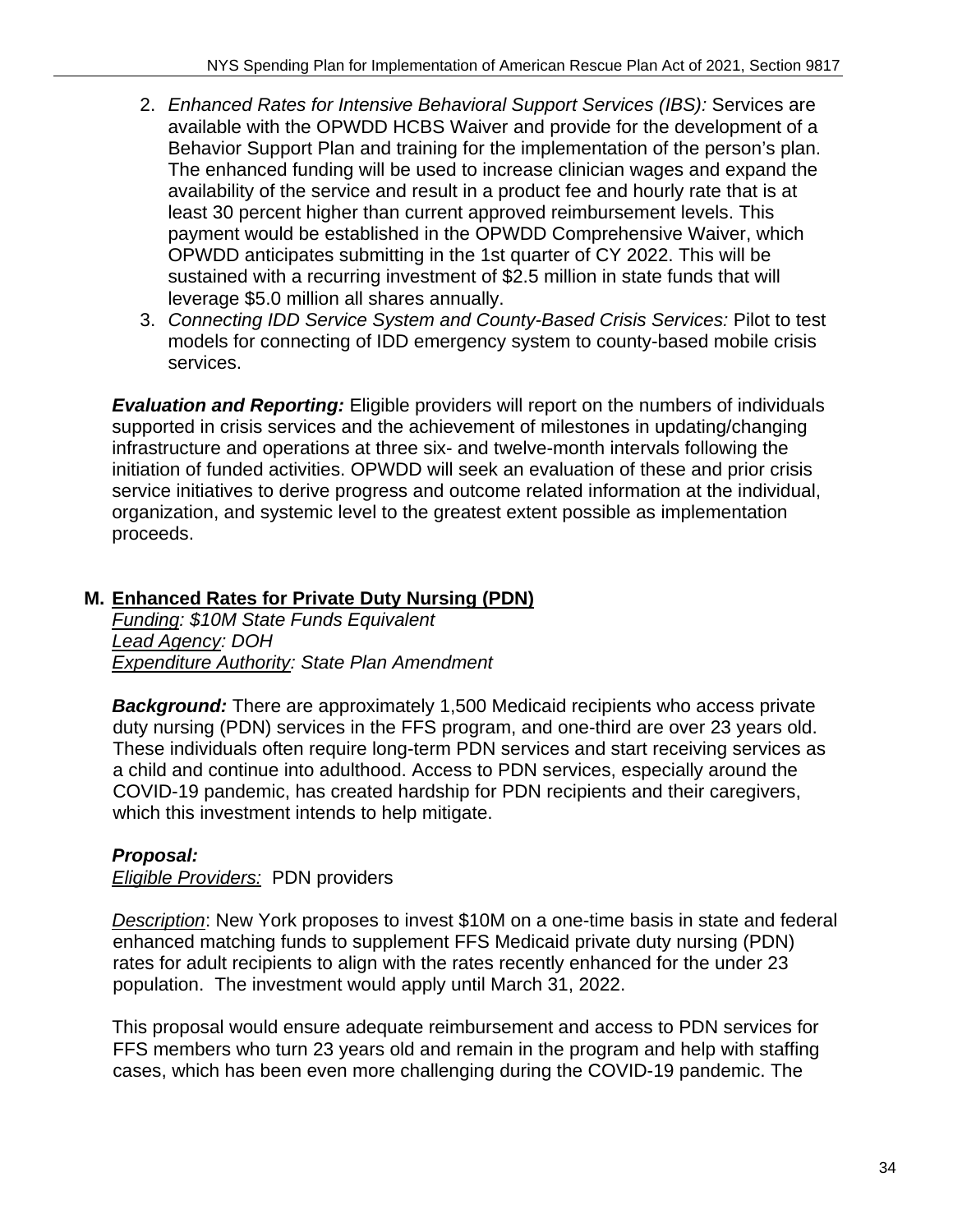FFS Medicaid base fees are lower than the Medicaid Managed Care fees creating a disincentive for providers to service FFS adult members.

**Evaluation and Reporting:** PDN providers would report on how the enhanced funding has increased or preserved access to PDN services by adult recipients over the age of 23.

#### **N. Provide Incentives for the Development of More Integrated Residential Services**

*Funding: \$10M State Funds Equivalent Lead Agency: OPWDD Expenditure Authority: N/A* 

**Background:** The growing workforce crisis and increasing costs for certified housing, as well as demand for more flexible housing options, necessitates new and sustainable approaches to the delivery of housing and residential supports for individuals of all ability levels. The number of individuals seeking certified housing options and more independent housing options, both certified and non-certified, is growing within the IDD service system and therefore the framework for flexible housing supports needs to be revised, strengthened, and enhanced.

Between 2014 and 2018 the number of certified residential facilities grew by 5 percent, and on average approximately 1,200 new individuals participate in certified residential opportunities annually. Increasing demand for certified housing continues to be evidenced through OPWDD data sources and indicated by stakeholder feedback, and development can no longer keep pace with demand. The vast majority of individuals new to certified residential settings have an emergency need status and came from a setting where they had an unstable living situation or lived independently. This is an increasing trend as caregivers continue to age along with the IDD population.

As these systemic trends increase it is becoming increasingly unlikely that individuals without an emergency need will be able to access certified housing opportunities as they currently exist. It is imperative that OPWDD's service system explores more flexible and independent approaches to certified supportive opportunities, expanding the continuum of housing options and supports available to people throughout their lifespan.

#### *Proposal:*

*Eligible Providers:* Providers licensed or certified by OPWDD under the 1915(c) OPWDD comprehensive waiver.

*Description:* These resources will be used to fund incentive payments for Residential Habilitation Providers to expand the use of innovative technologies, housing options and staffing models to expand Supportive Residential Habilitation and Family Care Residential Habilitation options that support people in a more independent manner in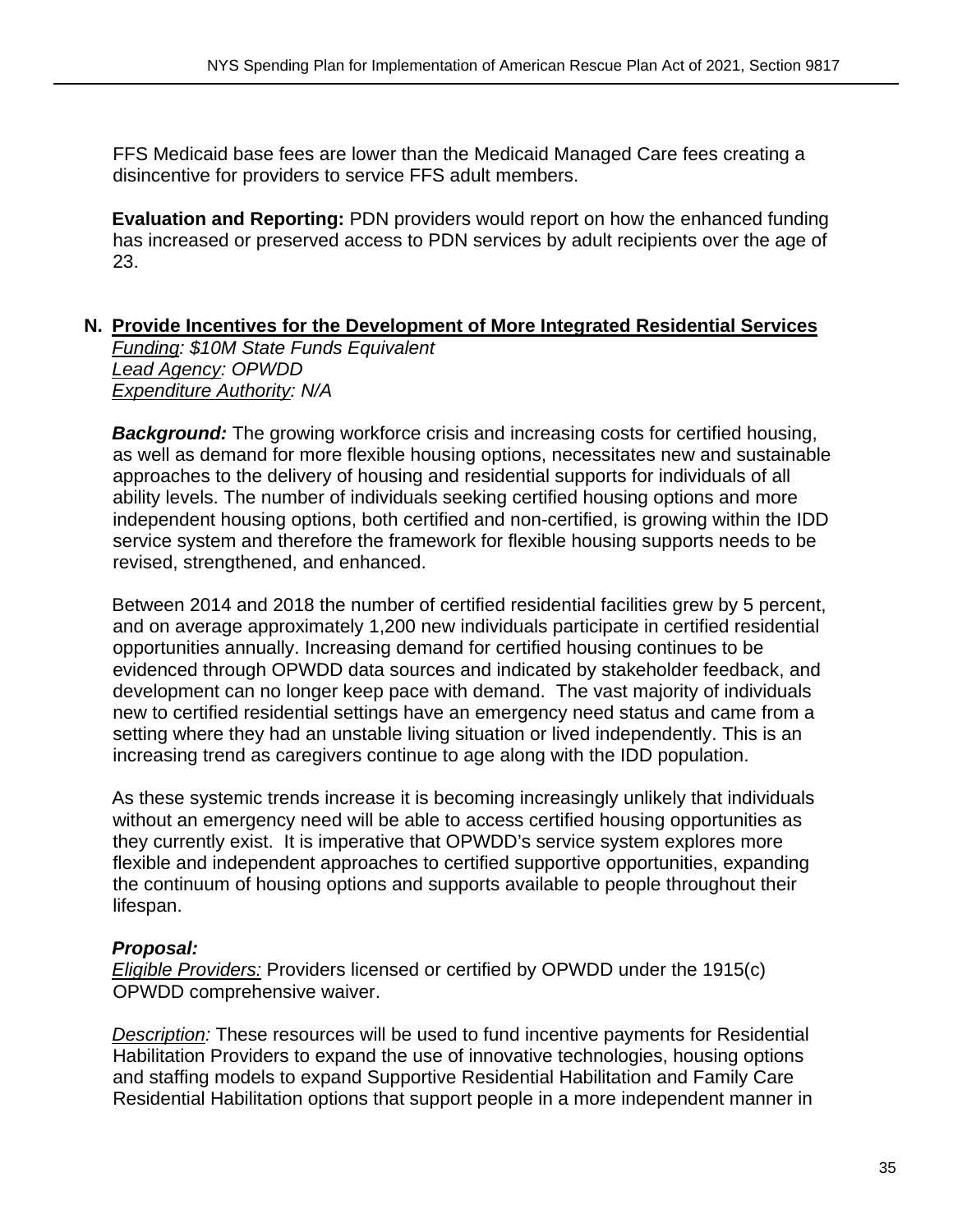the most integrated settings, consistent with their needs and preferences. OPWDD will work with a third-party grant administrator to oversee the implementation of this pilot.

*Evaluation and Reporting:* Eligible providers will report on the impact on the numbers of individuals who move to and remain in more independent, supportive settings at sixand twelve-month intervals following the initiation of funded activities. OPWDD will also invest in an independent evaluation to assess the effectiveness of provider activities in transitioning individuals into smaller, more integrated settings and increasing independence for waiver participants. Results will be shared broadly to ensure the results are widely understood and best practices can be cascaded across the service system.

#### **O. Invest in OASAS Outpatient Addiction Rehabilitation Treatment Services Adjustments**

*Funding: \$4M State Funds Equivalent Lead Agency: OASAS Expenditure Authority: State Plan Amendment* 

*Background:* OASAS Outpatient providers have the ability to provide services to patients in the community. This has allowed for increased patient engagement and access to services for those who are unwilling or unable to otherwise engage in care. As patient centered care and harm reduction strategies gain momentum, in-community services can play a central role in combatting the opioid epidemic and New York has seen tremendous success.

#### *Proposal:*

*Eligible Providers:* OASAS licensed or certified Outpatient Addiction Rehabilitation Treatment Service providers.

*Description:* Utilize enhanced funding to increase access by incentivizing providers that deliver services in the community for all outpatient addiction rehabilitation services through a 10 percent temporary rate enhancement.

*Evaluation and Reporting:* Eligible providers would report to OASAS regarding the specific goals attached to this funding and how the funds have been used to build capacity and reduce waitlists. OASAS would evaluate each eligible provider's use of the funding to achieve these outcomes.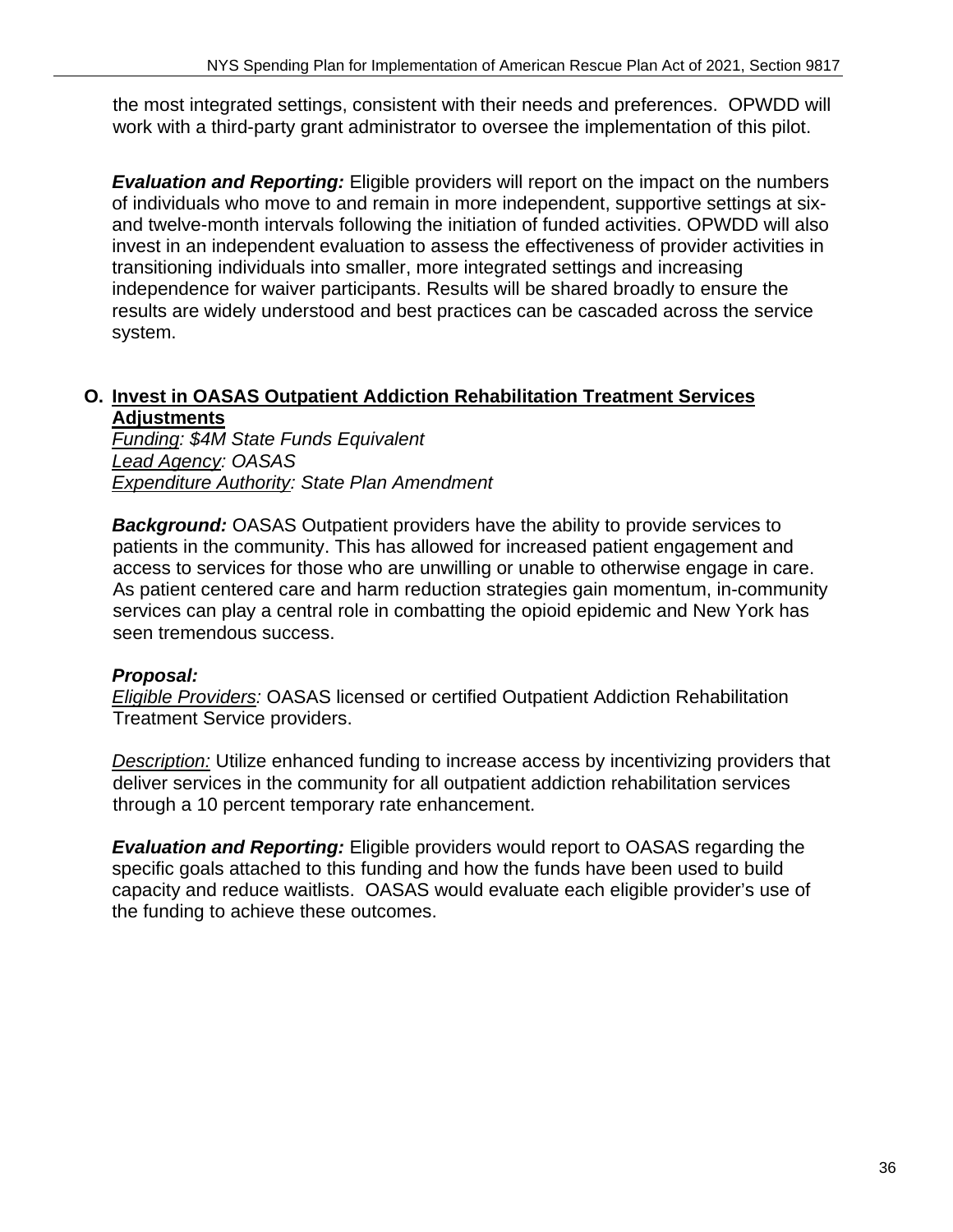#### **P. Invest in Personalized Recovery Oriented Services (PROS) Redesign**

*Funding: \$3M State Funds Equivalent Lead Agency: OMH Expenditure Authority: State Plan Amendment* 

*Background:* Many PROS programs are closing due to fiscal and operational challenges. Continued closures would decrease access to important treatment and rehab services and would limit the State's ability to address social determinant needs through rehab services (basic living skills, financial skills training, obtaining employment, etc.).

#### *Proposal:*

*Eligible Providers:* OMH-licensed rehabilitation for PROS providers.

*Description:* PROS redesign via enhanced rates within PROS, increase in offsite capacity and 1:1 services, program specific staffing investments including peers and rehabilitation staff, grants for physical plant improvements. Investment based upon Consolidated Financial Report (CFR) gap to actual costs and recent provider closure. The PROS model must be updated to accommodate changing population and system need and demographics (i.e. telehealth, desire for more 1:1, off-site capability, unemployment), while right-sizing financial model to support it. Funding would be disbursed through rate increases paid across FFS or MMC plans.

*Evaluation and Reporting:* In accessing these funds, eligible providers would report to OMH regarding the specific goals attached to this funding and how the funds have been used to maintain and increase access to these programs. OMH would evaluate each eligible provider's use of the funding to achieve these outcomes. This evaluation would be part of the quarterly reports submitted by OMH to DOH regarding use of this funding.

#### **Q. CFTSS Rate Adjustments**

*Funding: \$2.3M State Funds Equivalent Lead Agency: DOH Expenditure Authority: State Plan Amendment* 

*Background:* Since 2019, Medicaid has applied a rate adjustment on CFTSS rates based on the articulated need of providers for implementation funding and to develop capacity to meet the needs of children, youth, and families. CFTSS providers previously had an enhanced rate that reduced gradually to meet the base rate. Providers and stakeholders are reporting capacity concerns, resulting in access issues and waitlists for CFTSS. Additionally, more children and youth are presenting for behavioral health services, including CFTSS, due to the impact of COVID-19. These clinical Medicaid services are the entry point to assist children, youth and families in early intervention and prevent the need for institutional levels of care.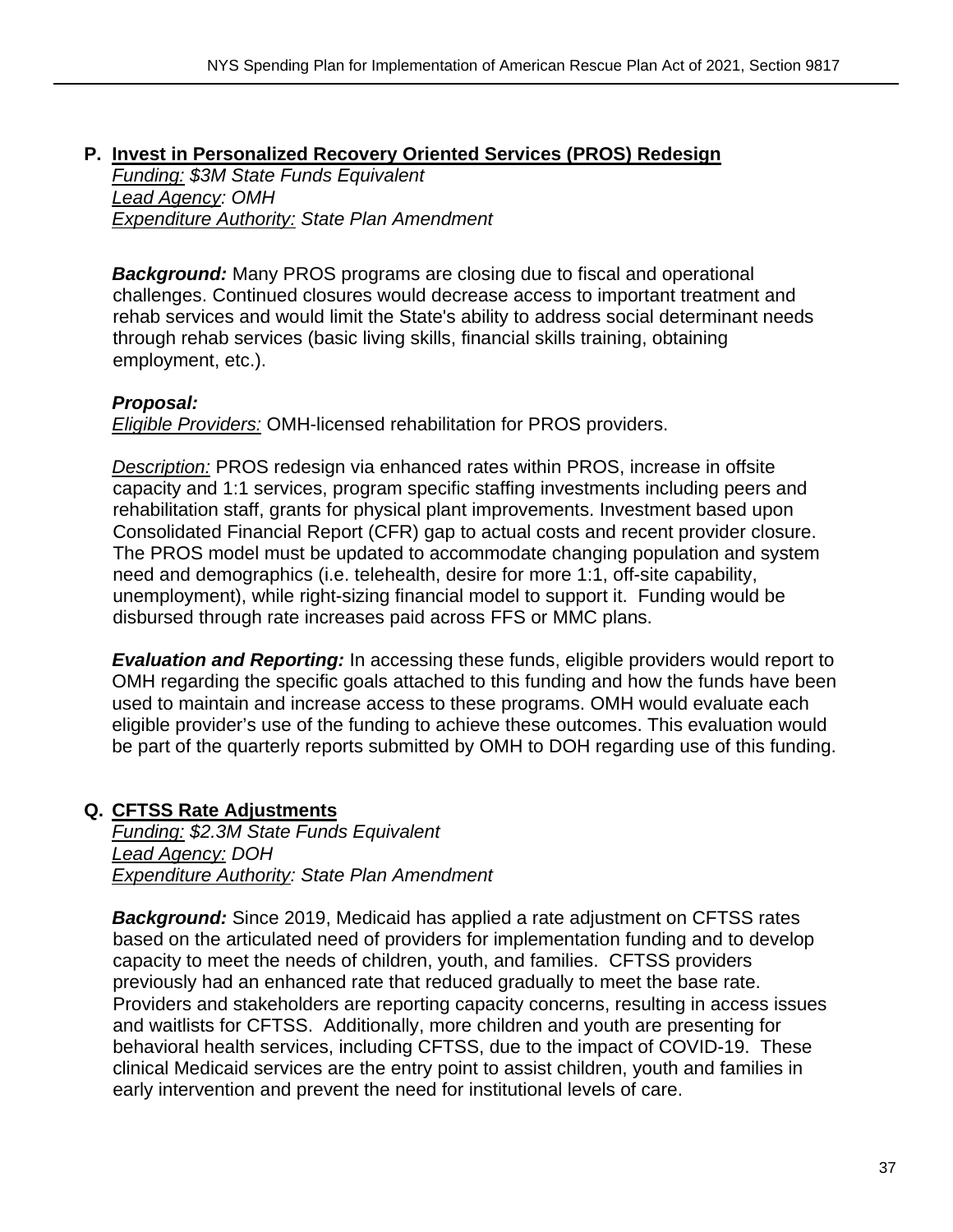#### *Proposal:*

*Eligible Providers:* CFTSS providers

*Description:* Apply the 25% rate adjustment to CFTSS rates, including "off-site" rates, retroactive to April 1, 2021, until March 31, 2022.

*Evaluation and Reporting:* DOH, in conjunction with state agency partners will monitor utilization of these services to ensure expanded access.

#### **R. Children's Waiver HCBS Rate Adjustments**

*Funding: \$2.3M State Funds Equivalent Lead Agency: DOH Expenditure Authority: 1915(c) Waiver Amendment, Appendix K* 

*Background:* The Children's Waiver was implemented on April 1, 2019 through the consolidation of NYS' six children's HCBS waivers. The goal of this consolidation was to increase access to and coordination of services for children and youth. The consolidation of services under one HCBS Waiver was intended to allow more flexibility for families and the providers that serve them, with one set of standards and processes. The goal is to allow all children and youth eligible for HCBS to have access to all the entire array of services based on identified and assessed need.

When consolidating these six waivers, it was important to maintain elements of those waivers to ensure that children and youth who were currently served could continue to maintain eligibility and services, as well as any similar future type of child or youth (maintenance of effort). Accordingly, many of the services, eligibility processes, and rate structure were developed based upon the previous six waivers. Given that the rates for HCBS were bundled with care management under the legacy waivers, little data was available to establish rates at the time that the consolidated waiver took effect. Unlike CFTSS, no start-up adjustment to the HCBS rates was established. Since inception, capacity building for HCBS has been a challenge with providers dedesignating to provide services therefore increased waitlist for services. In addition, a larger State redesign of the children's HCBS delivery system has created administrative complexities for providers that were not accounted for in the initial rate development.

#### *Proposal:*

*Eligible Providers:* Children's HCBS Providers.

*Description:* Implement a HCBS rate adjustment of 25% retroactive to April 1, 2021, until March 31, 2022. This would assist providers to build capacity to meet the increasing need.

*Evaluation and Reporting:* DOH, in conjunction with state agency partners will monitor utilization of these services to ensure expanded access.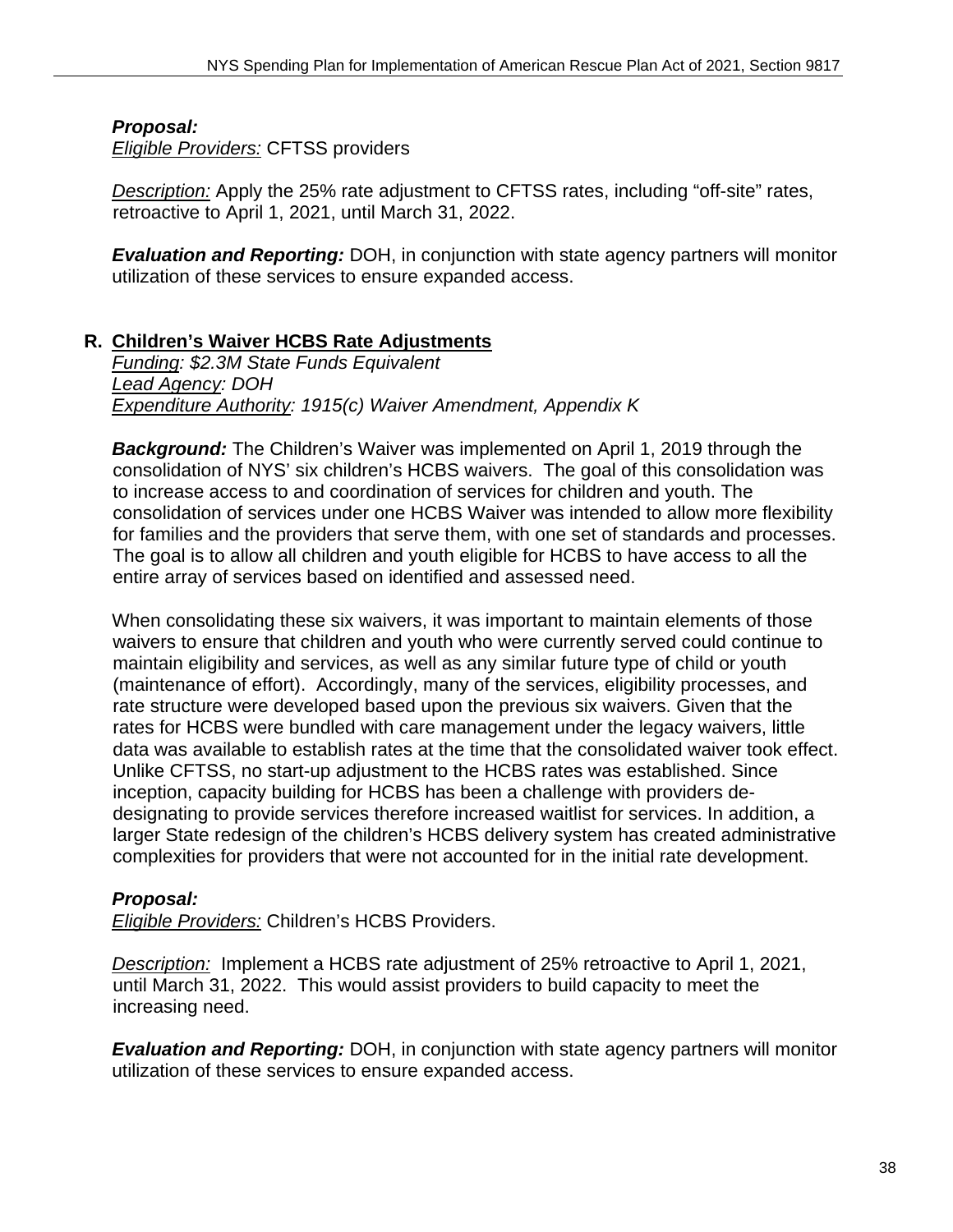## **S. Invest in Assertive Community Treatment (ACT) Services**

*Funding: \$2.7M State Funds Equivalent Lead Agency: OMH Expenditure Authority: State Plan Amendment* 

**Background:** Individuals with higher levels of psychiatric need and patterns of homelessness, frequent hospitalizations with low community tenure and/or forensic histories transition from institutions into the community, providers are challenged to a hire competent, skilled workforce.

#### *Proposal:*

*Eligible Providers:* OMH-licensed ACT providers.

*Description:* Increasing the existing service payment rates for ACT teams serving the highest need individuals in the mental health system. Funding will be disbursed through rate increases paid across FFS or MCO Medicaid claims following a state plan amendment as services are provided to eligible Medicaid recipients.

*Evaluation and Reporting:* In accessing these funds, eligible providers would report to OMH regarding the specific goals attached to this funding and how the funds have been used to maintain and expand access to these programs and improve outcomes for program recipients. OMH would evaluate each eligible provider's use of the funding to achieve these outcomes.

#### **T. Implement Youth ACT Programs**

*Funding: \$1.6M State Funds Equivalent Lead Agency: OMH Expenditure Authority: State Plan Amendment* 

**Background:** The Youth ACT model supports the vision of meeting the child and youth in their own home and community and providing supports and services in a youth and family driven manner. Supporting the start-up costs of these teams will allow the providers to maintain viability during enrollment and ensure adequate workforce supports.

#### *Proposal:*

Eligible Providers: OMH-licensed ACT providers.

*Description:* Support the implementation of Youth ACT programs through start-up, training, and monitoring funds, and pre-discharge Residential Treatment Facility (RTF) transitional services, supported via reinvestment in the out years. As part of OMH's mission to reduce reliance on out of home care, Youth ACT is an important model that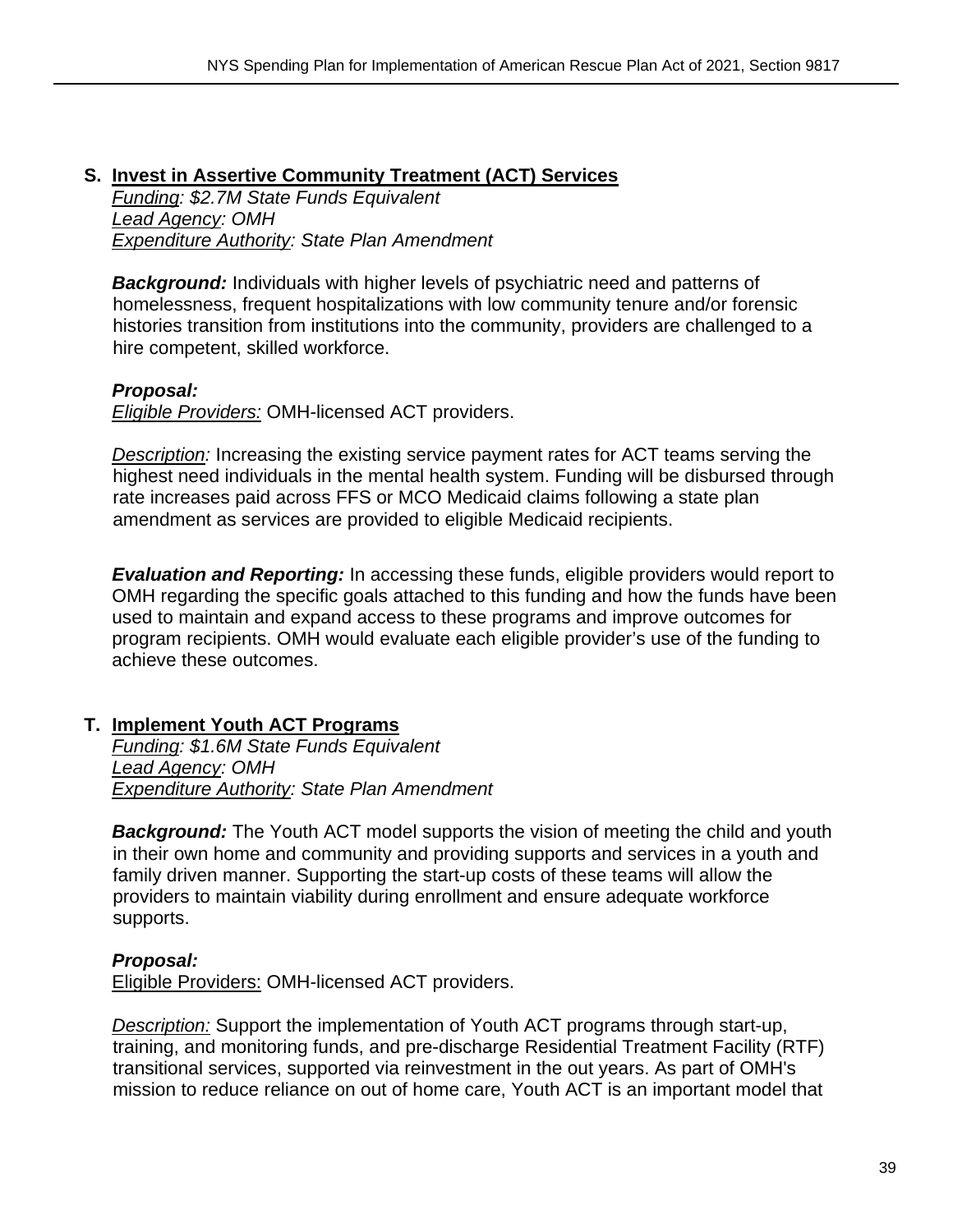is being pioneered across the State to serve children and families with high needs who may not have the supports to successfully engage in more traditional models, and to divert them from long-term stays in higher levels of care.

This model is being developed and launched in 2021-2022 and includes a multidisciplinary approach to the family in their own settings and builds in support to transition across levels of care. Specifically, supporting funding of stepdown from Residential Treatment Facilities can decrease lengths of stay outside the home. Funds will be distributed through start-up Medicaid rate increases.

*Evaluation and Reporting:* In accessing these funds, eligible providers would report to OMH regarding the specific goals attached to this funding and how the funds have been used to develop and/or expand these programs and improve outcomes for program recipients. OMH would evaluate each eligible provider's use of the funding to achieve these outcomes.

#### **U. Health Home Servicing Children (HHSC) Rate Adjustments**

*Funding: \$0.6M State Funds Equivalent Lead Agency: DOH Expenditure Authority: State Plan Amendment* 

*Background:* HHSC was implemented in 2016 to provide care management and coordination to children and youth who had two or more chronic condition or a single qualifying condition. The HHSC program serves a variety of children and youth with physical and behavioral health needs. In 2019, with the inception of the consolidated HCBS Children's Waiver, Health Home care management services were required to meet the care coordination requirements of the 1915(c) Children's HCBS Waiver. Accordingly, Health Home care managers were now the entity that determined HCBS eligibility by conducting an additional assessment.

The HHSC program has an acuity assessment that is necessary within the program and incorporates a one-time assessment fee when assessing for a new enrollee. This assessment cannot be used for HCBS eligibility determination. The assessment that is now required for HCBS eligibility determination is an additional assessment for which Health Homes are not separately reimbursed but is nonetheless required to ensure proper service eligibility and delivery. The HCBS assessment requires additional training and skills to conduct. The Medicaid program pays Health Home care managers to conduct HCBS eligibility determinations for adults, but not children.

## *Proposal:*

*Eligible Providers:* Health Homes Servicing Children.

*Description:* Provide a temporary annual assessment fee of \$200 to Health Homes for conducting an HCBS eligibility determination.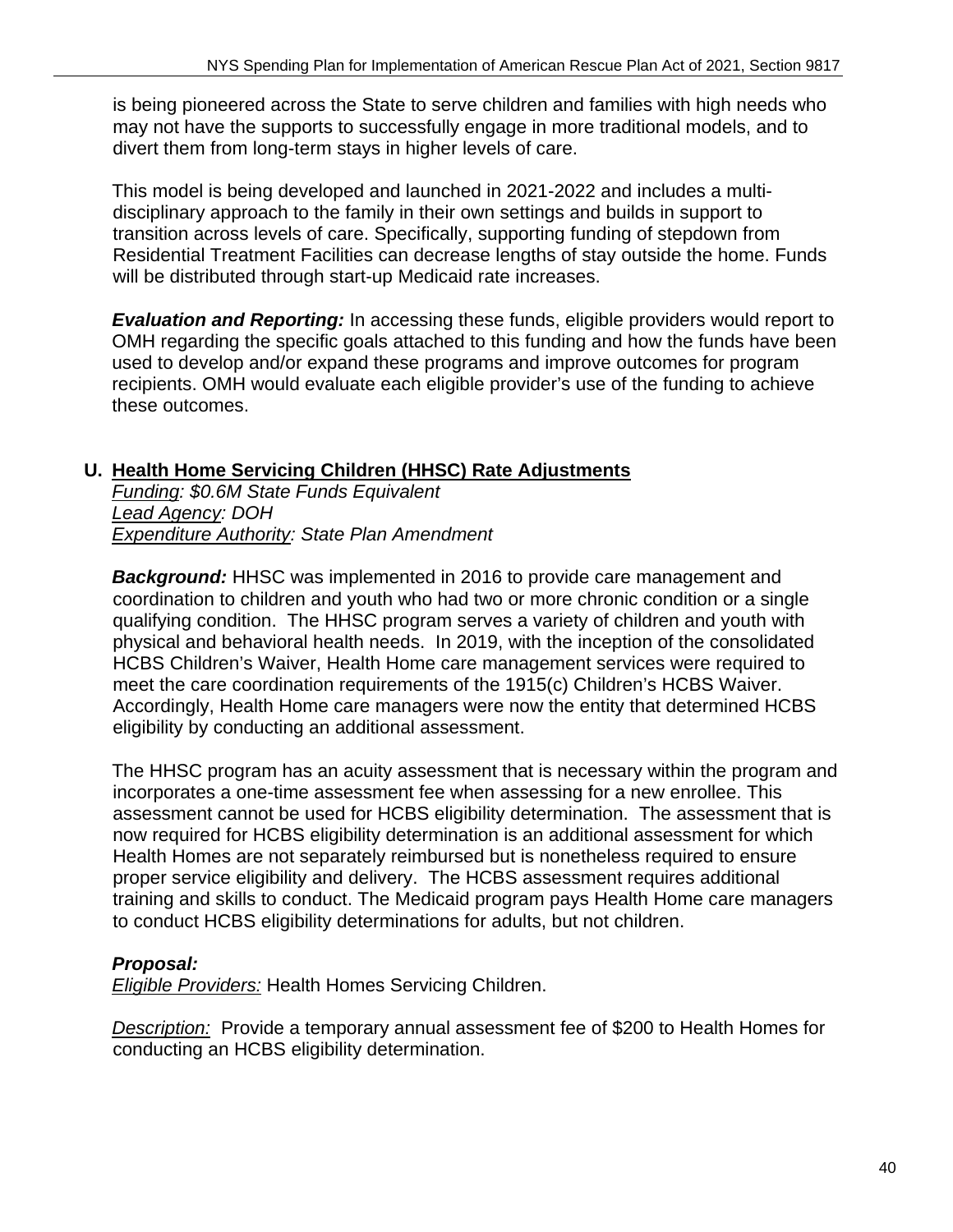*Evaluation and Reporting:* DOH, in conjunction with state agency partners will monitor utilization of these services to ensure expanded access and will monitor the length of time it takes for a child with a potential need for HCBS to be assessed and begin receiving services.

#### **V. Implement Young Adult ACT Teams**

*Funding: \$184,000 State Funds Equivalent Lead Agency: OMH Expenditure Authority: State Plan Amendment* 

**Background:** Many young adults who were high users of intensive mental health services in the Children's System, including residential programs, multiple hospitalizations and foster care programs, as well as other multi-system involvement had unsatisfactory experiences with the mental health system as children or became disengaged as older teens and young adults, resulting in an escalation of their mental health issues. The resulting use of emergency room and inpatient hospitalization is expensive and has not been effective for many in engaging them in treatment. Young adults are at a critical developmental juncture, and if they can be engaged in treatment and provided with a path to independence, including vocational support and development of real-world skills, they can move forward to achieve independence, rather than becoming system dependent.

#### *Proposal:*

*Eligible Providers:* OMH-licensed ACT providers serving individuals aged 18 to 25.

*Description:* Support the implementation of Young Adult ACT programs through startup, training, monitoring funds, and pre-discharge. Young Adult Alternative Payment Model (APM) and program model development to support individuals upon discharge from a First Episode Psychosis (FEP) program, and support for foster-care transitions.

The Young Adult ACT teams will serve young adults ages 18 to 25 with Serious Mental Illness (SMI) who have continuous high service needs that have not been met by traditional outpatient services or they are at risk for not being able to live in the community. The Young Adult ACT teams will provide clinical treatment, as well as additional services and supports to help the individuals to gain the skills necessary to be independent adults. The multi-disciplinary, community-based teams will include an evidence-based supportive vocational and employment program, support to develop the real-world skills needed for independence and support to develop or expand the young adult's family and social network. Funds will be distributed through start-up Medicaid rate increases. Investments will be recurring and funding transitions to OMH reinvestment funds for sustainability. These funds are currently included in the State Financial Plan.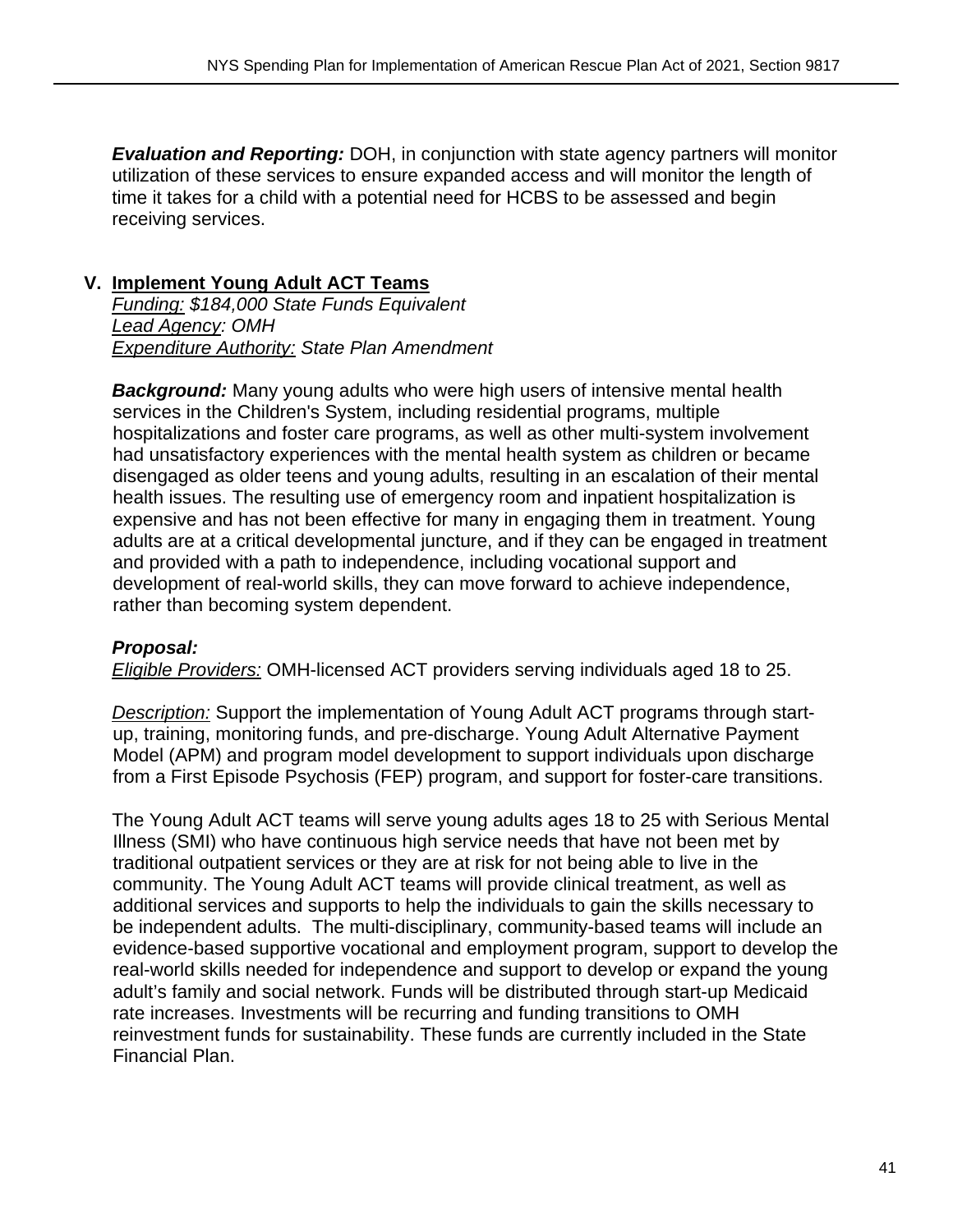*Evaluation and Reporting:* In accessing these funds, eligible providers would report to OMH regarding the specific goals attached to this funding and how the funds have been used to develop these programs and improve outcomes for program recipients. OMH would evaluate each eligible provider's use of the funding to achieve these outcomes.

## *III. Digital Infrastructure Investments*

#### **A. Modernize OPWDD IT Infrastructure to Support Medicaid Enterprise & Investments to Expand Operational Capacity**

*Funding: \$42.4M State Funds Equivalent Lead Agency: OPWDD Expenditure Authority: N/A* 

*Background:* Investments in IT infrastructure would adequately address OPWDD's need to replace outdated, soon-to-fail systems and other critical HCBS IT needs. The proposed immediate investments will improve and stabilize the services directly impacting consumers and build a sustainable IT infrastructure to support families and providers through a more efficient service access process. This will also provide a more modernized method to collect and analyze data on the delivery of services and outcomes, allowing for increased program integrity and opportunities to improve quality of services and supports.

#### *Proposal:*

*Eligible Providers:* Qualified Medicaid Health Information Technology (HIT) vendors,

*Description:* OPWDD will collaborate with the DOH and New York State Information Technology Services (ITS) to seek investments to access and leverage ongoing federal HIT funding for OPWDD's Medicaid IT infrastructure, including billing, incident management, needs assessments and service determinations, care management and statewide case management. In addition, resources will be used to develop new interactive dashboards, reporting, and data integration for stakeholder transparency to ensure quality supports and services are delivered to New Yorkers with developmental disabilities. Resources will also be used to make one-time investments in areas such as, systems to manage scheduling and deployment of the direct support staff workforce, and inventory tracking.

*Evaluation and Reporting:* OPWDD and qualified vendors will report on achievement of milestones including the development of measures to address the need for data transparency.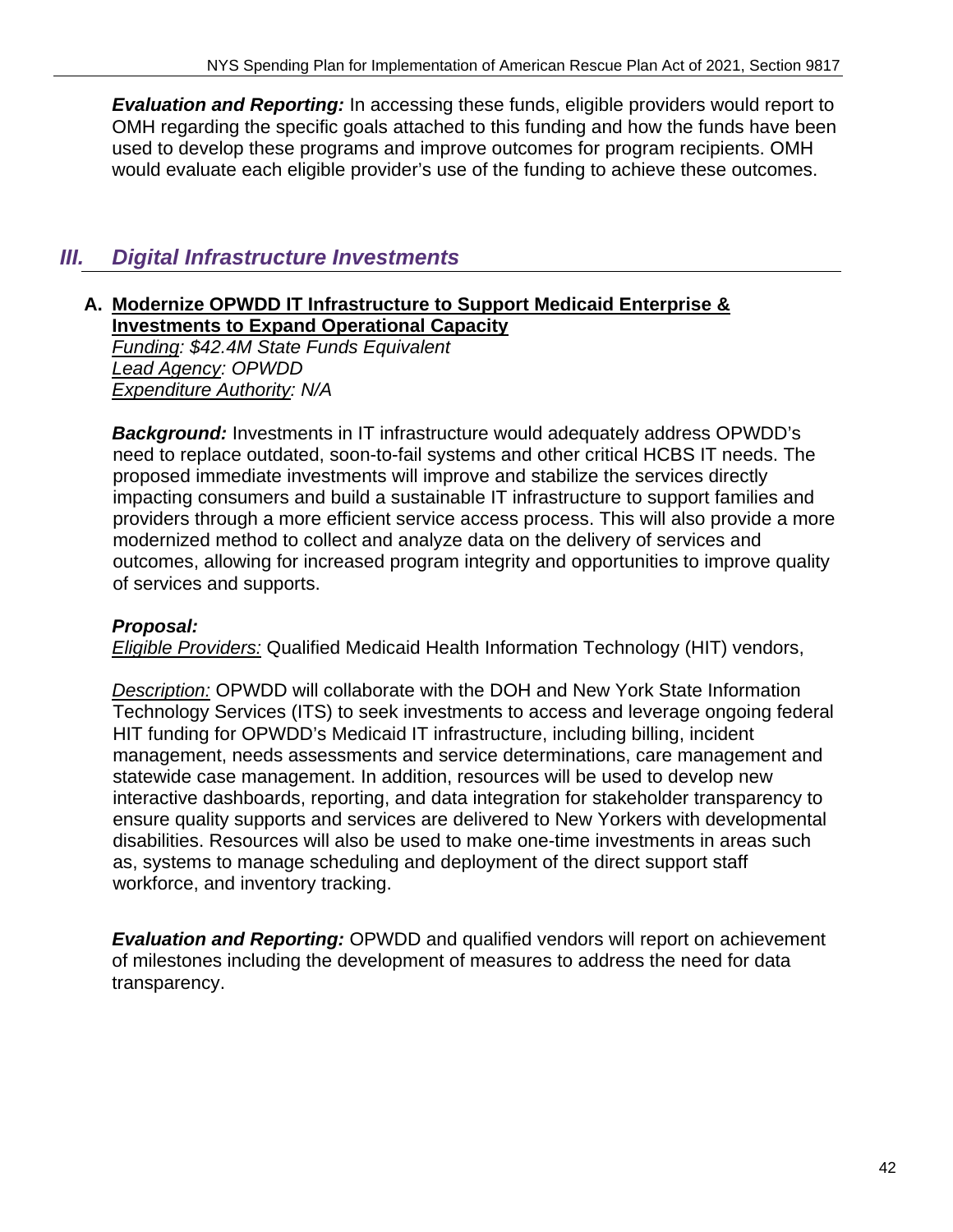## **B. Strengthen NY Connects Infrastructure**  *Funding: \$29.8M State Funds Equivalent*

*Lead Agency: SOFA, DOH Expenditure Authority: N/A* 

**Background:** NY Connects (https://www.nyconnects.ny.gov/) serves as the referral infrastructure for HCBS and related community and governmental resources in the State. Specifically, NY Connects is a locally based No Wrong Door (NWD) system that provides one stop access to free, objective, comprehensive information and assistance on long term services and supports for people of all ages or with any type of disability and their caregivers. The NY Connects NWD System is administered through a collaboration between the Area Agencies on Aging (AAAs), LDSS, and six regionally contracted Independent Living Centers (ILCs). Information and assistance are available by telephone, face-to-face meetings in the community, or via email. NY Connects can also be accessed through its statewide telephone number (800-342- 9871), which connects callers with local offices by county. Additionally, there is an online resource directory of providers of long-term services and supports, information about the different types of such services, and contact information for the local programs.

## *Proposal:*

*Eligible Providers:* N/A

*Description:* New York proposes to invest a portion of this enhanced funding for NY Connects to include additional resources in the directory, across the services sectors serving individuals with physically disabilities, children with special needs, persons with intellectual disabilities or developmental disabilities, and those with serious behavioral health conditions. SOFA would develop and deliver specific training for NY Connects operators about changes in accessing services and supports across the disability continuum.

*Evaluation and Reporting*: SOFA will report on how the investments have enhanced NY Connects consistent with the proposal description, and whether these investments have improved the efficacy of NY Connects as a directory of available HCBS and related support services.

## **C. Advance Children's Services IT Infrastructure**

*Funding: \$8.8M State Funds Equivalent Lead Agency: DOH Expenditure Authority: Directed Payment* 

*Background:* The Children's Medicaid Redesign was a large and complicated transition for providers. Many of the providers have multiple lines of business of CFTSS, HCBS, Health Homes (HH), and are licensed as Article 29-I Health Facilities.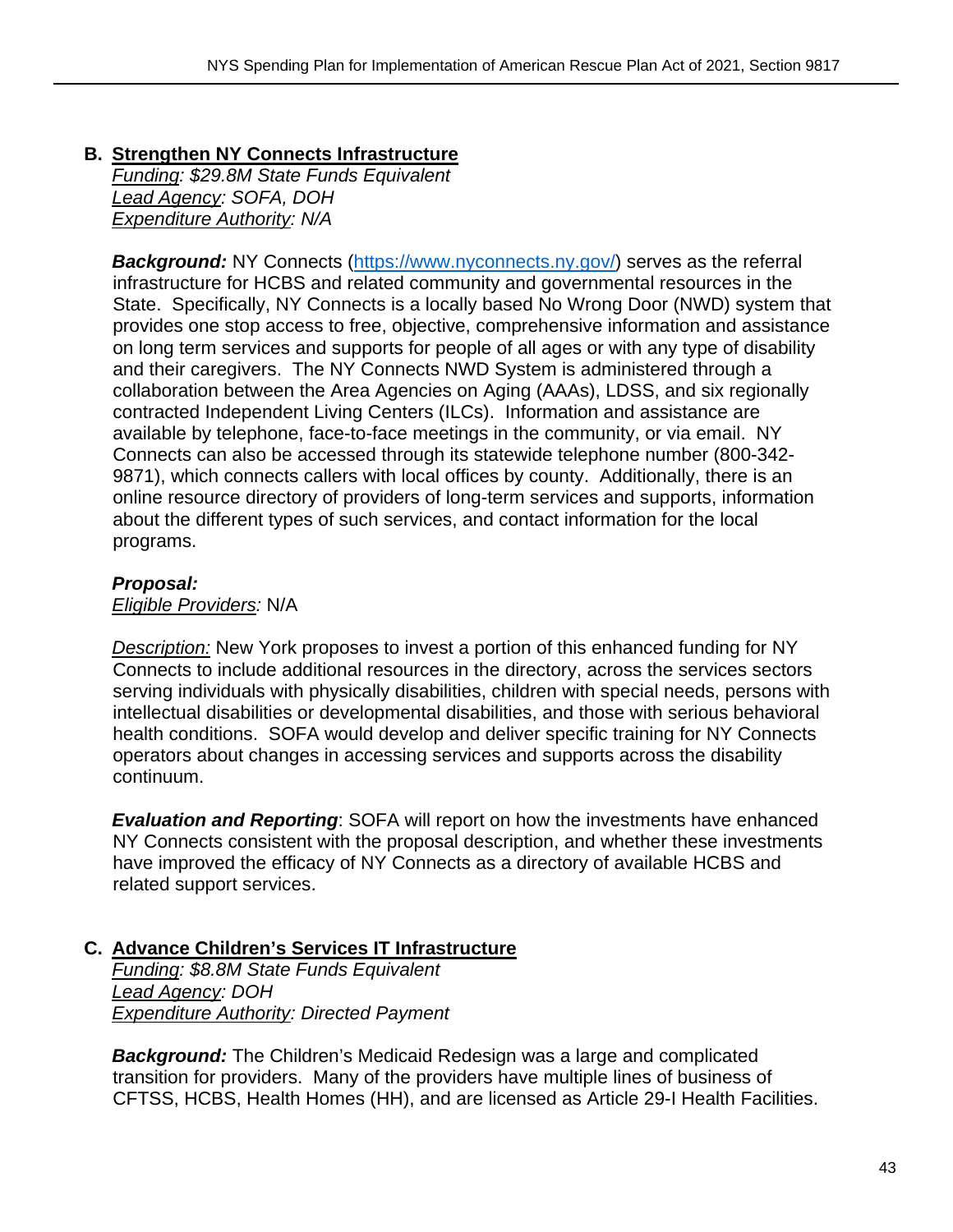This added a layer of complexity for providers to alter their services, staffing, billing, and other business practices. Many providers were not ready for the significant change they would need to undergo, and providers articulated that the changes were happening in real time.

Through the existing IT infrastructure, there was no definitive way to determine or predict the continuous changes that would be needed when implementation of the Children's Service Redesign began. As a result, many providers today are still determining infrastructure needs to become more sufficient and streamline processes to lessen administrative burden. This transition has been particularly difficult as the State has continued to add new requirements and changes due to federal requirements, such as the HCBS Settings Rule and Electronic Visit Verification (EVV). Contracting with MMMC plans as the services were carved into the managed care plan benefit package has created additional complexity.

## *Proposal:*

#### *Eligible Providers: CFTSS, HCBS, 29-I, and HHSC*

*Description:* To allow for maximum flexibility, a list of infrastructure and administrative assistance strategies is provided for providers to pick from through a development fund or grant process. It would be important to have specific goals attached to this funding to impact capacity building and lower waitlist, and the funding would be evaluated for specific outcomes. The aggregate amount of all provider awards is limited to a total funding allocation.

- 1. Integrate EHR systems;
- 2. Develop billing platforms / hire billing vendors;
- 3. Health Homes build system to take oversight of Modifications;
- 4. HCBS Requirements, POC, and Linkage to Services Oversight;
- 5. EVV reimbursement for equipment and software;
- 6. Funding for administrative staff;
- 7. Funding for training staff, including onboarding and orientation;
- 8. Telehealth equipment and enhancement for providers or the members they serve;
- 9. Necessary facility changes or other activities to comply with the HCBS Settings Final Rule; and
- 10. A funding pool to incentivize Article 29-I providers meeting established performance targets and criteria (e.g., completing initial intake assessments timely, reducing polypharmacy).

*Evaluation and Reporting:* In accessing these funds, eligible providers would report to DOH regarding the specific goals attached to this funding and how the funds have been used to building capacity, improve administrative function and compliance with performance targets and requirements. DOH would evaluate each eligible provider's use of the funding to achieve these outcomes.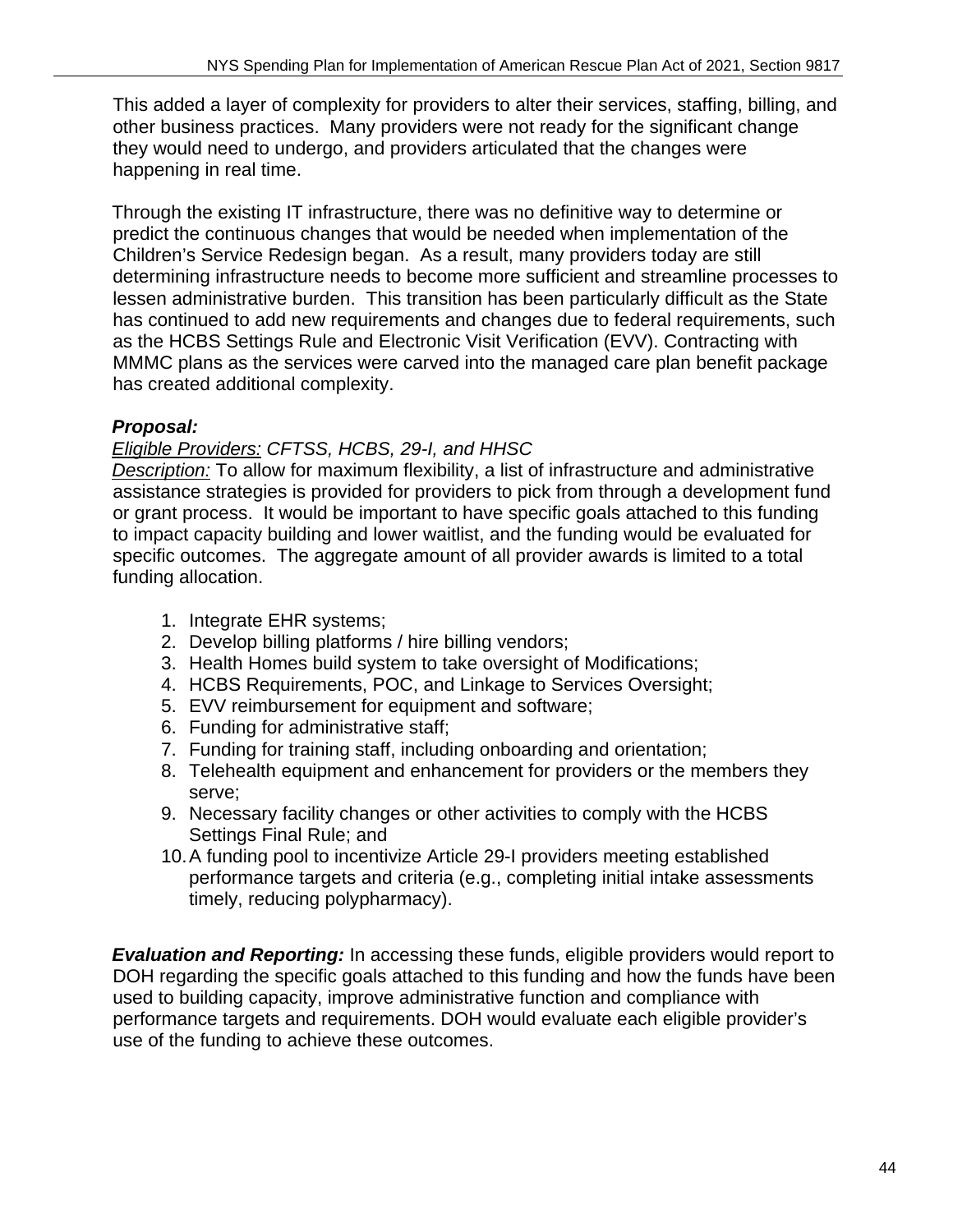#### **D. Extend Short-Term Support for Behavioral Health Care Collaboratives**

*Funding: \$8M State Funds Equivalent Lead Agency: OMH Expenditure Authority: Directed Payment*

**Background:** Due to market circumstances and timing, including the COVID-19 pandemic, additional funding is needed to ensure New York's value-based payment goals for behavioral health are achieved and Behavioral Health Care Collaboratives (BHCCs), which have largely been structured as New York independent practice associations (IPAs, or BH IPAs), can maintain and enhance operations, while health systems and MMC plans reopen network development operations.

With additional funding and time, BH IPAs can forge or expand relationships with MMC plans and health systems to meaningfully participate in risk-sharing arrangements sought by alternative payment methodology and VBP mandates. This funding will create and enhance partnerships addressing populations disproportionately impacted by the COVID-19 pandemic and bring innovation to behavioral and physical health integration. BH IPAs are positioned to lead the Statewide response to increased mental health and substance use challenges resulting from the COVID-19 pandemic and preserve the BH safety-net system. These entities have been screening for and responding to identified social determinants of health needs and are well-positioned to serve populations historically underserved by the traditional health care system and in existing VBP arrangements.

#### *Proposal:*

*Eligible Providers:* Existing BHCCs operating as BH IPAs

*Description:* Beginning in 2018, New York State invested \$60M to develop BHCC service networks across the behavioral and physical health continuum to prepare the BH system to engage VBP and increase availability of integrated clinical services. Funds supported BH provider system culture change, moving from competition to collaboration across networks.

BH providers in these BHCC networks gained knowledge and insight about how to define and measure the value BH brings to the overall health care system and managed care organizations. Most of these provider networks incorporated as BH IPAs, in order to enter contract arrangements. These BH IPAs developed significant infrastructure to drive integrated care, measure and manage data across networks, and improve service delivery across the behavioral and physical health spectrum.

This additional development funding would allow for BH IPAs to continue their prepandemic work.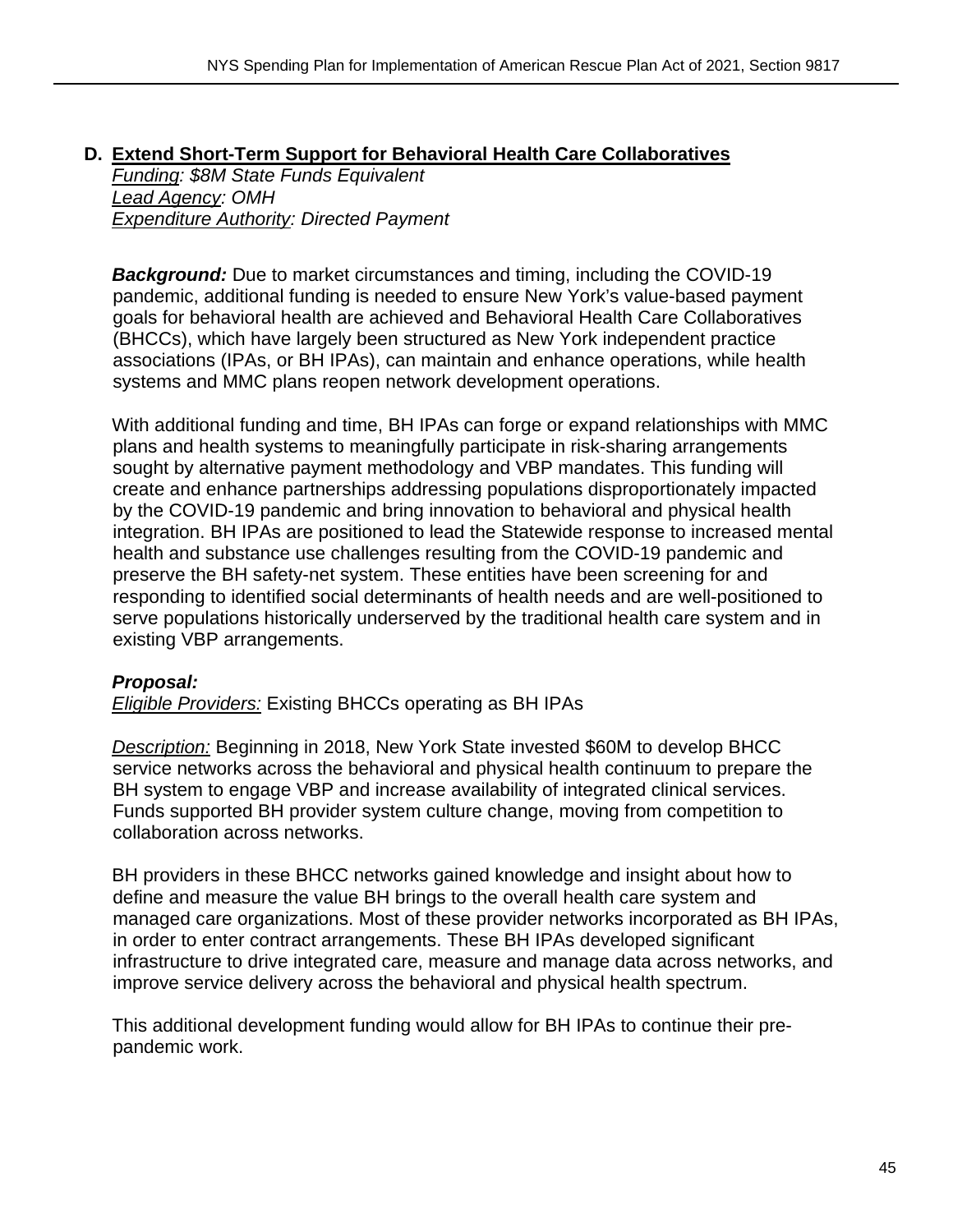*Evaluation and Reporting:* In accessing these funds, eligible IPA's would report to OMH regarding the specific goals attached to this funding and how the funds have been used to meet New York's behavioral health value-based payment goals, while maintaining and enhancing operations. OMH would evaluate each eligible IPA's use of the funding to achieve these outcomes.

## **E. Support for Adult Day Health Centers and Social Adult Day Centers Reopening**

*Funding: \$10M State Funds Equivalent Lead Agency: DOH Expenditure Authority:* Directed Payment

*Background:* Due to state or local closure orders, Adult Day Health Centers (ADHC) and Social Adult Day Centers (SADC) that provide critical forms of HCBS to Medicaid members enrolled in MLTC plans were forced to close physical locations and transition services to telehealth and meal delivery. Through these innovative programs, ADHCs and SADCs were able to perform authorized services in the care plans for Medicaid members to help combat social isolation, ensure the availability of meals and address the other needs of members. Now that most state and local closure orders have been lifted, ADHCs and SADCs would benefit from additional funding to assist with the process of returning to in-person or hybrid care delivery.

## *Proposal:*

*Eligible Providers:* All ADHCs and SADCs that were closed due to state or local closure orders during the pandemic

*Description*: The State proposes to use a directed payment template with MLTCs to fund ADHCs and SADCs based on utilization of services and for the following purposes:

- Assist SADCs and ADHCs to reopen safely and institute effective infection control measures, including:
	- o The purchase of PPE from state qualified vendors, disinfectant, COVID-19 testing, staff compensation from vaccination or staff or member awareness of COVID-19 vaccination;
	- o SADC and ADHC renovations and improvements, such as partitions for infection prevention, HVAC, and/or air filtration improvements;
	- o The purchase of symptom screening devices and kiosks; and
	- o Infection prevention strategies in PACE transportation.
- Provide SADC and ADHC workforce development funds for the recruitment and retention of qualified staff for the return to in-person services.

*Evaluation and Reporting:* SADCs and ADHCs will report on receipt and expenditures of allocation funds under this proposal for the purposes set forth herein. Providers will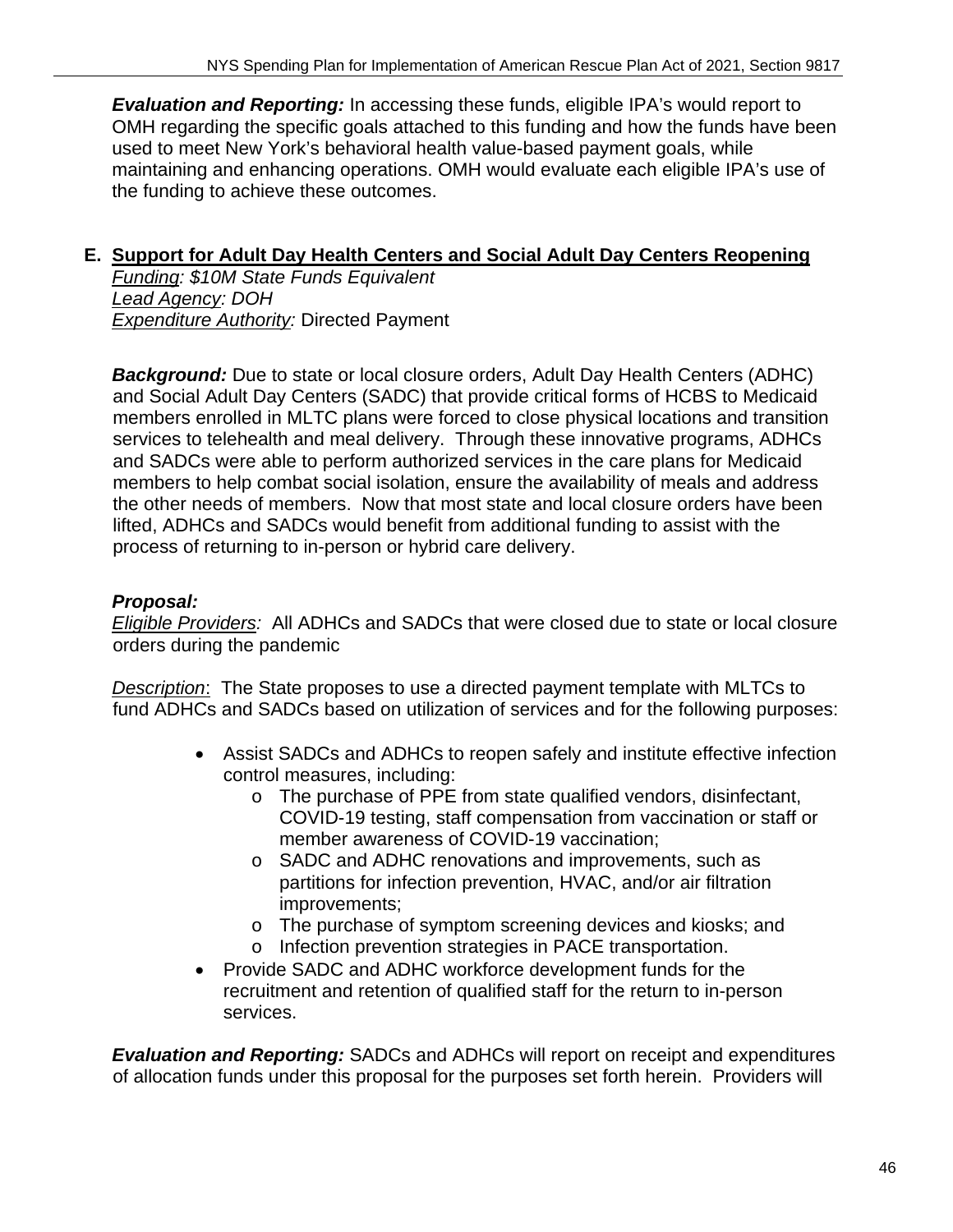be measured on efficiency in spending the allocation funding for the intended purposes and causal success in recruiting for in-person staff.

## **F. Study to Develop new Consumer Directed Personal Assistance Program (CDPAP) Care Technology**

*Funding: \$5.1M State Funds Lead Agency: DOH Expenditure Authority: N/A*

**Background:** New York has seen significant growth in CDPAP, including in the number of FIs and has continued to look for the best and most efficient means of administering the program. At the same time, there is a growing home care workforce shortage. This shortage is exacerbated by the information barriers workers face as they search for full time work or when they need a new client, especially those located in upstate New York and those who are working as caregivers in CDPAP. FIs and advocacy organizations often assemble lists of workers for their clients and creating referral systems for CDPAP consumers, but to date have not employed technology or reach to create an efficient matching system between consumers and personal assistants.

New York seeks to explore whether a technologically driven referral registry system, as one component of a package of supports for a maturing consumer directed program, can help decrease turnover, promote consumer choice, and create pathways to full time work for caregivers. Importantly, given recent developments, it is possible that new technology has made it possible to build cost effective solutions that can recruit and match caregivers to home care consumers in a HIPAA compliant online environment that is safe, secure and responsive to users' needs, especially given the State's efforts to create the NY State of Health Private Pay Home Care Services Program Pilot using the NY State of Health Marketplace.<sup>5</sup>

#### *Proposal*:

*Eligible Applicant*: A technology vendor that is capable of offering a referral registry system.

*Description:* New York will support the exploration and piloting of a private registry system to assist participants in CDPAP in finding individuals willing to serve as personal assistants in a small number of designated services areas to study whether this type of registry is useful to those participants who have someone in mind that may cover some, but not all, of their authorized hours, or who require a backup and do not have additional people to meet that need. In addition, this type of registry may also be helpful in reducing overtime for high hour cases where the participant may not be able to identify sufficient assistants to meet their needs. It may also allow personal

<sup>5</sup> https://info.nystateofhealth.ny.gov/lhcsainvitation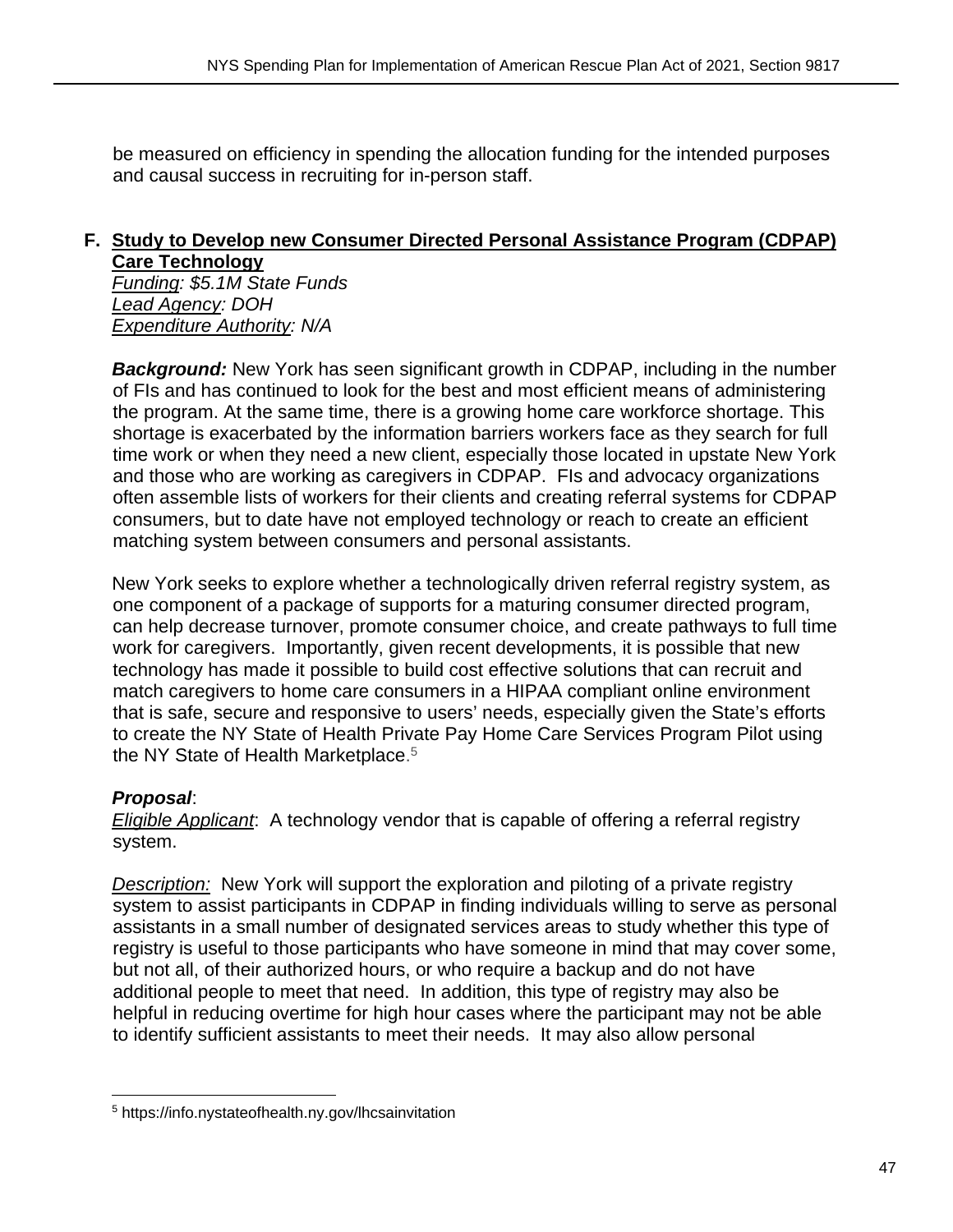assistants to serve multiple consumers and improve their ability to make this work a fulltime job.

*Evaluation and Reporting:* DOH will study whether the designated areas in which the referral registry system pilot is launched experiencing reductions in unstaffed authorized care hours, reduction in overtime spending, and increases the number of personal assistants who serve consumers.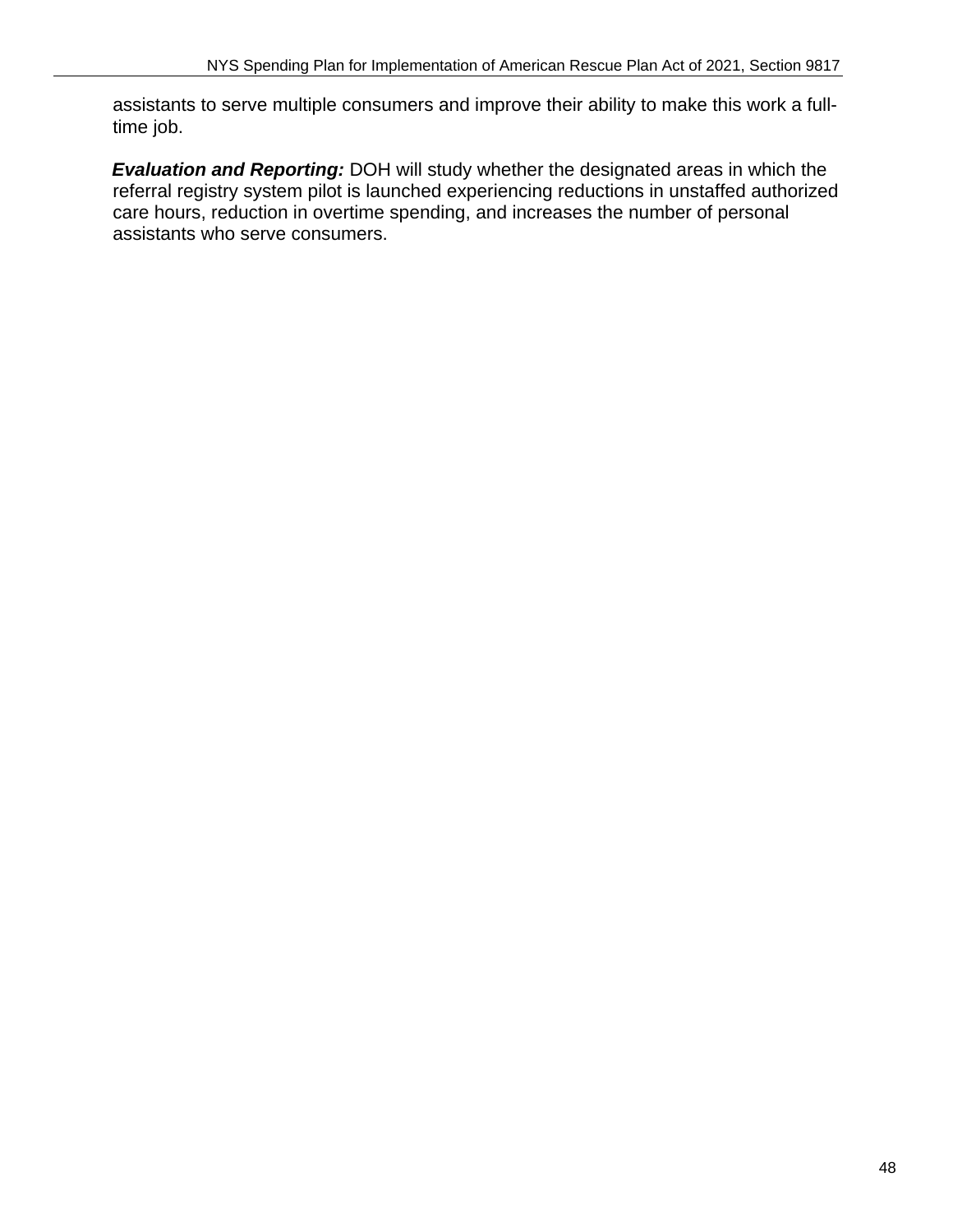## **Spending Plan Projection**

New York expects to generate \$5.4 billion in federal funding, under Section 9817 of ARPA. This includes the initial 10 percent eFMAP generated on the State's HCBS spending between April 1, 2021 and March 31, 2022, \$2.15 billion, and the amount generated through reinvestment of these funds, \$3.25 billion. The first chart below details the generation of the initial 10 percent eFMAP generated by category of spending. The second chart below details the proposed spending by purpose and by Federal fiscal quarter.

#### **HCBS Spending to Generate 10 Percent eFMAP**

**Program SFY 22 Gross Spending 10% eFMAP** HCBS (Managed Care)  $\uparrow$  \$ 12,390  $\uparrow$  \$ 1,239.0 HCBS (All 1915(c) Waivers)  $\begin{array}{ccc} \vert & \ \ \, & \ \ \, & \ \ \, & \ \ \, & \ \ \, & \ \ \, & \ \ \, & \ \ \, & \ \ \, & \ \ \, & \ \ \, & \ \ \, & \ \ \, & \ \ \, & \ \ \, & \ \ \, & \ \ \, & \ \ \, & \ \ \, & \ \ \, & \ \ \, & \ \ \, & \ \ \, & \ \ \, & \ \ \, & \ \ \, & \$ Personal Care Services **by State Services** \$ 71.5 Home Health Services **business and State State State State State State State State State State State State State** PACE \$398 \$39.8 Case Management  $\begin{array}{ccc} \bullet & \bullet & \bullet \\ \bullet & \bullet & \bullet \end{array}$  \$ 4.8 **TOTAL \$21,460** \$20,4460

*Dollars in Millions (1,000,000s)* 

#### **HCBS eFMAP Expenditures by Federal Fiscal Year (FFY)**

*Dollars in Millions (1,000,000s)* 

| <b>Purpose</b>                          | <b>Funding</b><br><b>Source</b> | <b>Total Spending</b> |         |         |
|-----------------------------------------|---------------------------------|-----------------------|---------|---------|
|                                         |                                 | FFY22                 | FFY23   | Total   |
| <b>Workforce</b>                        | <b>SFE</b>                      | \$214                 | \$1,492 | \$1,706 |
|                                         | <b>Gross</b>                    | \$621                 | \$3,951 | \$4,572 |
| <b>HCBS</b><br><b>Capacity</b>          | <b>SFE</b>                      | \$45                  | \$288   | \$332   |
|                                         | Gross                           | \$133                 | \$531   | \$664   |
| <b>Digital</b><br><b>Infrastructure</b> | <b>SFE</b>                      | \$22                  | \$85    | \$107   |
|                                         | <b>Gross</b>                    | \$22                  | \$133   | \$155   |
| <b>Total</b>                            | <b>SFE</b>                      | \$281                 | \$1,864 | \$2,145 |
|                                         | <b>Gross</b>                    | \$775                 | \$4,616 | \$5,391 |

*SFE: State Funds Equivalent*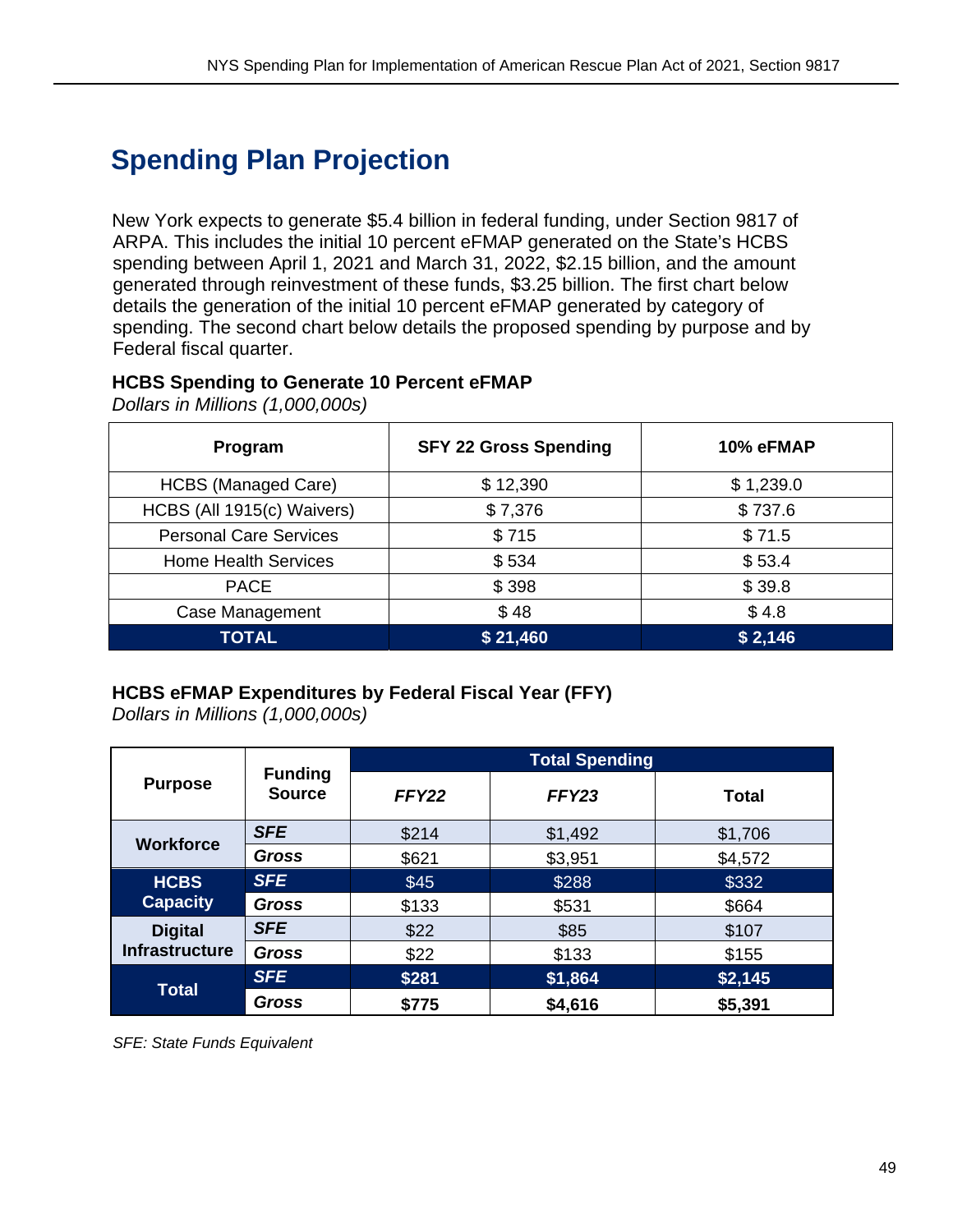## **Stakeholder Feedback**

DOH and its other state agency partners solicited extensive stakeholder feedback regarding the enhanced FMAP funding opportunity to help inform proposals outlined in this spending plan. Stakeholder engagement included the following:

**DOH** hosted five stakeholder feedback meetings, which included one meeting for each of the following groups: consumer advocates, children's services advocates, home care associations, plan associations, and NHTD and TBI advocates. The sessions were recorded and posted to DOH's website at

https://health.ny.gov/health\_care/medicaid/redesign/hcbs/enhanced\_funding/ along with additional information on these funding opportunities*.* A dedicated feedback email address (HCBSRecommendations@health.ny.gov) was launched in the middle of May 2021 to gather comments and suggestions. In response to DOH's feedback solicitation, the agency received comment letters from approximately 23 stakeholder groups through direct verbal testimony, web submissions, and written correspondence. DOH analyzed all comments received and incorporated much of the feedback into the proposals set forth in this spending plan.

*OMH* hosted eight stakeholder feedback meetings, which included: five regional meetings, one meeting with consumers, one meeting with provider associations, and one meeting with county/municipal Directors of Community Services. In all, over 700 stakeholders participated in these feedback sessions. OMH also launched a website to inform the public and system stakeholders about the enhanced FMAP supplement funding opportunities, which included a contact form that invited individuals to provide feedback that was used in the planning process for these funds. In response to OMH's feedback solicitation, the agency received over 325 comments, through direct verbal testimony, WebEx chat remarks, and other written correspondence. OMH analyzed all comments received and incorporated much of the feedback into the planning process for the current implementation of these funds. The regional feedback meetings were recorded and are available on the OMH website:

https://omh.ny.gov/omhweb/planning/cmhsbg-fmap/index.html

*OASAS* held sixteen listening sessions including fourteen with treatment, prevention and recovery-based providers, one with provider associations and one with Directors of Community Services/Local Government/State Legislators. The sessions were recorded and posted to OASAS' website at https://oasas.ny.gov/supplemental-fundingopportunities along with additional information on these funding opportunities*.* In response to OASAS' outreach, the agency received over 200 comments in verbal testimony, WebEx comments and written communications. Review of all the stakeholder feedback and recommendations revealed many similarities and common themes. OASAS used this feedback to develop its implementation plans for enhanced FMAP and other COVID-19 relief initiatives.

*OPWDD* held five separate Regional Forums between May 26, 2021 and June 9, 2021 to hear directly from people we support and their family members on investment ideas